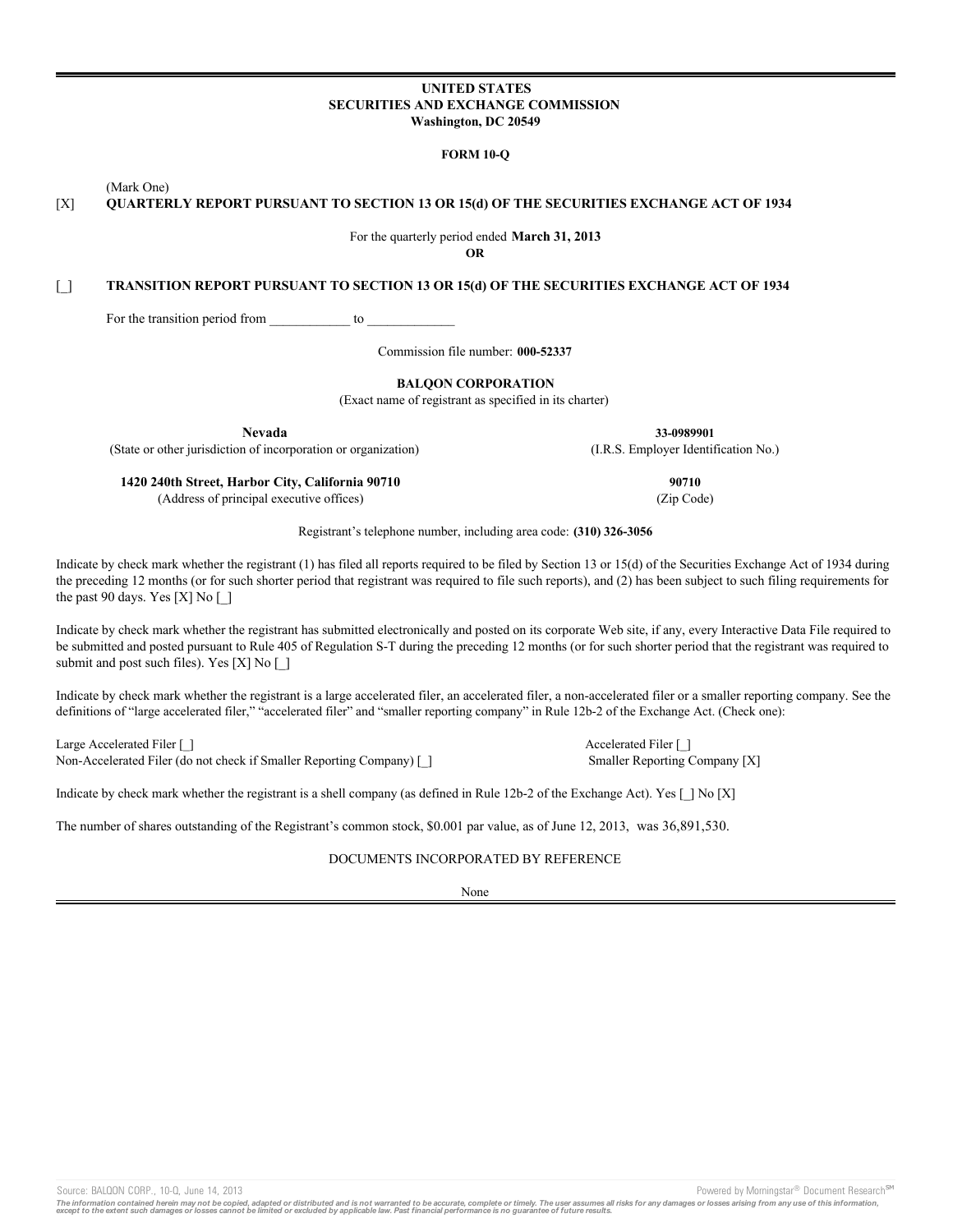## **CAUTIONARY STATEMENT**

All statements included or incorporated by reference in this Quarterly Report on Form 10-Q, other than statements or characterizations of historical fact, are forward-looking statements. Examples of forward-looking statements include, but are not limited to, statements concerning projected net sales, costs and expenses and gross profit margins; our accounting estimates, assumptions and judgments; the demand for our products; the competitive nature of and anticipated growth in our industries; and our prospective needs for additional capital. These forward-looking statements are based on our current expectations, estimates, approximations and projections about our industries and business, management's beliefs, and certain assumptions made by us, all of which are subject to change. Forward-looking statements can often be identified by words such as "anticipates," "expects," "intends," "plans," "predicts," "believes," "seeks," "estimates," "may," "will," "should," "would," "could," "potential," "continue," "ongoing," similar expressions, and variations or negatives of these words. These statements are not guarantees of future performance and are subject to risks, uncertainties and assumptions that are difficult to predict. Therefore, our actual results could differ materially and adversely from those expressed in any forward-looking statements as a result of various factors, some of which are listed under "Risk Factors" in our Annual Report on Form 10-K for the year ended December 31, 2012. These forward-looking statements speak only as of the date of this report. We undertake no obligation to revise or update publicly any forward-looking statement for any reason, except as otherwise required by law.

i

Source: BALQON CORP., 10-Q, June 14, 2013 **Powered by Morningstar<sup>®</sup> Document Research<sup>SM</sup>**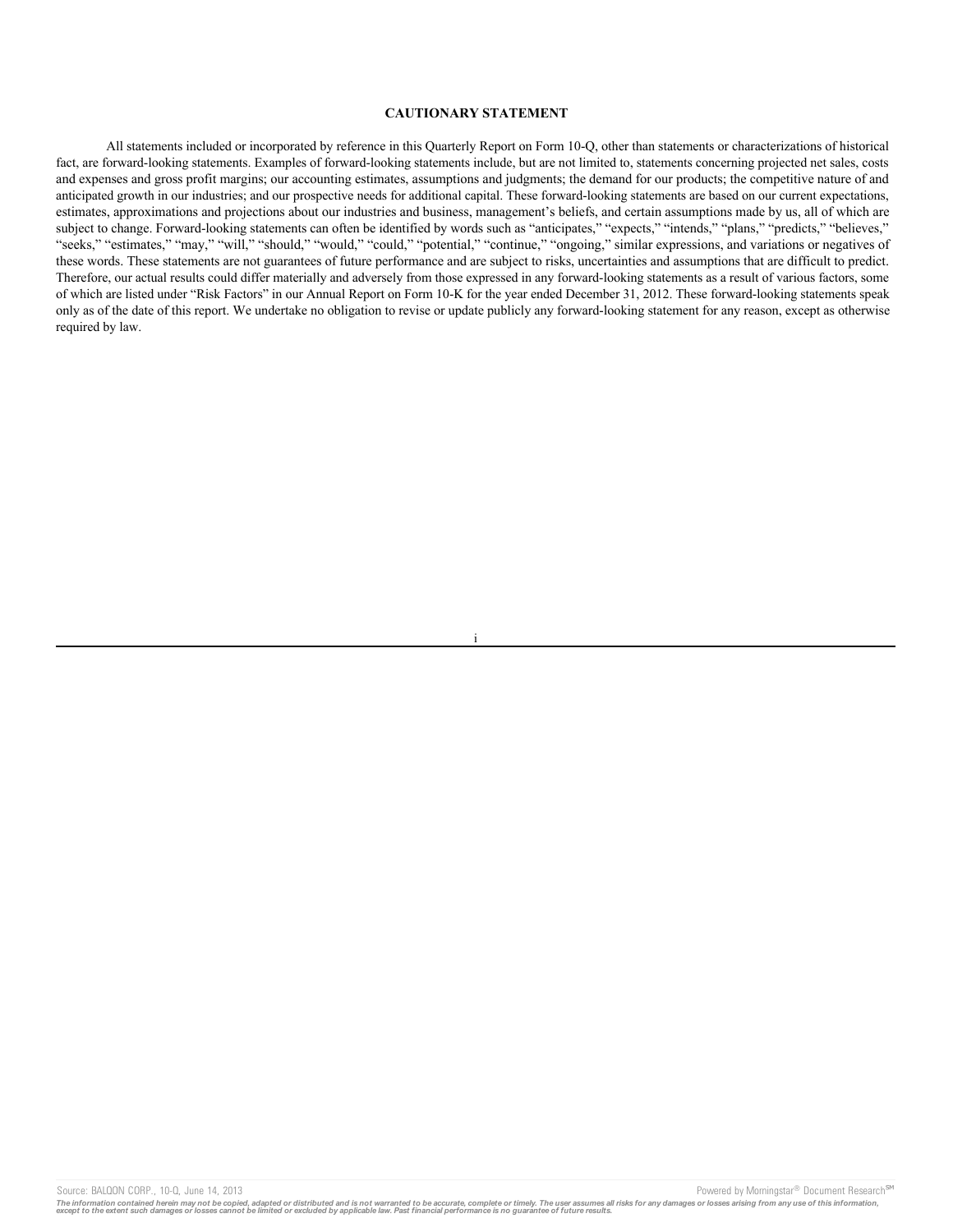## **QUARTERLY REPORT ON FORM 10-Q**

## **TABLE OF CONTENTS**

Page

## **PART I FINANCIAL INFORMATION**

| ITEM 1. | <b>Condensed Financial Statements</b>                                                 |    |
|---------|---------------------------------------------------------------------------------------|----|
| ITEM 2. | Management's Discussion and Analysis of Financial Condition and Results of Operations |    |
| ITEM 3. | Quantitative and Qualitative Disclosures about Market Risk                            | 29 |
| ITEM 4. | Controls and Procedures                                                               | 29 |

## **PART II OTHER INFORMATION**

| ITEM 1.  | Legal Proceedings                                           | 32 |
|----------|-------------------------------------------------------------|----|
| ITEM 1A. | <b>Risk Factors</b>                                         | 32 |
| ITEM 2.  | Unregistered Sales of Equity Securities and Use of Proceeds | 32 |
| ITEM 3.  | Defaults Upon Senior Securities                             | 32 |
| ITEM 4.  | Mine Safety Disclosure                                      | 32 |
| ITEM 5.  | Other Information                                           | 32 |
| ITEM 6.  | Exhibits                                                    | 32 |

Source: BALQON CORP., 10-Q, June 14, 2013 **Powered by Morningstar®** Document Research SM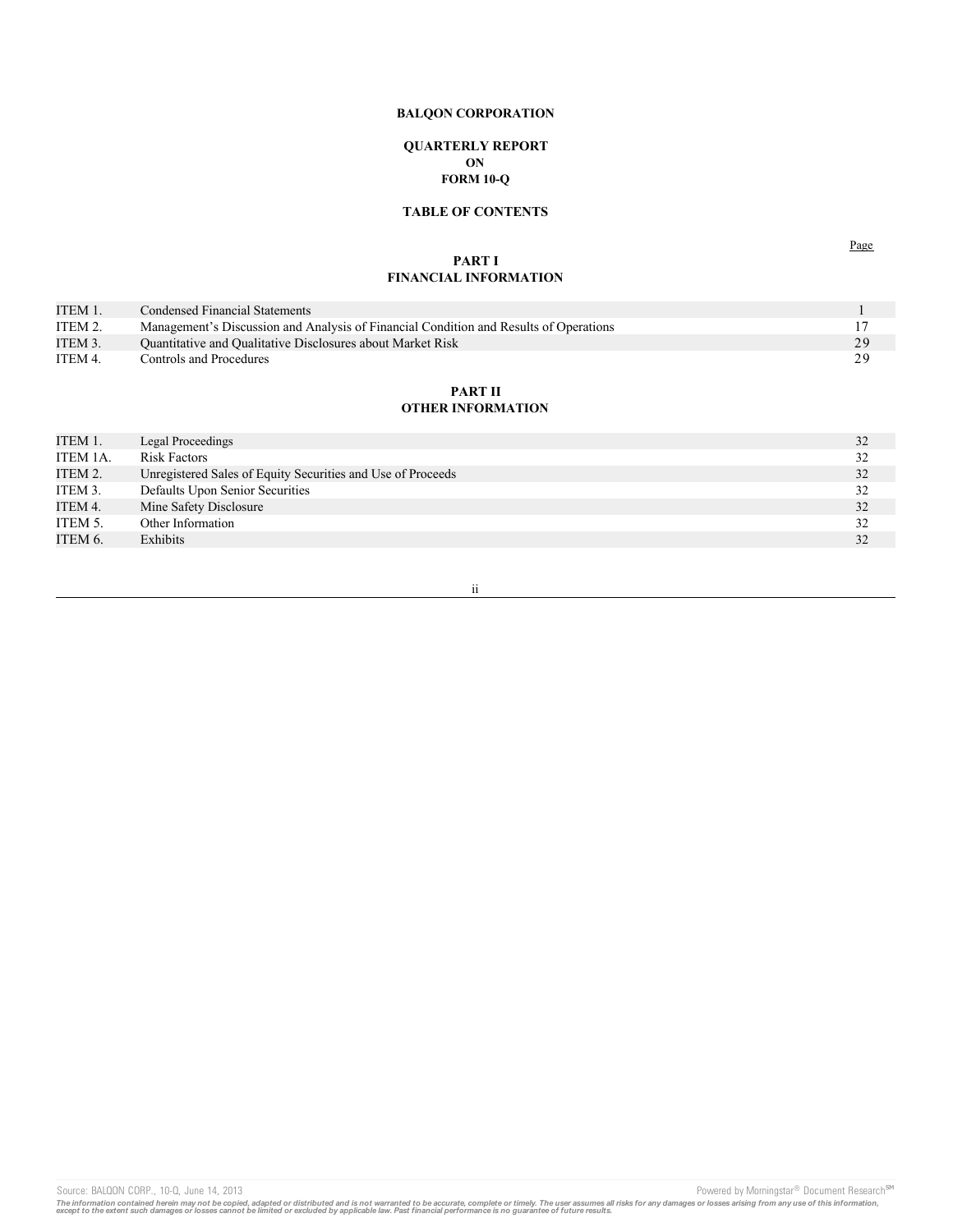# **PART I – FINANCIAL INFORMATION**

# **ITEM 1. Condensed Financial Statements**

## **BALQON CORPORATION CONDENSED BALANCE SHEETS**

|                                                                                                        | March 31, 2013<br>(Unaudited) |                | December 31,<br>2012 |
|--------------------------------------------------------------------------------------------------------|-------------------------------|----------------|----------------------|
| <b>ASSETS</b>                                                                                          |                               |                |                      |
| Current assets                                                                                         |                               |                |                      |
| Cash and cash equivalents                                                                              | \$                            | 27,105         | \$<br>33,869         |
| Accounts receivable, trade, net of allowance for doubtful accounts of \$1,233 and \$1,233 respectively |                               | 79,600         | 21,239               |
| Inventories                                                                                            |                               | 233,527        | 266,009              |
| Prepaid expenses                                                                                       |                               | 29,917         | 52,615               |
| Total current assets                                                                                   |                               | 370,149        | 373,732              |
| Property and equipment, net                                                                            |                               | 25,530         | 29,223               |
| Other assets:                                                                                          |                               |                |                      |
| Deposits                                                                                               |                               | 14,400         | 14,400               |
| <b>Total</b> assets                                                                                    |                               | 410,079        | \$<br>417,355        |
| <b>LIABILITIES AND SHAREHOLDERS' DEFICIENCY</b>                                                        |                               |                |                      |
| Current liabilities                                                                                    |                               |                |                      |
| Payroll taxes payable                                                                                  |                               | 325,410        | 307,619              |
| Accounts payable and accrued expenses                                                                  |                               | 2,559,668      | 2,462,240            |
| Accounts payable to related parties                                                                    |                               | 2,133,850      | 1,639,702            |
| Customer deposits                                                                                      |                               | 810,658        | 843,860              |
| Advances from shareholder                                                                              |                               | 5,018          | 5,018                |
| Derivative liability                                                                                   |                               | 1,018,425      | 847,472              |
| Convertible notes, net of discount – in default                                                        |                               | 3,361,500      | 3,080,846            |
| Total current liabilities                                                                              |                               | 10,214,529     | 9,186,757            |
| <b>SHAREHOLDERS' DEFICIENCY</b>                                                                        |                               |                |                      |
| Common stock, \$0.001 par value, 100,000,000 shares authorized, 36,891,530 shares issued and           |                               |                |                      |
| outstanding as of March 31, 2013 and December 31, 2012, respectively                                   |                               | 36,891         | 36,891               |
| Additional paid in capital                                                                             |                               | 19,958,599     | 19,635,423           |
| Accumulated deficit                                                                                    |                               | (29, 799, 940) | (28, 441, 716)       |
| Total shareholders' deficiency                                                                         |                               | (9,804,450)    | (8,769,402)          |
| Total liabilities and shareholders' deficiency                                                         | \$                            | 410,079        | \$<br>417,355        |

The accompanying notes are an integral part of these condensed financial statements.

1

Source: BALQON CORP., 10-Q, June 14, 2013<br>The information contained herein may not be copied, adapted or distributed and is not warranted to be accurate, complete or timely. The user assumes all risks for any damages or lo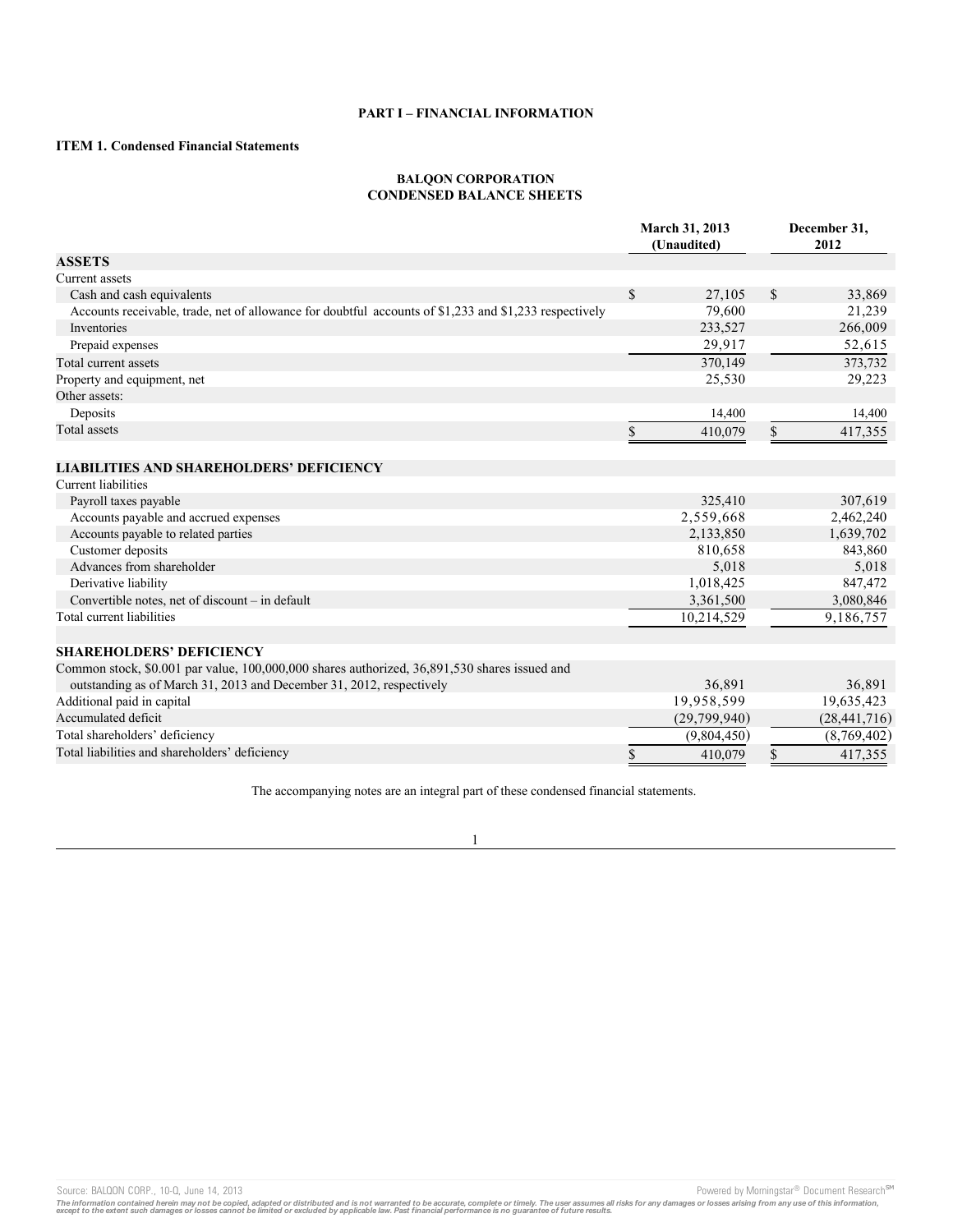#### **BALQON CORPORATION CONDENSED STATEMENTS OF OPERATIONS FOR THE THREE MONTHS ENDED MARCH 31, 2013 AND 2012 (Unaudited)**

|                                                                   |   | <b>Three Months Ended</b><br>March 31, |      |             |  |
|-------------------------------------------------------------------|---|----------------------------------------|------|-------------|--|
|                                                                   |   | 2013                                   | 2012 |             |  |
| <b>REVENUES</b>                                                   | S | \$<br>447,387                          |      | 194,999     |  |
| <b>COSTS OF REVENUES</b>                                          |   | 427,197                                |      | 87,832      |  |
| <b>GROSS PROFIT</b>                                               |   | 20,190                                 |      | 107,167     |  |
| <b>OPERATING EXPENSES</b>                                         |   |                                        |      |             |  |
| General and administrative                                        |   | 780,931                                |      | 614,971     |  |
| Research and development                                          |   | 26,678                                 |      | 69,204      |  |
| Depreciation and amortization                                     |   | 3,693                                  |      | 8,157       |  |
| Total operating expenses                                          |   | 811,302                                |      | 692,332     |  |
| <b>LOSS FROM OPERATIONS</b>                                       |   | (791, 112)                             |      | (585, 165)  |  |
| Change in fair value of derivative liabilities                    |   | (170, 953)                             |      | (12, 412)   |  |
| Fair Value of warrants issued upon conversion of shareholder loan |   |                                        |      | (671, 809)  |  |
| Interest expense                                                  |   | (396, 159)                             |      | (397, 877)  |  |
| <b>NET LOSS</b>                                                   |   | (1,358,224)                            |      | (1,667,263) |  |
| Net loss per share - basic and diluted                            |   | (0.04)                                 |      | (0.05)      |  |
| Weighted average shares outstanding, basic and diluted            |   | 36,891,530                             |      | 35,641,530  |  |

The accompanying notes are an integral part of these condensed financial statements.

2

Source: BALQON CORP., 10-Q, June 14, 2013<br>The information contained herein may not be copied, adapted or distributed and is not warranted to be accurate, complete or timely. The user assumes all risks for any damages or lo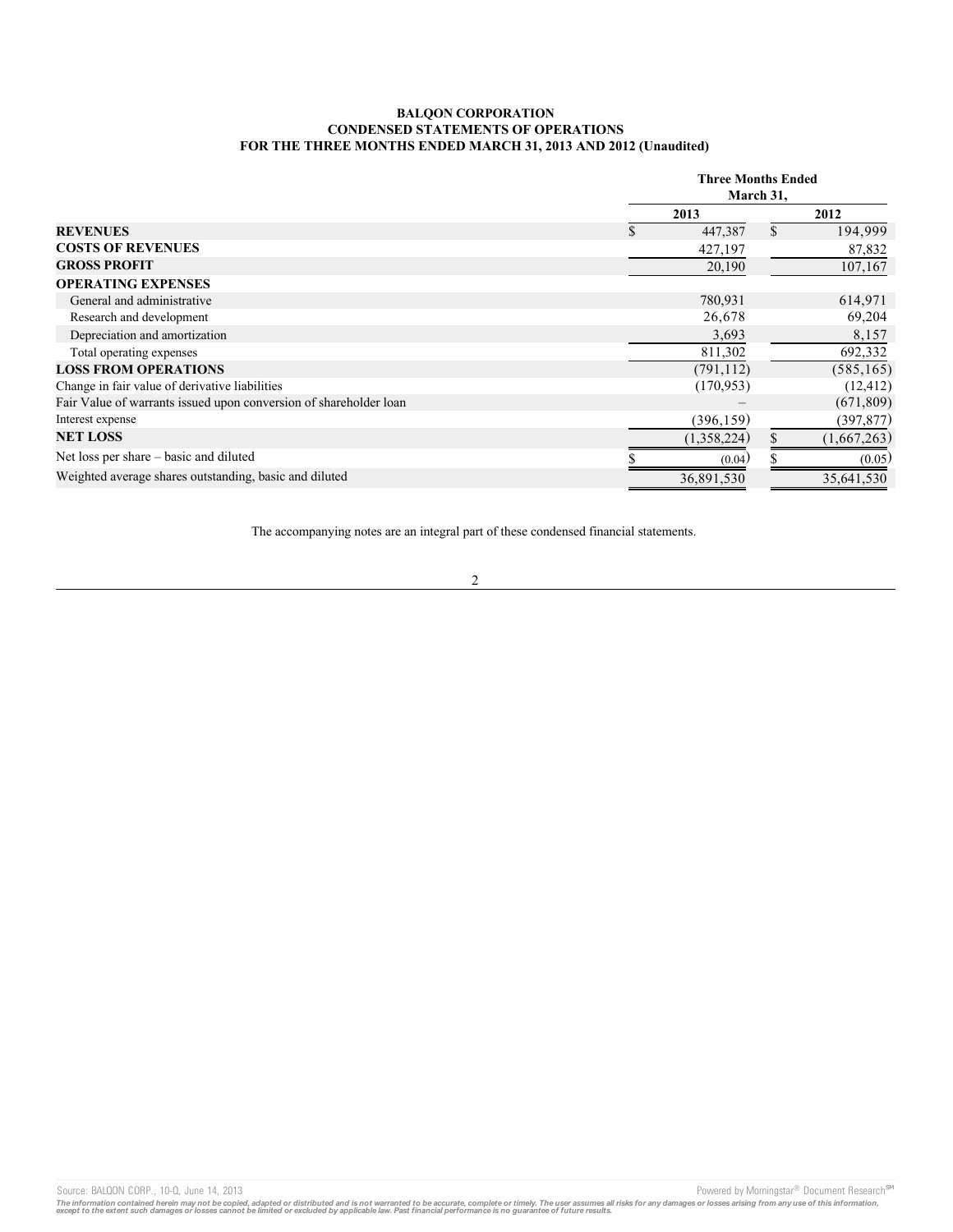## **BALQON CORPORATION CONDENSED STATEMENT OF SHAREHOLDERS' DEFICIENCY FOR THE THREE MONTHS ENDED MARCH 31, 2013 (Unaudited)**

|                                           | Common Stock,<br>\$0.001 Par Value |  |        | <b>Additional</b><br>Paid in |            |  | Accumulated    |  |             |
|-------------------------------------------|------------------------------------|--|--------|------------------------------|------------|--|----------------|--|-------------|
|                                           | Number                             |  | Amount |                              | Capital    |  | Deficit        |  | Total       |
| Balances, December 31, 2012               | 36,891,530                         |  | 36.891 |                              | 19,635,423 |  | (28, 441, 716) |  | (8,769,402) |
| Fair value of common stock transferred by |                                    |  |        |                              |            |  |                |  |             |
| shareholder to settle Company debts       |                                    |  |        |                              | 323,176    |  |                |  | 323,176     |
| Net loss                                  |                                    |  |        |                              |            |  | (1,358,224)    |  | (1,358,224) |
| Balances, March 31, 2013                  | 36,891,530                         |  | 36.891 |                              | 19.958.599 |  | (29, 799, 940) |  | (9,804,450) |

The accompanying notes are an integral part of these condensed financial statements.

Source: BALQON CORP., 10-Q, June 14, 2013<br>The information contained herein may not be copied, adapted or distributed and is not warranted to be accurate, complete or timely. The user assumes all risks for any damages or lo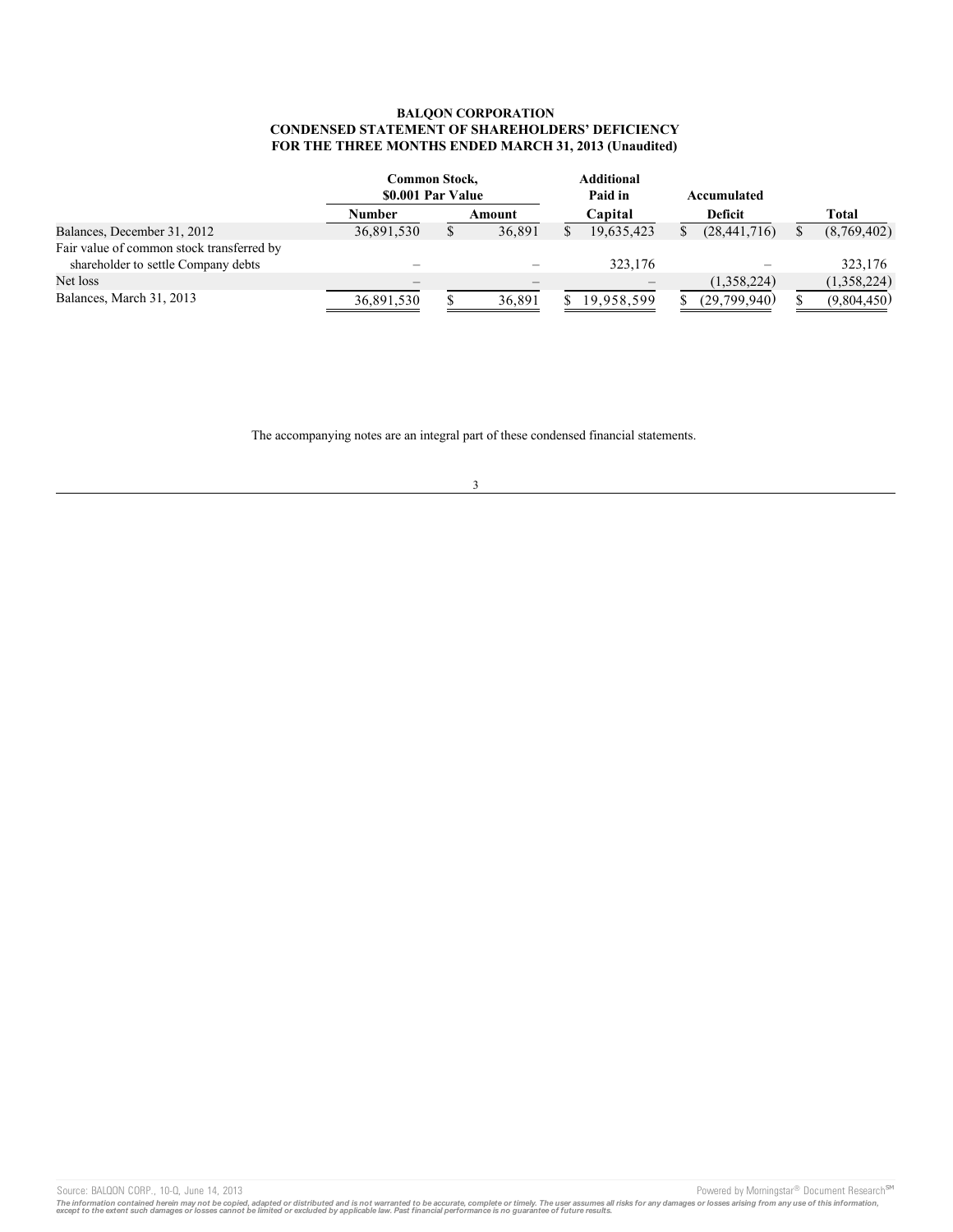#### **BALQON CORPORATION CONDENSED STATEMENTS OF CASH FLOWS FOR THE THREE MONTHS ENDED MARCH 31, 2013 AND 2012 (Unaudited)**

|                                                                                           | <b>Three Months Ended</b><br>March 31,                                |             |    |             |
|-------------------------------------------------------------------------------------------|-----------------------------------------------------------------------|-------------|----|-------------|
|                                                                                           |                                                                       | 2013        |    | 2012        |
| Cash flows from operating activities:                                                     |                                                                       |             |    |             |
| Net loss                                                                                  | \$                                                                    | (1,358,224) | \$ | (1,667,263) |
| Adjustments to reconcile net loss to net cash (used in) provided by operating activities: |                                                                       |             |    |             |
| Depreciation and amortization                                                             |                                                                       | 3,693       |    | 8,157       |
| Fair value of common stock transferred by shareholder to settle Company debts             |                                                                       | 323,176     |    |             |
| Cost to induce conversion of warrants                                                     |                                                                       |             |    | 671,809     |
| Change in fair value of derivative liability                                              |                                                                       | 170,953     |    | 12,412      |
| Amortization of note discount                                                             |                                                                       | 280,654     |    | 306,960     |
| Changes in operating assets and liabilities:                                              |                                                                       |             |    |             |
| Accounts receivable                                                                       |                                                                       | (58, 361)   |    | 664,871     |
| Inventories                                                                               |                                                                       | 32,483      |    | (11,002)    |
| Prepaid expenses                                                                          |                                                                       | 22,697      |    | 18,238      |
| <b>Bank Overdraft</b>                                                                     |                                                                       |             |    | 56,292      |
| Payroll taxes payable                                                                     |                                                                       | 17,791      |    | 63,548      |
| Accounts payable and accrued expenses                                                     |                                                                       | 591,575     |    | (45, 198)   |
| Customer advances                                                                         |                                                                       | (33,201)    |    | 85,794      |
| Net cash (used in) provided by operating activities                                       |                                                                       | (6,764)     |    | 164,618     |
| Cash flows from financing activities:                                                     |                                                                       |             |    |             |
| Payment of loan payable, Bridge Bank                                                      |                                                                       |             |    | (196, 981)  |
| Net cash used in financing activities                                                     |                                                                       |             |    | (191, 981)  |
| Decrease in cash and cash equivalents                                                     |                                                                       | (6,764)     |    | (32, 363)   |
| Cash and cash equivalents, beginning of period                                            |                                                                       | 33,869      |    | 32,663      |
| Cash and cash equivalents, end of period                                                  |                                                                       | 27,105      | \$ | 300         |
| <b>Supplemental Cash Flow Information:</b>                                                |                                                                       |             |    |             |
| Income taxes paid                                                                         | $\mathbb{S}% _{t}\left( t\right) \equiv\mathbb{S}_{t}\left( t\right)$ |             | \$ |             |
| Interest paid                                                                             | \$                                                                    |             | \$ | 35,505      |
|                                                                                           |                                                                       |             |    |             |
| Supplemental non cash financing and investing activities:                                 |                                                                       |             |    |             |
| Conversion of notes payable to common stock                                               | $\mathbb S$                                                           |             | \$ | 500,000     |
| Fair value of warrants issued in connection with extension of notes                       | \$                                                                    |             | \$ | 802,353     |

The accompanying notes are an integral part of these condensed financial statements.

4

Source: BALQON CORP., 10-Q, June 14, 2013<br>The information contained herein may not be copied, adapted or distributed and is not warranted to be accurate, complete or timely. The user assumes all risks for any damages or lo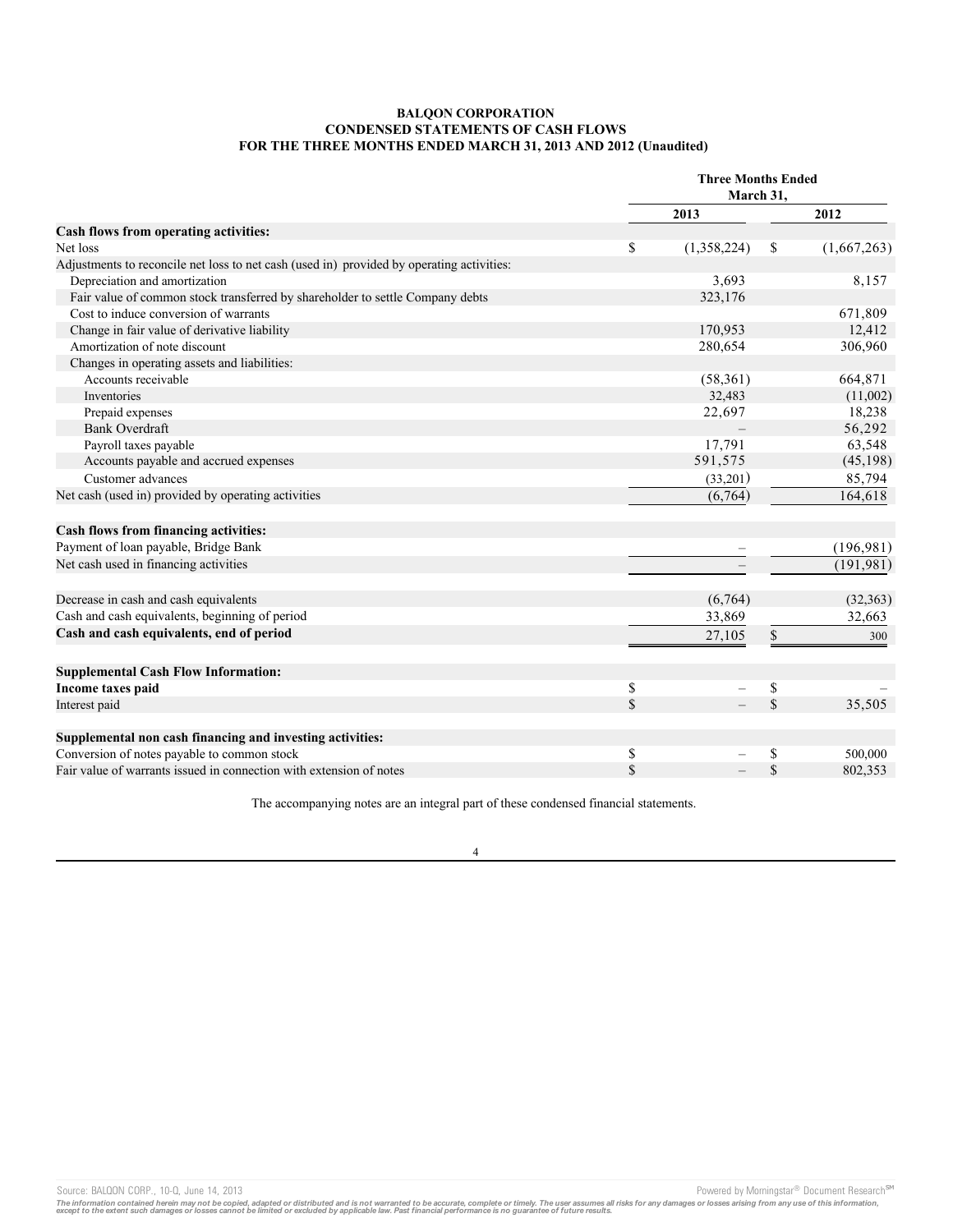## **NOTES TO CONDENSED FINANCIAL STATEMENTS FOR THE THREE MONTHS ENDED MARCH 31, 2013 AND 2012 (Unaudited)**

### **NOTE 1 – NATURE OF BUSINESS AND SIGNIFICANT ACCOUNTING POLICIES**

#### **The Company**

Balqon Corporation, a California corporation ("Balqon California"), was incorporated on April 21, 2005 and commenced business operations in 2006. On October 24, 2008, Balqon California completed a merger with BMR Solutions, Inc., a Nevada corporation ("BMR"), with BMR being the survivor of the merger. Upon the closing, BMR changed its name to Balqon Corporation (the "Company"). The Company develops and manufactures complete drive systems and battery systems for electric vehicles, industrial equipment and renewable energy storage devices. The Company also designs and assembles electric powered yard tractors, short haul drayage tractors and inner city Class 7 and 8 delivery trucks utilizing its proprietary drive system technologies.

#### **Basis of Presentation of Unaudited Financial Information**

The unaudited financial statements of the Company for the three months ended March 31, 2013 and 2012 have been prepared in accordance with accounting principles generally accepted in the United States of America ("GAAP") for interim financial information and pursuant to the requirements for reporting on Form 10-Q and Regulation S-K for scaled disclosures for smaller reporting companies. Accordingly, they do not include all the information and footnotes required by GAAP for complete financial statements. However, such information reflects all adjustments (consisting solely of normal recurring adjustments), which are, in the opinion of management, necessary for the fair presentation of the Company's financial position and results of operations. Results shown for interim periods are not necessarily indicative of the results to be obtained for a full fiscal year. The balance sheet information as of December 31, 2012 was derived from the audited financial statements included in the Company's financial statements as of and for the years ended December 31, 2012 and 2011 contained in the Company's Annual Report on Form 10-K filed with the Securities and Exchange Commission ("SEC") on June 14, 2013. These financial statements should be read in conjunction with that report.

#### **Going Concern**

The accompanying financial statements have been prepared under the assumption that the Company will continue as a going concern. Such assumption contemplates the realization of assets and satisfaction of liabilities in the normal course of business. For the three months ended March 31, 2013, the Company recorded a net loss of \$1,358,224 and utilized cash flow from operations of \$6,764. As of March 31, 2013, the Company had a working capital deficit of \$9,844,380 and a shareholders' deficiency of \$9,804,450. In addition, the Company has not paid \$325,410 in payroll taxes and is delinquent in payment of \$3,361,500 in principal of its convertible notes and \$473,140 of interest due on convertible notes payable. Pursuant to the terms of the notes, the non-payment of principal and interest by the Company constitutes an event of default and, as a result, the holders of the notes may accelerate payment of all amounts outstanding under the notes by giving written notice to the Company and thereby requiring that the Company immediately pay all principal and accrued and unpaid interest. If the holders of the notes were to declare the notes due and payable, the Company presently does not have the ability to pay these notes. In addition, as of March 31, 2013, \$2,006,500 of the notes are secured under the terms of a security agreement granting the holders of the notes a security interest in all of the Company's assets (including all intellectual property assets of the Company) subject to the interests of the holders of senior indebtedness (as that term is defined in the notes).

These factors, among others, raise substantial doubt about the Company's ability to continue as a going concern. The Company's ability to continue as a going concern is dependent upon its ability to develop additional sources of capital and to ultimately achieve sustainable revenues and profitable operations. The Company's financial statements do not include any adjustments that might result from the outcome of these uncertainties.



Source: BALQON CORP., 10-Q, June 14, 2013 **Powered by Morningstar® Document Research** and the second product and the second product and the second product and the second product and the second product and the second produc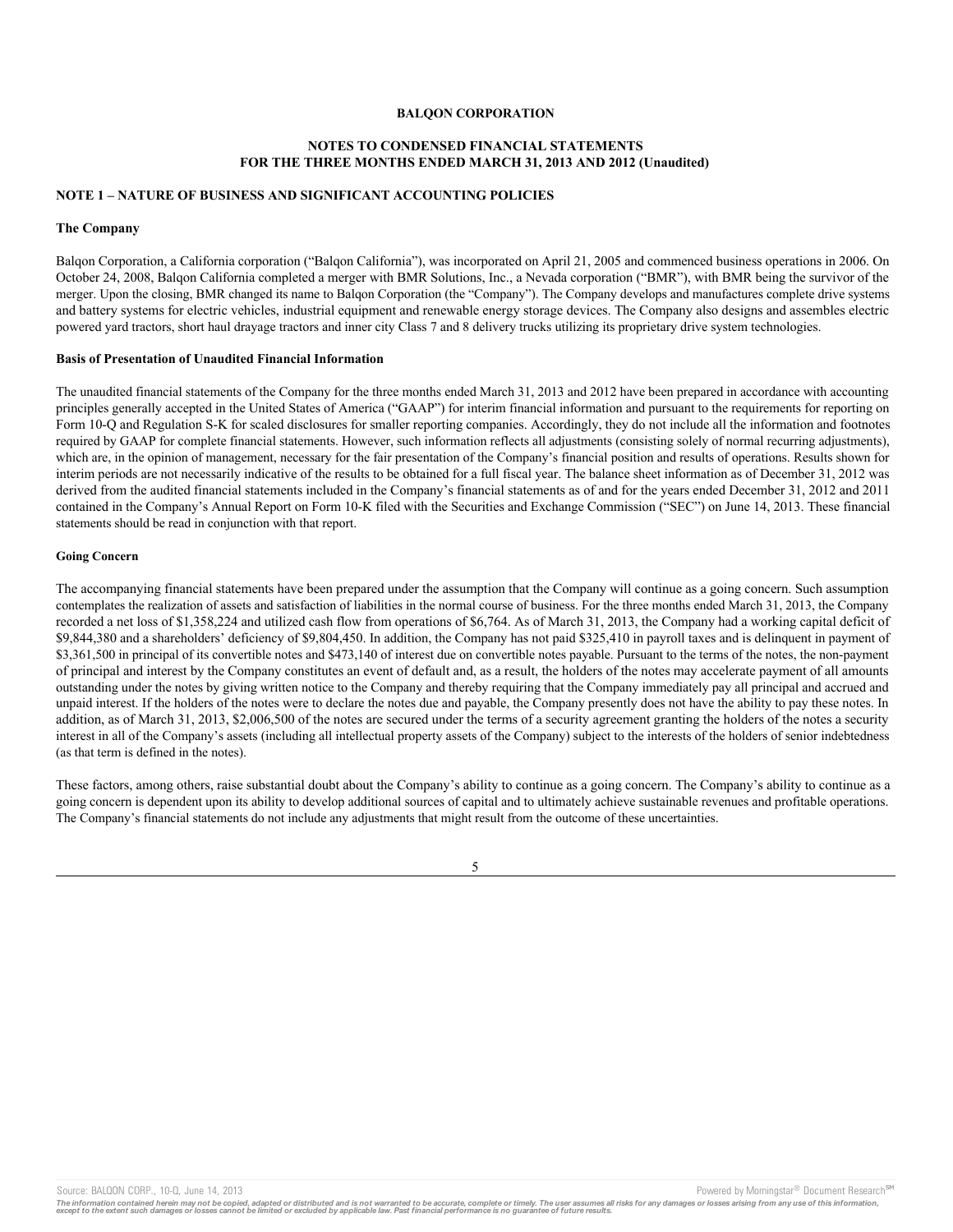## **NOTES TO CONDENSED FINANCIAL STATEMENTS FOR THE THREE MONTHS ENDED MARCH 31, 2013 AND 2012 (Unaudited)**

### **NOTE 1 – NATURE OF BUSINESS AND SIGNIFICANT ACCOUNTING POLICIES (continued)**

The Company does not currently have sufficient liquidity to meet its anticipated working capital, debt service and other liquidity needs in the very near-term. The Company believes that it has sufficient working capital to continue operations only until approximately August 31, 2013 at the latest unless it successfully restructures its debt, experiences a significant improvement in sales and obtains other sources of liquidity. In addition, although various secured creditors holding approximately \$ 2,006,500 in secured convertible notes and secured debentures have not exercised their rights to foreclose on all of the Company's assets (including its intellectual property assets), no assurance can be given that these holders of secured debt will not exercise their remedies under the Company's outstanding secured notes and secured debentures.

The Company has been, and currently is, working towards identifying and obtaining new sources of financing. No assurances can be given that the Company will be successful in obtaining additional financing in the future. Any future financing that the Company may obtain may cause significant dilution to existing stockholders. Any debt financing or other financing of securities senior to common stock that the Company is able to obtain will likely include financial and other covenants that will restrict the Company's flexibility. At a minimum, the Company expects these covenants to include restrictions on its ability to pay dividends on its common stock. Any failure to comply with these covenants would have a material adverse effect on the Company's business, prospects, financial condition, results of operations and cash flows. In addition, the Company's senior secured convertible debentures issued between July and December 2010 contain covenants that include restrictions on the Company's ability to pay dividends on its common stock.

If adequate funds are not available, the Company may be required to delay, scale back or eliminate portions of its operations and product and service development efforts or to obtain funds through arrangements with strategic partners or others that may require the Company to relinquish rights to certain of its technologies or potential products or other assets. Accordingly, the inability to obtain such financing could result in a significant loss of ownership and/or control of the Company's proprietary technology and other important assets and could also adversely affect its ability to fund the Company's continued operations and its product and service development efforts. Although the Company is actively pursuing a number of alternatives, including seeking to restructure its debt and seeking to raise additional debt or equity financing, or both, there can be no assurance that the Company will be successful. If the Company cannot restructure its debt and obtain sufficient liquidity in the very near term, the Company may need to seek to protection under the U.S. Bankruptcy Code

#### **Estimates**

The preparation of financial statements in conformity with generally accepted accounting principles ("GAAP") requires management to make estimates and assumptions that affect the reported amounts of assets and liabilities and disclosure of contingent assets and liabilities at the date of the financial statements and the reported amounts of revenue and expenses during the reporting period. Material estimates relate to the recognition of contract revenues and estimated costs to complete, recoverability of reported amounts of long-lived assets, and assumptions made in valuing derivative instruments and equity instruments issued for compensation. Actual results may differ from those estimates.

#### **Revenues**

### *Sales of Production Units and Parts*

We recognize revenue from the sale of completed production units and parts when there is persuasive evidence that an arrangement exists, delivery of the product has occurred and title has passed, the selling price is both fixed and determinable, and collectability is reasonably assured, all of which generally occurs upon shipment of our product or delivery of the product to the destination specified by the customer.

Source: BALQON CORP., 10-Q, June 14, 2013 **Powered by Morningstar® Document Research** and the second product and the second product and the second product and the second product and the second product and the second produc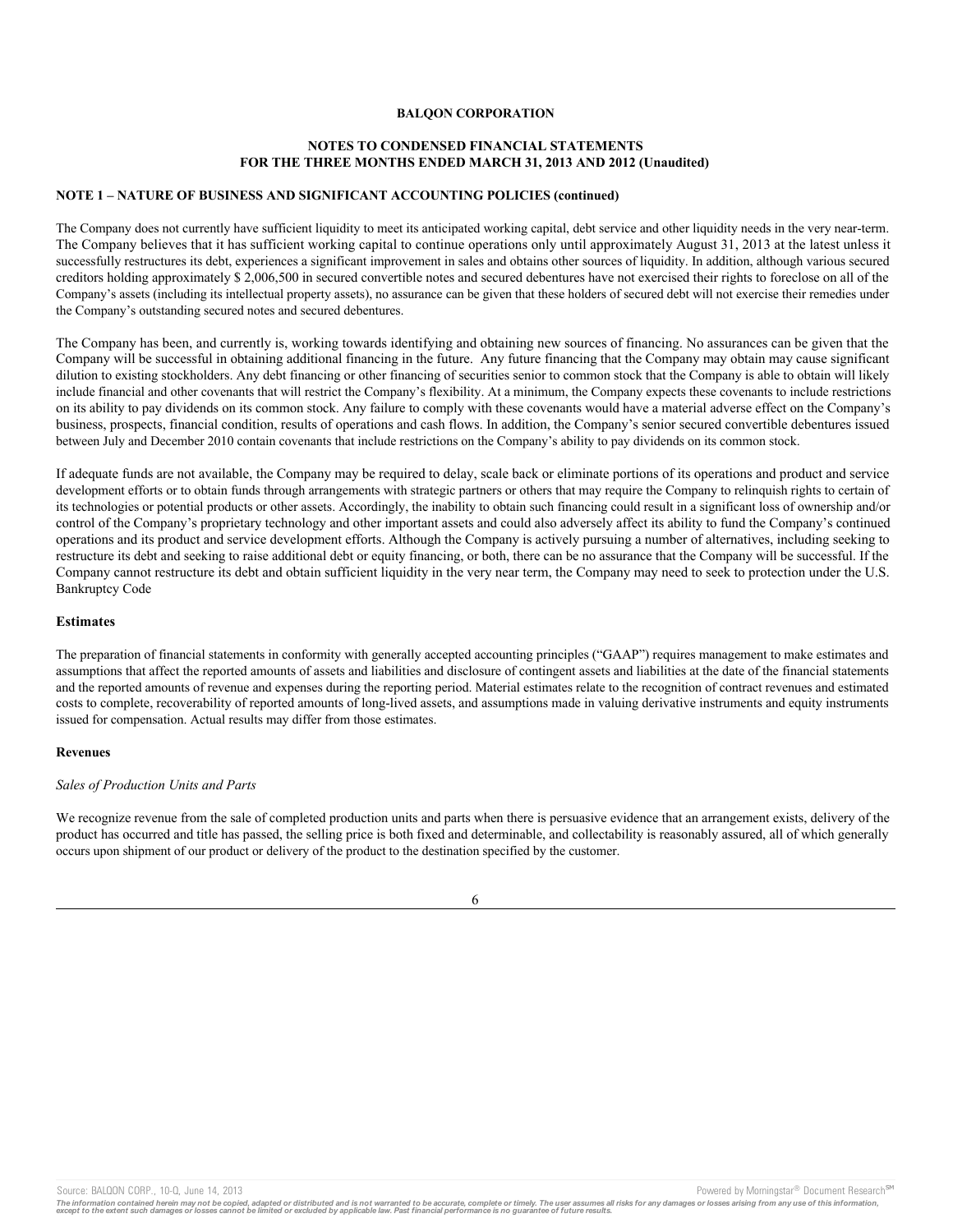## **NOTES TO CONDENSED FINANCIAL STATEMENTS FOR THE THREE MONTHS ENDED MARCH 31, 2013 AND 2012 (Unaudited)**

We determine whether delivery has occurred based on when title transfers and the risks and rewards of ownership have transferred to the buyer, which usually occurs when we place the products with the buyer's carrier. We regularly review our customers' financial positions to ensure that collectability is reasonably assured. Except for warranties, we have no post-sales obligations.

#### **Inventories**

Inventories are stated at the lower of cost or market. Cost is determined principally on a first-in-first-out average cost basis. Recorded inventories at March 31, 2013 do not include approximately \$ 648,200 of batteries and other items held on consignment from Seven One Battery Company, an affiliate of the Company's Chairman of the Board. (See Note 8). Inventories at March 31, 2013 consisted of raw materials.

### **Loss Per Share**

Basic loss per share has been computed using the weighted average number of common shares outstanding and issuable during the period. Diluted loss per share is computed based on the weighted average number of common shares and all common equivalent shares outstanding during the period in which they are dilutive. Common equivalent shares consist of shares issuable upon the exercise of stock options, warrants or other convertible securities such as convertible notes. For the three months ended March 31, 2013 and 2012, common stock equivalent shares have been excluded from the calculation of loss per share as their effect is anti-dilutive.

The following table summarizes the weighted average shares and common stock equivalents outstanding as of March 31, 2013 and 2012:

|                                              | <b>March 31, 2013</b> | <b>March 31, 2012</b> |
|----------------------------------------------|-----------------------|-----------------------|
| Weighted average shares outstanding          | 36,891,530            | 35,641,530            |
| Common stock equivalents:                    |                       |                       |
| Options exercisable into common shares       |                       | 1,416,695             |
| Warrants exercisable into common shares      | 10,295,500            | 12,006,220            |
| Notes payable convertible into common shares | 6,814,583             | 6,027,083             |
| Total, common stock equivalents              | 17,110,083            | 19,449,998            |

## **Financial Assets and Liabilities Measured at Fair Value**

The Company uses various inputs in determining the fair value of its investments and measures these assets on a recurring basis. Financial assets recorded at fair value in the condensed balance sheets are categorized by the level of objectivity associated with the inputs used to measure their fair value.

Authoritative guidance provided by the Financial Accounting Standards Board ("FASB") defines the following levels directly related to the amount of subjectivity associated with the inputs to fair valuation of these financial assets:

- Level 1 Quoted prices in active markets for identical assets or liabilities.
- Level 2 Inputs, other than the quoted prices in active markets, that is observable either directly or indirectly.
- Level 3 Unobservable inputs based on the Company's assumptions.

Source: BALQON CORP., 10-Q, June 14, 2013 **Powered by Morningstar® Document Research** in Powered by Morningstar® Document Research in

The information contained herein may not be copied, adapted or distributed and is not warranted to be accurate, complete or timely. The user assumes all risks for any damages or losses arising from any use of this informat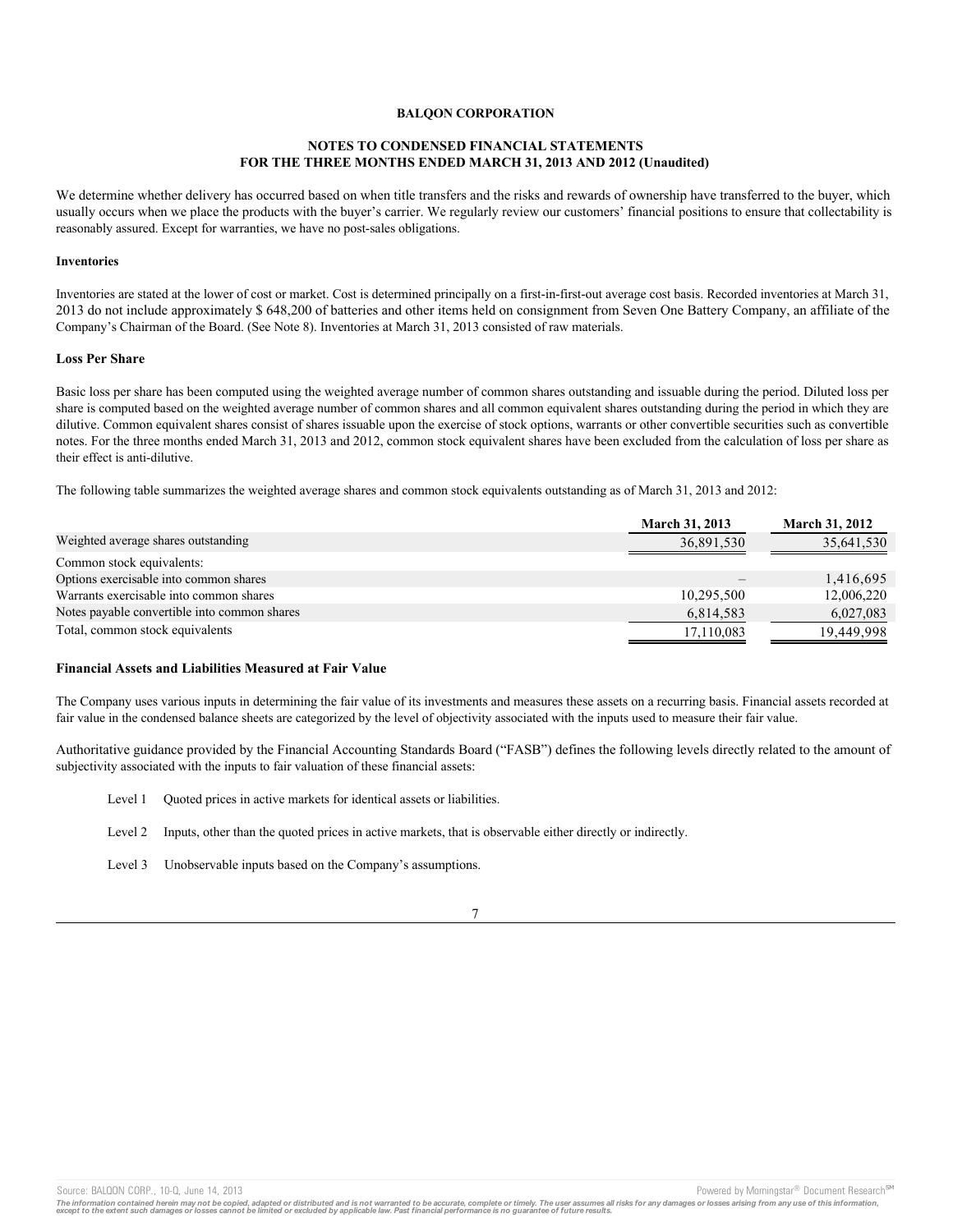## **NOTES TO CONDENSED FINANCIAL STATEMENTS FOR THE THREE MONTHS ENDED MARCH 31, 2013 AND 2012 (Unaudited)**

#### **Financial Assets and Liabilities Measured at Fair Value (continued)**

The following table presents certain investments and liabilities of the Company's financial assets measured and recorded at fair value on the Company's condensed balance sheets on a recurring basis and their level within the fair value hierarchy as of March 31, 2013 and December 31, 2012.

| March 31, 2013                     | Level             | Level 2 |  | evel 3  | Total   |
|------------------------------------|-------------------|---------|--|---------|---------|
| Fair value of Derivative Liability | $\qquad \qquad -$ |         |  | 018,425 |         |
| December 31, 2012                  | Level             | [evel]  |  | evel 3  | Total   |
| Fair value of Derivative Liability | $\qquad \qquad -$ |         |  | 847.472 | 847,472 |

### **Derivative Financial Instruments**

The Company evaluates its financial instruments to determine if such instruments are derivatives or contain features that qualify as embedded derivatives. For derivative financial instruments that are accounted for as liabilities, the derivative instrument is initially recorded at its fair value and is then re-valued at each reporting date, with changes in the fair value reported in the statements of operations. For stock-based derivative financial instruments, the Company used the probability weighted average Black-Scholes-Merton models to value the derivative instruments on March 31, 2013. The classification of derivative instruments, including whether such instruments should be recorded as liabilities or as equity, is evaluated at the end of each reporting period. Derivative instrument liabilities are classified in the balance sheet as current or non-current based on whether or not net-cash settlement of the derivative instrument could be required within 12 months of the balance sheet date.

#### **Concentrations**

Financial instruments, which potentially subject the Company to concentrations of credit risk, consist principally of cash and unsecured accounts receivable.

The Company maintains cash balances at one bank. At times, the amount on deposit exceeds the federally insured limits. Management believes that the financial institution that holds the Company's cash is financially sound and, accordingly, minimal credit risk exists.

For the three months ended March 31, 2013, 38%, 21% and 11% of revenues were from the three largest customers. For the three months ended March 31, 2012, 60% of total revenues were from one customer. At March 31, 2013, 35% of accounts receivable were from one trade customer. At December 31, 2012, 60% of accounts receivable were from one trade customer.

For the three months ended March 31, 2013, 88% of costs of revenue was to one vendor. For the three months ended March 31, 2012, 34% of costs of revenue were to one vendor. At March 31, 2013, accounts payable to the largest vendor represented 58% of total accounts payable balances. Accounts payable to other two largest vendors represented 13% and 6%, respectively, of total accounts payable at December 31, 2012.

# **Recent Accounting Pronouncements**

There are recent accounting pronouncements issued by the FASB (including its Emerging Issues Task Force), the American Institute of Certified Public Accountants ("AICPA"), and the SEC, however these pronouncements are not believed by management to have a material impact on the Company's present or future financial statements.

Source: BALQON CORP., 10-Q, June 14, 2013 **Powered by Morningstar® Document Research** and the second product and the second product and the second product and the second product and the second product and the second produc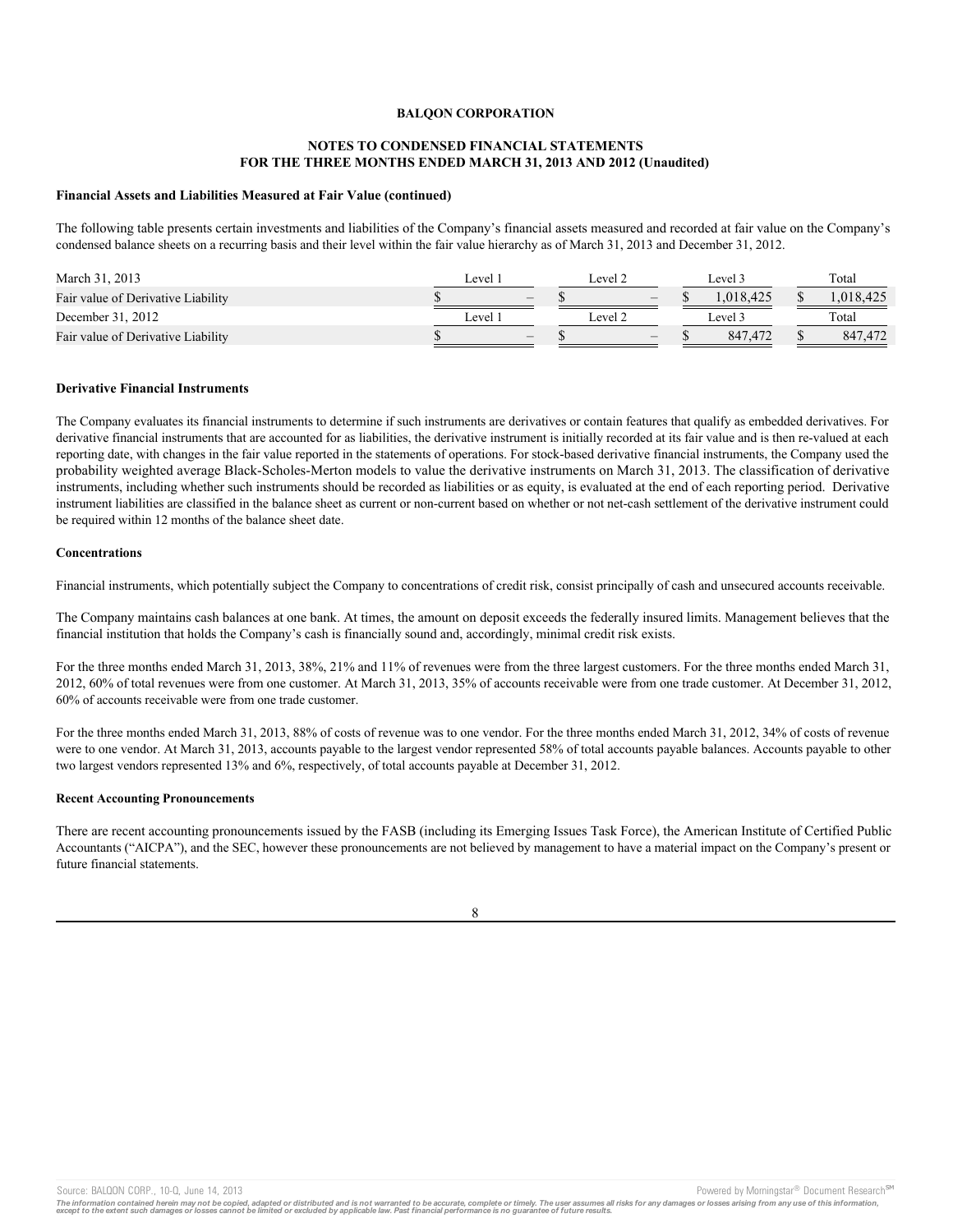## **NOTES TO CONDENSED FINANCIAL STATEMENTS FOR THE THREE MONTHS ENDED MARCH 31, 2013 AND 2012 (Unaudited)**

## **NOTE 2 – PROPERTY AND EQUIPMENT**

Property and equipment consisted of the following:

|                                                 | March 31, 2013 |            | December 31, 2012 |
|-------------------------------------------------|----------------|------------|-------------------|
| Computer equipment and software                 |                | 121,680    | 121,680           |
| Office furniture                                |                | 35,300     | 35,300            |
| Equipment                                       |                | 35,941     | 35,941            |
| Leasehold improvements                          |                | 21,711     | 21,711            |
| Total property and equipment, cost              |                | 214,632    | 214,632           |
| Less: accumulated depreciation and amortization |                | (189, 102) | (185, 409)        |
| Property and equipment, net                     |                | 25,530     | 29,223            |

Depreciation and amortization expense for the three months ended March 31, 2013, and 2012 was \$3,693 and \$8,157, respectively.

## **NOTE 3 – ADVANCES FROM SHAREHOLDERS**

As of March 31, 2013 and December 31, 2012, \$5,018 was due to the Company's President and majority shareholder, Mr. Balwinder Samra. This amount due to Mr. Samra, a related party, is unsecured, non-interest bearing, and does not have defined terms of repayment.

### **NOTE 4 – CONVERTIBLE PROMISSORY NOTES IN DEFAULT**

Convertible notes payable in default consist of the following as of March 31, 2013 and December 31, 2012:

|                                                                                                                             | March 31, 2013 | December 31, 2012 |             |  |
|-----------------------------------------------------------------------------------------------------------------------------|----------------|-------------------|-------------|--|
| Subordinated secured convertible notes payable, interest at 10% per annum payable quarterly, due<br>March 31, 2013 (1)      | 891,500        | \$                | 891,500     |  |
| Subordinated unsecured convertible notes payable, interest at 10% per annum payable quarterly, due<br>March 31, 2012 (2)    | 25,000         |                   | 25,000      |  |
| Subordinated unsecured convertible notes payable, interest at 10% per annum payable quarterly, due<br>September 1, 2012 (3) | 1,330,000      |                   | 1,330,000   |  |
| Senior secured convertible notes payable, interest at 10% per annum payable quarterly, due March<br>31, 2013(4)             | 775,000        |                   | 775,000     |  |
| Secured Convertible Note Payable, Interest at 10% per annum payable quarterly, due March 31,<br>2013(5)                     | 340,000        |                   | 340,000     |  |
| Convertible notes payable                                                                                                   | 3,361,500      |                   | 3,361,500   |  |
| Less: note discount                                                                                                         |                |                   | (280, 654)  |  |
| Convertible notes payable, net of note discount                                                                             | 3,361,500      |                   | 3,080,846   |  |
| Less: current portion of subordinated unsecured notes, net                                                                  | (3,361,500)    |                   | (3,080,846) |  |
| Convertible notes payable, net of note discount and current portion                                                         |                |                   |             |  |

Source: BALQON CORP., 10-Q, June 14, 2013 **Powered by Morningstar<sup>®</sup>** Document Research<sup>®M</sup>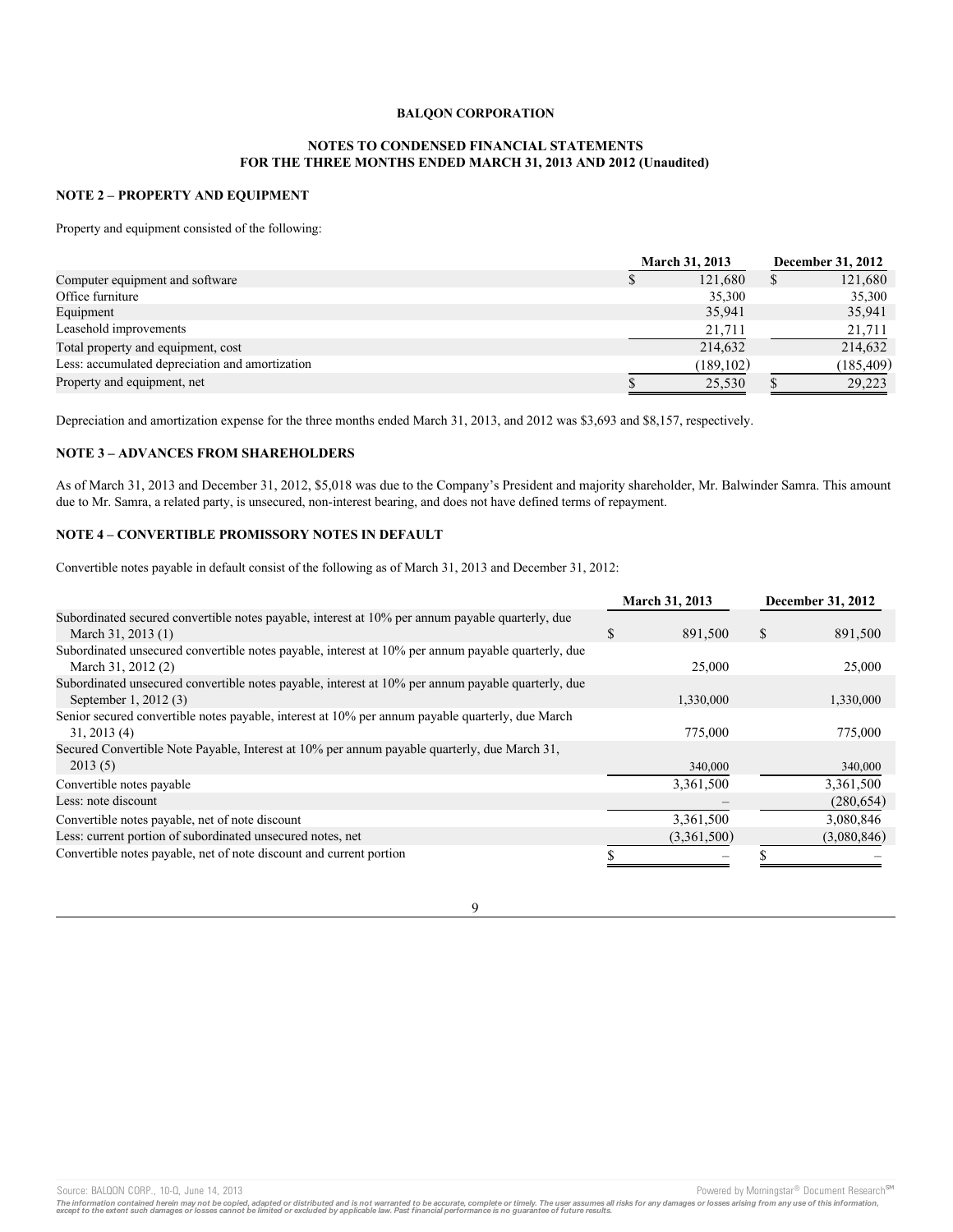## **NOTES TO CONDENSED FINANCIAL STATEMENTS FOR THE THREE MONTHS ENDED MARCH 31, 2013 AND 2012 (Unaudited)**

(1) Between March 25, 2009 and June 19, 2009, the Company entered into agreements with 34 accredited investors for the sale by the Company of an aggregate of \$1,000,000 of 10% Unsecured Subordinated Convertible Promissory Notes which are convertible into an aggregate of 1,000,000 shares of the Company's common stock at a conversion price of \$1.00 per share of common stock, subject to adjustment. The notes are subordinated to the right to the prior payment of all Senior Indebtedness (as defined in the notes). Additionally, the Company issued three-year warrants to purchase an aggregate of 1,000,000 shares of the Company's common stock at an exercise price of \$1.50 per share. The conversion price of the notes and the exercise price of the warrants are only subject to adjustment based on stock splits, stock dividends, spin-offs, rights offerings, or recapitalization through a large, nonrecurring cash dividend. During the year ended December 31, 2011, \$68,500 in principal amount of these notes was converted to 68,500 shares of the Company's common stock. As of December 31, 2011, \$916,500 in principal was outstanding under these notes.

The Company determined that the relative fair value of the warrants upon issuance was \$639,061. The relative fair value was determined using the methodology prescribed by current accounting guidance. The Company determined the fair value of the beneficial conversion feature was approximately \$360,939. These amounts were calculated under a Black-Scholes option pricing model using as assumptions an expected life of 3 years, an industry volatility of 54.39%, a risk free interest rate of 1.15%, and no expected dividend yield. The relative value of the warrants of \$639,061 and the beneficial conversion feature of \$360,939 was recorded by the Company as a loan discount of \$1,000,000, which the Company is amortizing to interest expense over the life of the notes. As of December 31, 2011, the unamortized balance of the note discount was \$80,248. As of December 31, 2012 the Company had fully amortized the remaining unamortized discount of \$80,248.

During the three months ended March 31, 2012, the Company negotiated Amendment and Exchange Agreements with holders of \$891,500 of its \$916,500 of 10% unsecured notes payable that matured on March 31, 2012. The terms of the Amendment and Exchange Agreements provide that the maturity date of these notes (the "Amended Notes") was extended until March 31, 2013, and are now currently in default. The Amended Notes continue to accrue quarterly interest at the rate of 10% and are subject to a security agreement. The Amendment and Exchange Agreements also provide that the Amended Notes are convertible into common stock of the Company at a price of \$0.40 per share, subject to adjustment for a weighted average anti-dilution provision. In connection with the issuance of the Amended Notes, the Company issued three-year warrants to purchase up to 975,000 shares of common stock at an exercise price per share of \$0.40.

The Amended Notes were due on March 31, 2013 (the "Maturity Date") and are currently in default due to non-payment of the note by the Company. The Amended Notes are secured under the terms of a security agreement granting the holders of the Amended Notes a security interest in all of the Company's personal property subject to the interests of the holders of Senior Indebtedness (as defined in the Amended Notes). The security interest granted is subordinate to existing bank financing and the 10% Senior Secured Convertible Debentures that currently have a principal balance due of \$775,000.

Each of the agreements governing the Amended Notes and warrants includes an anti-dilution provision that allows for the automatic reset of the conversion or exercise price upon any future sale of the Company's common stock, warrants, options, convertible debt or any other equity-linked securities at an issuance, exercise or conversion price below the current conversion price of the Amended Notes or exercise price of the warrants issued with the Amended Notes. The Company considered the current FASB guidance of "Determining Whether an Instrument Indexed to an Entity's Own Stock" which indicates that any adjustment to the fixed amount (either conversion price or number of shares) of the instrument regardless of the probability or whether or not within the issuers' control, means the instrument is not indexed to the issuers own stock. Accordingly, the Company determined that the conversion price of the Amended Notes and the exercise price of the warrants are not a fixed amount because they are subject to fluctuation based on the occurrence of future offerings or events. As a result, the Company determined that the conversion features and the warrants are not considered indexed to the Company's own stock and characterized the initial fair value of these warrants as derivative liabilities upon issuance. The Company determined the aggregate initial fair value of the warrants issued to investors to be \$316,876 and the initial fair value of the embedded beneficial conversion feature of the Amended Notes to be \$512,613 (an aggregate amount of \$829,489). These amounts were determined by management with the use of an independent valuation specialist using a Monte Carlo simulation model using the Black-Scholes Merton option pricing model. As such, the Company recorded an \$829,489 valuation discount upon issuance of the notes and warrants. The Company is amortizing this valuation discount to interest expense over the life of the notes. During the three month ended March 31, 2013 the Company included in interest expense \$207,357 and \$306,960, respectively, relating to the amortization of this discount, and as of March 31, 2013 and December 31, 2012, the unamortized balance of the note discount was \$0 and \$207,357, respectively.



Source: BALQON CORP., 10-Q, June 14, 2013 **Powered by Morningstar<sup>®</sup> Document Research<sup>SM</sup>** 

The information contained herein may not be copied, adapted or distributed and is not warranted to be accurate, complete or timely. The user assumes all risks for any damages or losses arising from any use of this informat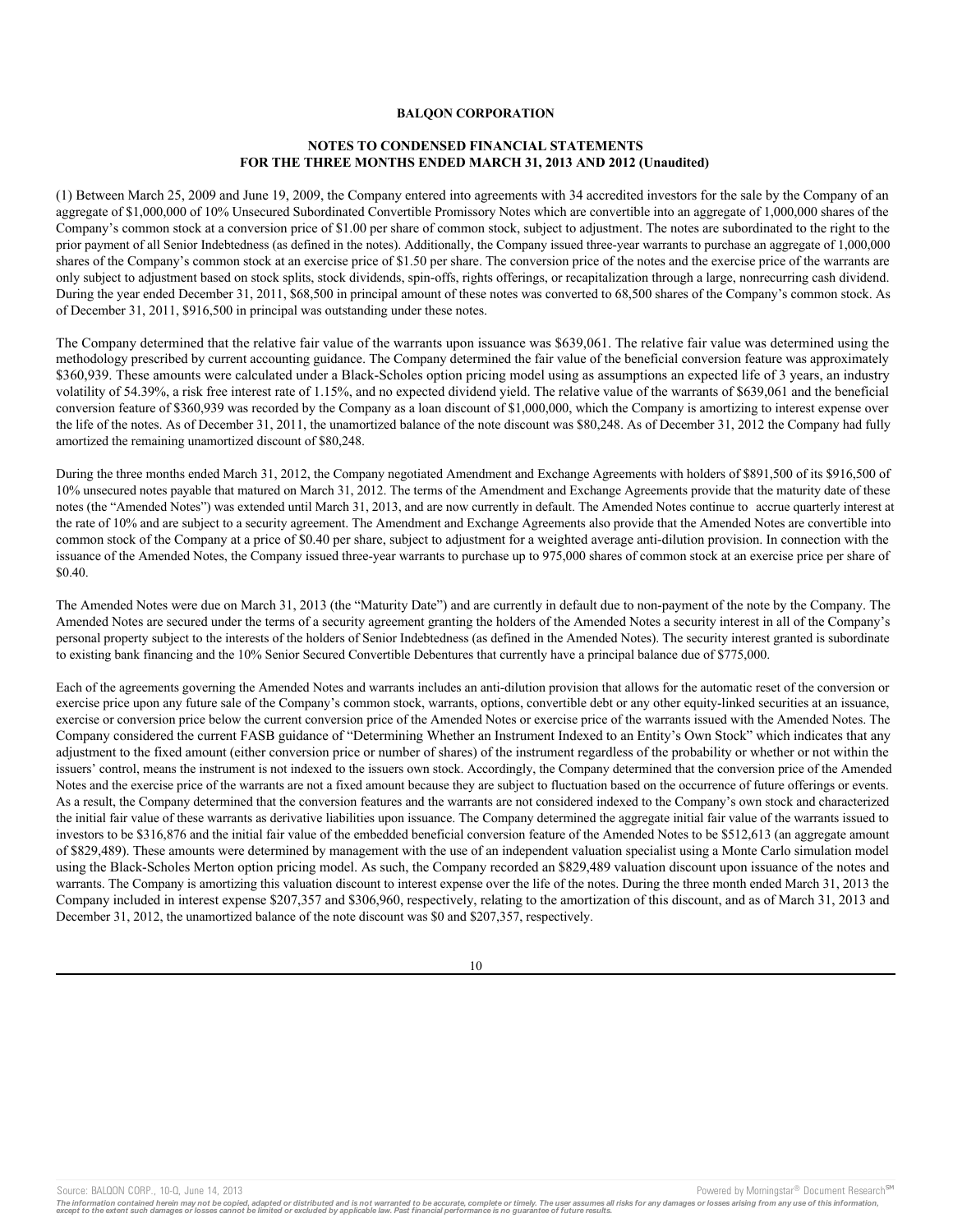## **NOTES TO CONDENSED FINANCIAL STATEMENTS FOR THE THREE MONTHS ENDED MARCH 31, 2013 AND 2012 (Unaudited)**

(2) A holder of \$25,000 in principal of the Company's 10% Unsecured Convertible Promissory Notes issued between March 25, 2009 and June 19, 2009 did not accept the Company's offer under the Amendment and Exchange Agreements (see note 1 above) to exchange this note for an Amended Note that matures on March 31, 2013. As such, this 10% Unsecured Convertible Promissory Note matured on March 31, 2012 and is in default due to non-payment of the note by the Company.

(3) Between February 5, 2010 and April 12, 2010, the Company entered into agreements with seven accredited investors for the sale by the Company of an aggregate of \$1,500,000 of 10% Unsecured Subordinated Convertible Promissory Notes which are convertible into an aggregate of 1,999,993 shares of the Company's common stock at a conversion price of \$0.75 per share of common stock, subject to adjustment. Additionally, the Company issued three-year warrants to purchase an aggregate of 1,999,993 shares of the Company's common stock at an exercise price of \$0.50 per share. In connection with the offering, the Company issued three year warrants to purchase 15,999 shares of its common stock at an exercise price of \$0.50 per share to two accredited investors in consideration of finder services rendered. The conversion price of the notes and the exercise price of the warrants are only subject to adjustment based on stock splits, stock dividends, spin-offs, rights offerings, or recapitalization through a large, nonrecurring cash dividend. During the year ended December 31, 2011, \$153,750 of the principal of the notes was converted into 204,998 shares of the Company's common stock. As of December 31, 2012, \$1,330,000 in principal was outstanding under these notes. The notes matured on September 1, 2012 and are presently in default due to non-payment.

The Company determined that the relative fair value of the warrants upon issuance was \$731,710. The relative fair value was determined using the methodology prescribed by current accounting guidance. The Company determined the fair value of the beneficial conversion feature was approximately \$768,290. These amounts were calculated under a Black-Scholes option pricing model using as assumptions an expected life of 3 years, an industry volatility of between 95% and 116%, a risk free interest rate of 1.47%, and no expected dividend yield. The relative value of the warrants of \$731,710 and the beneficial conversion feature of \$768,290 was recorded by the Company as a loan discount of \$1,500,000, which the Company is amortizing to interest expense over the life of the notes. As of December 31, 2011, the unamortized balance of the note discount was \$362,645. During the year ended December 31, 2012 the remaining unamortized discount of \$362,645 was recorded as interest expense.

(4) Between July 2010 and December 2010, the Company entered into agreements with 26 accredited investors for the sale by the Company of an aggregate of \$850,000 of 10% Senior Secured Convertible Debentures (the "Debentures") which are convertible into an aggregate of 1,133,333 shares of the Company's common stock at a conversion price of \$0.75 per share, subject to adjustment. In connection with this offering, the Company also issued to the investors warrants to purchase an aggregate of 850,000 shares of the Company's common stock at an exercise price of \$0.75 per share, subject to adjustment. The Company also issued to its placement agent warrants to purchase 68,000 shares of the Company's common stock at exercise price of \$0.75 per share, subject to the same adjustments and terms as those warrants issued to investors.

During the year ended December 31, 2011, \$75,000 of the principal of the Debentures was converted into 117,186 shares of the Company's common stock. As of March 31, 2013 and December 31, 2012, \$775,000 in principal was outstanding under these Debentures. Under the adjustment provisions of the Debentures and warrants, the conversion price of the Debentures and the exercise price of the warrants were reduced to \$0.56 in connection with various dilutive issuances made in 2011 and 2010.

The Debentures were due on September 30, 2012, and subsequently extended to, March 31, 2013 (the "Maturity Date") and are now in default due to nonpayment The Debentures are secured under the terms of a security agreement granting the holders of the Debentures a security interest in all of the Company's personal property.

Each of the agreements governing the Debentures and warrants includes an anti-dilution provision that allows for the automatic reset of the conversion or exercise price upon any future sale of common stock instruments at or below the current exercise price. The Company considered the current FASB guidance of "Determining Whether an Instrument Indexed to an Entity's Own Stock" which indicates that any adjustment to the fixed amount (either conversion price or number of shares) of the instrument regardless of the probability or whether or not within the issuers' control, means the instrument is not indexed to the issuers own stock. Accordingly, the Company determined that the conversion price of the Debentures and the exercise price of the warrants are not a fixed amount because they are subject to fluctuation based on the occurrence of future offerings or events. As a result, the Company determined that the conversion features and the warrants are not considered indexed to the Company's own stock and characterized the fair value of these warrants as derivative liabilities upon issuance.

Source: BALQON CORP., 10-Q, June 14, 2013 **Powered by Morningstar® Document Research** <sup>sm</sup>

The information contained herein may not be copied, adapted or distributed and is not warranted to be accurate, complete or timely. The user assumes all risks for any damages or losses arising from any use of this informat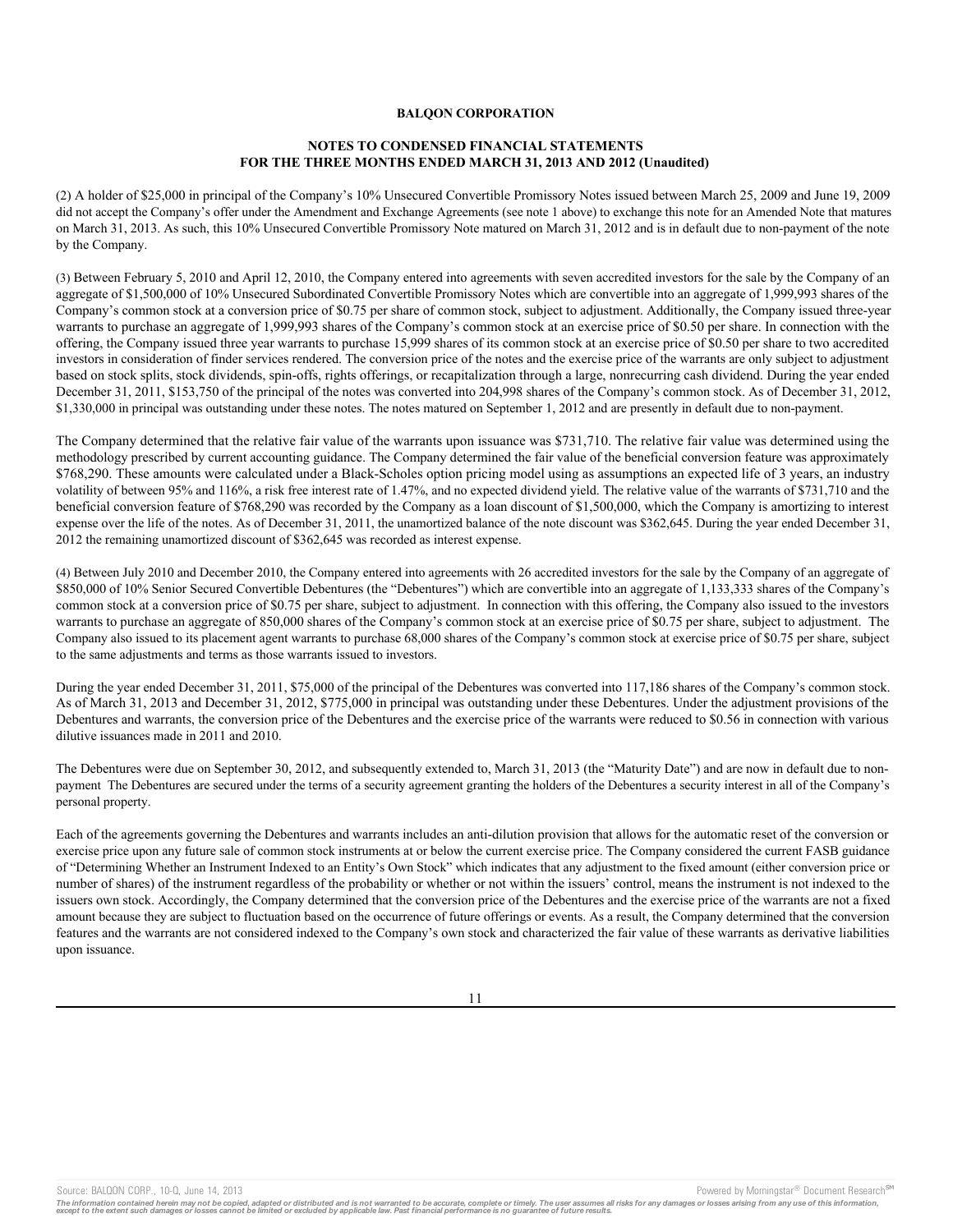## **NOTES TO CONDENSED FINANCIAL STATEMENTS FOR THE THREE MONTHS ENDED MARCH 31, 2013 AND 2012 (Unaudited)**

The Company determined that upon issuance in 2010, the aggregate fair value of the warrants issued to investors and its placement agent to be \$511,399 and the initial fair value of the embedded beneficial conversion feature of the Debentures to be \$504,440 (an aggregate amount of \$1,015,839). These amounts were determined by management with the use of an independent valuation specialist using a Monte Carlo simulation model using the Black-Scholes Merton option pricing model. In accordance with current accounting guidelines, the excess of \$165,839 of derivative liability created over the face amount of the Debentures was considered to be a cost of the private placement. In addition, the Company also incurred another \$193,500 of closing costs (consisting of \$93,500 of placement agent fees and \$100,000 of legal fees directly related to the offering). As such, the Company recorded an \$850,000 valuation discount upon issuance, and in 2010, recognized private placement costs of \$358,339 for financial reporting purposes. As of December 31, 2012, the Company amortized \$269,560 of the valuation discount, and the remaining unamortized valuation discount of \$12,386 as of December 31, 2012 has been offset against the face amount of the Debentures for financial statement purposes. The remainder of the valuation discount was amortized as interest expense during the three month ended March 31, 2013.

(5) On May 18, 2012, the Company entered into Agreements with 3 accredited investors for a sale by the Company of an aggregate of \$340,000 10% Secured Subordinated Convertible Promissory Notes (the "May 2012 Notes") which are convertible into an aggregate of 850,000 shares of the Company's common stock at a conversion price of \$0.40 per share of common stock, subject to adjustment. The notes were due on March 31, 2013 and are now in default due to non-payment. The May Notes are subordinated to the right to the prior payment of all Senior Indebtedness (as defined in the notes). The notes pay quarterly interest at the rate of 10% and are subject to a security agreement that secures the Notes by the Company's assets. The security agreement is subordinate to existing bank financing and the Debentures (as defined below) that currently have a principle balance due of \$775,000 and the Amended Notes that currently have a balance due of \$891,500. Additionally, the Company issued three-year warrants to purchase an aggregate of 340,000 shares of the Company's common stock at an exercise price of \$0.40 per share, subject to standard anti-dilution adjustments.

The conversion price of the May 2012 Notes are subject to full ratchet anti-dilution provisions and also subject to adjustment based on stock splits, stock dividends, spin-offs, rights offerings, or recapitalization through a large, nonrecurring cash dividend. Each of the agreements governing the May 2012 Notes include an anti-dilution provision that allows for the automatic reset of the conversion price upon any future sale of the Company's common stock, warrants, options, convertible debt or any other equity-linked securities at an issuance, exercise or conversion price below the current conversion price of the May 2012 Notes. The Company considered the current FASB guidance of "Determining Whether an Instrument Indexed to an Entity's Own Stock" which indicates that any adjustment to the fixed amount (either conversion price or number of shares) of the instrument regardless of the probability or whether or not within the issuers' control, means the instrument is not indexed to the issuers own stock. Accordingly, the Company determined that the conversion price of the May 2012 Notes are not a fixed amount because they are subject to fluctuation based on the occurrence of future offerings or events. As a result, the Company determined that the conversion features are not considered indexed to the Company's own stock and characterized the fair value of the conversion feature of the notes as derivative liabilities upon issuance.

The Company determined the aggregate fair value of the warrants issued to investors to be \$109,140 and the initial fair value of the embedded beneficial conversion feature of the May 2012 Notes to be \$136,850 (an aggregate amount of \$245,990). These amounts were determined by management with the use of an independent valuation specialist using a Monte Carlo simulation model using the Black-Scholes Merton option pricing model. As such, the Company recorded a \$245,990 valuation discount upon issuance of the notes and warrants. The Company is amortizing this valuation discount to interest expense over the life of the notes. As of December 31, 2012, the Company amortized \$185,079 of the discount, and the remaining unamortized valuation discount of \$60,911 as of December 31, 2012 has been offset against the face amount of the Debentures for financial statement purposes. The remainder of the valuation discount was amortized as interest expense during the three month ended March 31, 2013.

## **NOTE 5 – DERIVATIVE LIABILITY**

In June 2008, the FASB issued authoritative guidance on determining whether an instrument (or embedded feature) is indexed to an entity's own stock. Under the authoritative guidance, effective January 1, 2009, instruments which do not have fixed settlement provisions are deemed to be derivative instruments. The conversion feature of the Company's Debentures (described in Note 7), and the related warrants, do not have fixed settlement provisions because their conversion and exercise prices, respectively, may be lowered if the Company issues securities at lower prices in the future. The Company was required to include the reset provisions in order to protect the holders of the Debentures from the potential dilution associated with future financings. In accordance with the FASB authoritative guidance, the conversion feature of the Debentures was separated from the host contract (i.e., the Debentures) and recognized as a derivative instrument. Both the conversion feature of the Debentures and the related warrants have been characterized as derivative liabilities to be re-measured at the end of every reporting period with the change in value reported in the statement of operations.

Source: BALQON CORP., 10-Q, June 14, 2013 **Powered by Morningstar<sup>®</sup> Document Research<sup>SM</sup>**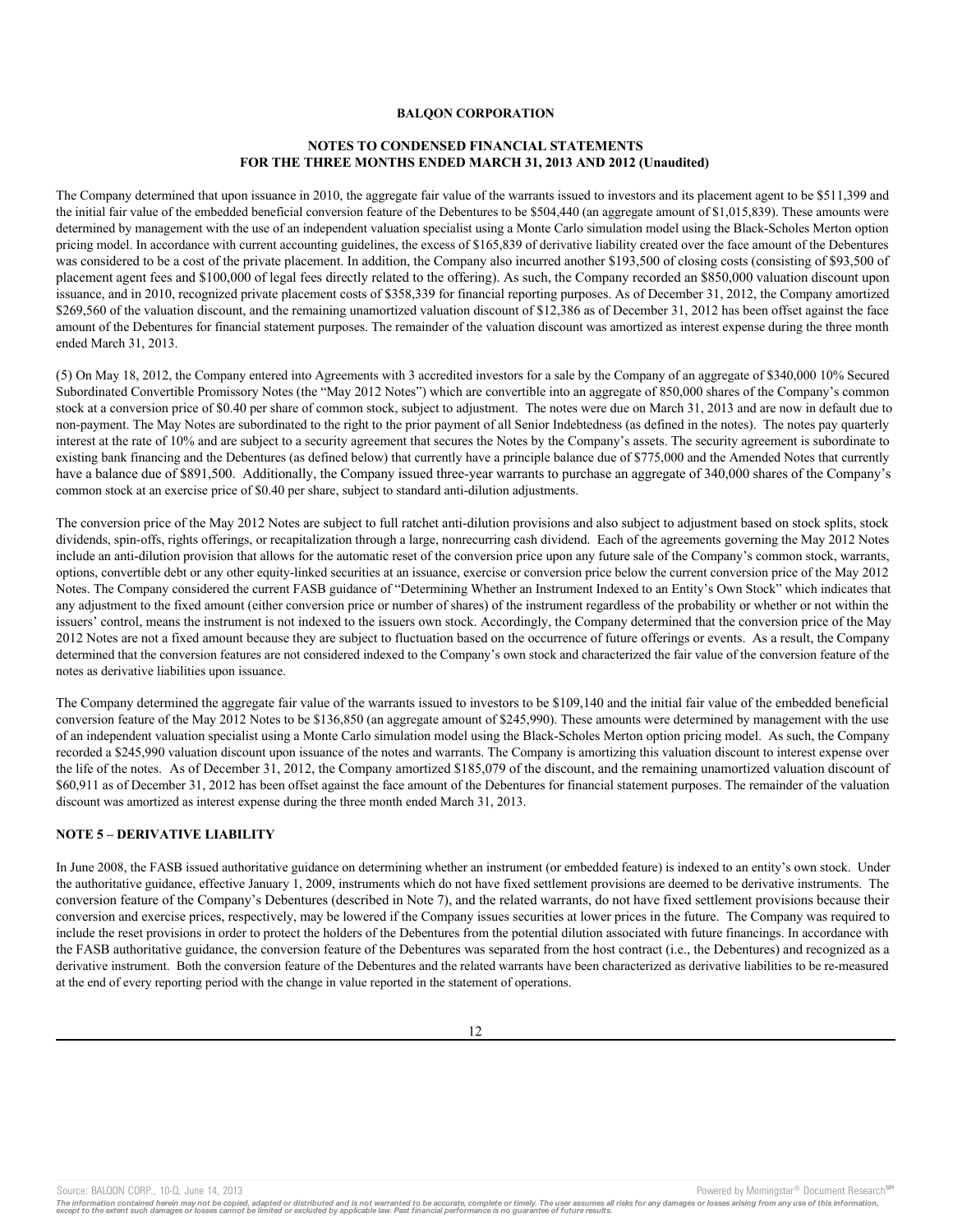## **NOTES TO CONDENSED FINANCIAL STATEMENTS FOR THE THREE MONTHS ENDED MARCH 31, 2013 AND 2012 (Unaudited)**

As of December 31, 2012 and March 31, 2013, the derivative liabilities were valued using a probability weighted average Black-Scholes pricing model with the following assumptions:

|                          | March 31, 2013  | December 31, 2012 |
|--------------------------|-----------------|-------------------|
| Conversion feature:      |                 |                   |
| Risk-free interest rate  | 0.13%           | 0.18%             |
| Expected volatility      | 198.77%         | 186.99%           |
| Expected life (in years) | .25 years       | .25 years         |
| Expected dividend yield  | $\mathbf{0}$    | $\theta$          |
| Warrants:                |                 |                   |
| Risk-free interest rate  | 0.13%           | $0.25\%$          |
| Expected volatility      | 198.77%         | 186.99%           |
| Expected life (in years) | 2.25 years      | 2.5 years         |
| Expected dividend yield  | $\theta$        | $\theta$          |
|                          |                 |                   |
| Fair Value:              |                 |                   |
| Conversion feature       | 745,222         | 579,821           |
| Warrants                 | 273,203         | 267,651           |
|                          | 1,018,425<br>\$ | \$<br>847,472     |

The risk-free interest rate was based on rates established by the Federal Reserve Bank. The Company uses the volatility of five comparable guideline companies to estimate volatility for its common stock. The expected life of the conversion feature of the Debentures was based on the term of the Debentures and the expected life of the warrants was determined by the expiration date of the warrants. The expected dividend yield was based on the fact that the Company has not paid dividends to its common stockholders in the past and does not expect to pay dividends to its common stockholders in the future.

As of March 31, 2013 and December 31, 2012, the aggregate derivative liability of the conversion feature and the warrants was \$1,018,425 and \$847,472 respectively. For the three months ended March 31, 2013, the Company recorded a change in fair value of the derivative liabilities of \$170,953.

## **NOTE 6 – INCOME TAXES**

At December 31, 2012 and 2011, the Company had available Federal and State net operating loss carryforwards to reduce future taxable income. The amounts available were approximately \$25,400,000 and \$20,400,000, respectively, for federal and for state purposes. The Federal carryforward expires in 2028 and the state carryforward expired in 2018. Given the Company's history of net operating losses, management has determined that it is more likely than not the Company will not be able to realize the tax benefit of the carryforwards.

Accordingly, the Company has not recognized a deferred tax asset for this benefit. Upon the attainment of taxable income by the Company, management will assess the likelihood of realizing the tax benefit associated with the use of the carryforwards and will recognize a deferred tax asset at that time.

Current standards require that a valuation allowance be established when it is more likely than not that all or a portion of deferred tax assets will not be realized.

Source: BALQON CORP., 10-Q, June 14, 2013 **Powered by Morningstar® Document Research** <sup>sm</sup>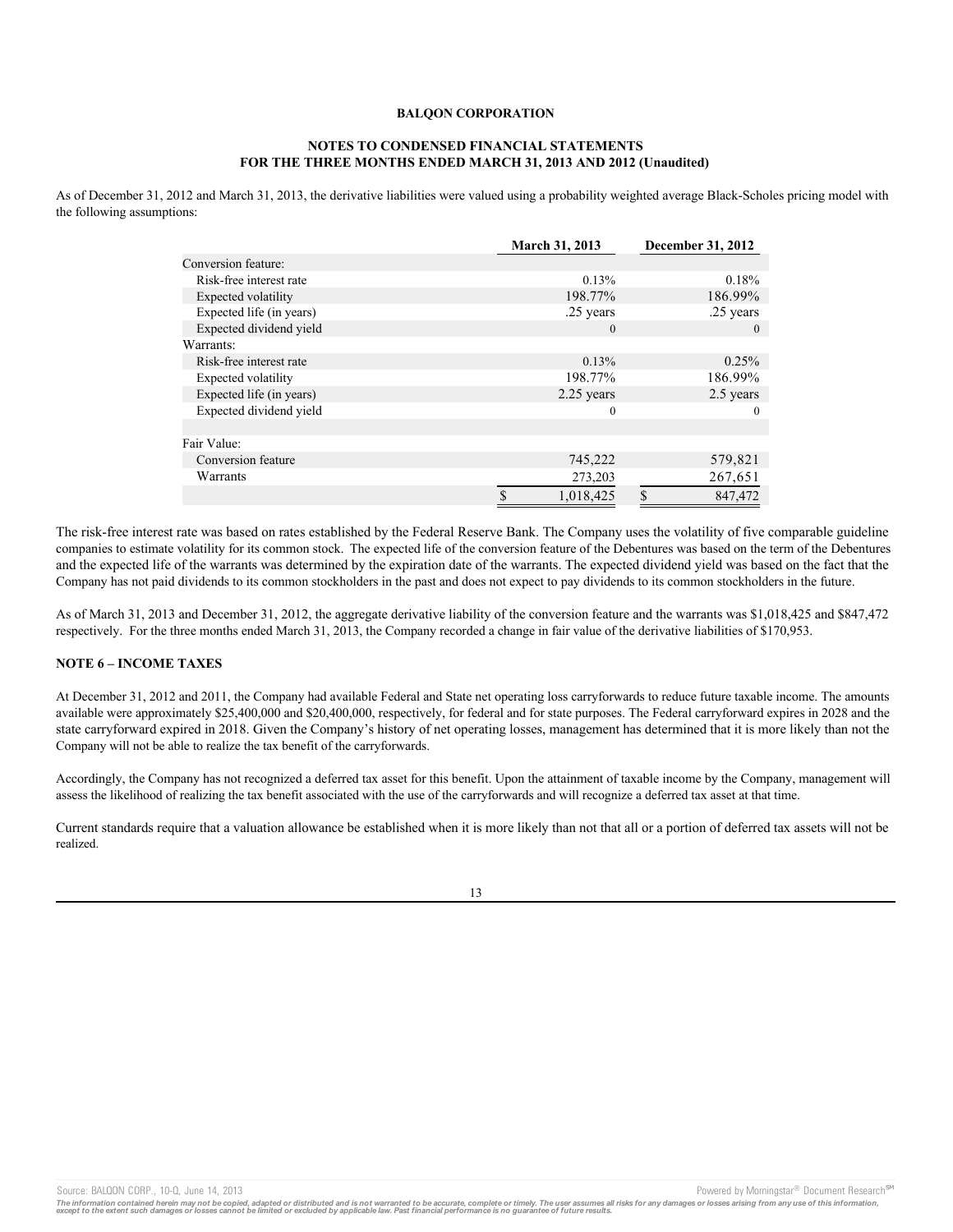## **NOTES TO CONDENSED FINANCIAL STATEMENTS FOR THE THREE MONTHS ENDED MARCH 31, 2013 AND 2012 (Unaudited)**

Significant components of the Company's deferred income tax assets are as follows:

|                                 | <b>March 31, 2013</b><br>(Unaudited) | December 31,<br>2012 |              |  |
|---------------------------------|--------------------------------------|----------------------|--------------|--|
| Deferred income tax asset:      |                                      |                      |              |  |
| Net operating loss carryforward | 10,700,000                           |                      | 10,100,000   |  |
| Valuation allowance             | (10,700,000)                         |                      | (10,100,000) |  |
| Net deferred income tax asset   |                                      |                      |              |  |

Reconciliation of the effective income tax rate to the U.S. statutory rate is as follows:

|                                              | <b>March 31, 2013</b> | December 31,    |  |
|----------------------------------------------|-----------------------|-----------------|--|
|                                              | (Unaudited)           | 2012            |  |
| Tax expense at the U.S. statutory income tax | $(34.0)\%$            | $(34.0)\%$      |  |
| State tax net of federal tax benefit         | $(5.8)\%$             | $(5.8)\%$       |  |
| Increase in the valuation allowance          | 39.8%                 | 39.8%           |  |
| Effective tax rate                           | $-^{0}/_{0}$          | $- \frac{0}{2}$ |  |

The Company adopted authoritative guidance which addresses the determination of whether tax benefits claimed or expected to be claimed on a tax return should be recorded in the financial statements. Under the current accounting guidelines, the Company may recognize the tax benefit from an uncertain tax position only if it is more likely than not that the tax position will be sustained on examination by the taxing authorities, based on the technical merits of the position. The tax benefits recognized in the financial statements from such a position should be measured based on the largest benefit that has a greater than 50% likelihood of being realized upon ultimate settlement. Current accounting guidelines also provide guidance on derecognition, classification, interest and penalties on income taxes, accounting in interim periods and require increased disclosures. At the date of adoption, and as of March 31, 2013 and December 31, 2012, the Company does not have a liability for unrecognized tax benefits.

## **NOTE 7 – STOCK OPTIONS AND WARRANTS**

#### **Stock Options**

There was no options outstanding and exercisable as of March 31, 2013.

## **Warrants**

At March 31, 2013, warrants shares outstanding were as follows:

|                              |               |   | <b>Weighted Average</b> |
|------------------------------|---------------|---|-------------------------|
|                              | <b>Shares</b> |   | <b>Exercise Price</b>   |
| Balance at December 31, 2012 | 10,295,500    | S | 0.44                    |
| Granted                      |               |   |                         |
| Exercised                    |               |   |                         |
| Expired                      |               |   |                         |
| Balance at March 31, 2013    | 10,295,500    | S | 0.44                    |

Source: BALQON CORP., 10-Q, June 14, 2013 **Powered by Morningstar<sup>®</sup> Document Research<sup>SM</sup>**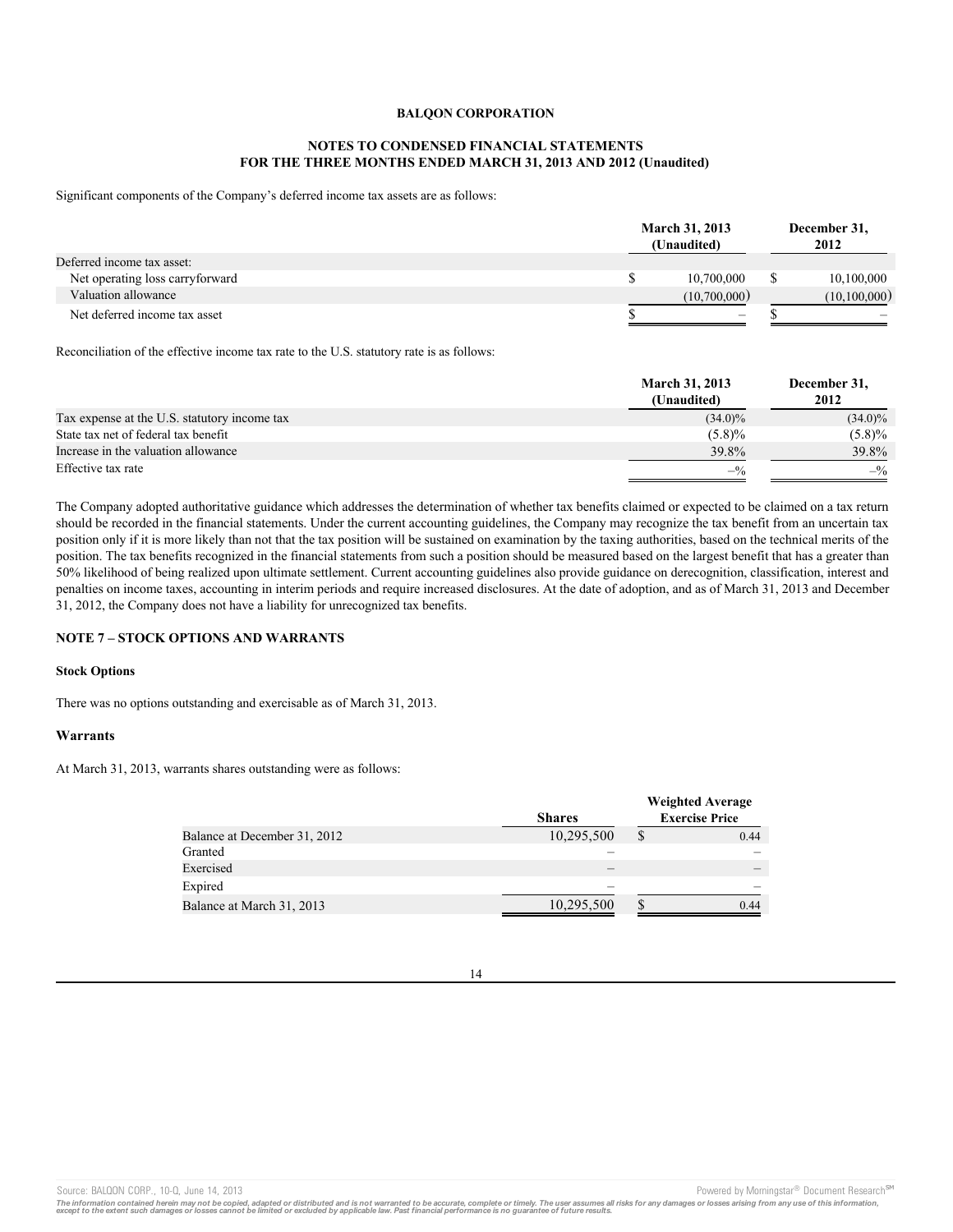## **NOTES TO CONDENSED FINANCIAL STATEMENTS FOR THE THREE MONTHS ENDED MARCH 31, 2013 AND 2012 (Unaudited)**

The following table summarizes information about stock warrants outstanding and exercisable as of March 31, 2013:

|               | <b>Warrants Outstanding</b> |                                       |                       | <b>Warrants Exercisable</b> |                                                                     |               |                       |                         |
|---------------|-----------------------------|---------------------------------------|-----------------------|-----------------------------|---------------------------------------------------------------------|---------------|-----------------------|-------------------------|
|               | <b>Range of Exercise</b>    | <b>Number of Shares</b><br>Underlying |                       | <b>Weighted Average</b>     | <b>Weighted Average</b><br>Remaining<br><b>Contractual Life (in</b> | <b>Number</b> |                       | <b>Weighted Average</b> |
| <b>Prices</b> |                             | Warrants                              | <b>Exercise Price</b> |                             | vears)                                                              | of Shares     | <b>Exercise Price</b> |                         |
| \$            | 0.40                        | 8,745,500(i)                          |                       | 0.40                        | 2.5                                                                 | 8,745,500     |                       | 0.40                    |
| \$            | 0.64                        | 1,500,000                             |                       | 0.64                        | 2.9                                                                 | 1,500,000     | S                     | 0.64                    |
| \$            | 1.00                        | 50,000                                |                       | 1.00                        | 1.8                                                                 | 50,000        | \$                    | 1.00                    |
|               |                             | 10,295,500                            |                       |                             |                                                                     | 10,295,500    |                       |                         |

As of March 31, 2013, there was no intrinsic value of the warrants outstanding and exercisable

(i) As of March 31, 2013, agreements governing 1,843,000 of the warrants exercisable at \$0.40 per share include an anti-dilution provision that allows for the automatic reset of the exercise price upon any future sale of the Company's common stock, warrants, options, convertible debt or any other equity-linked securities at an issuance, exercise or conversion price below the exercise price of these warrants

15

Source: BALQON CORP., 10-Q, June 14, 2013 **Powered by Morningstar<sup>®</sup>** Document Research<sup>®M</sup>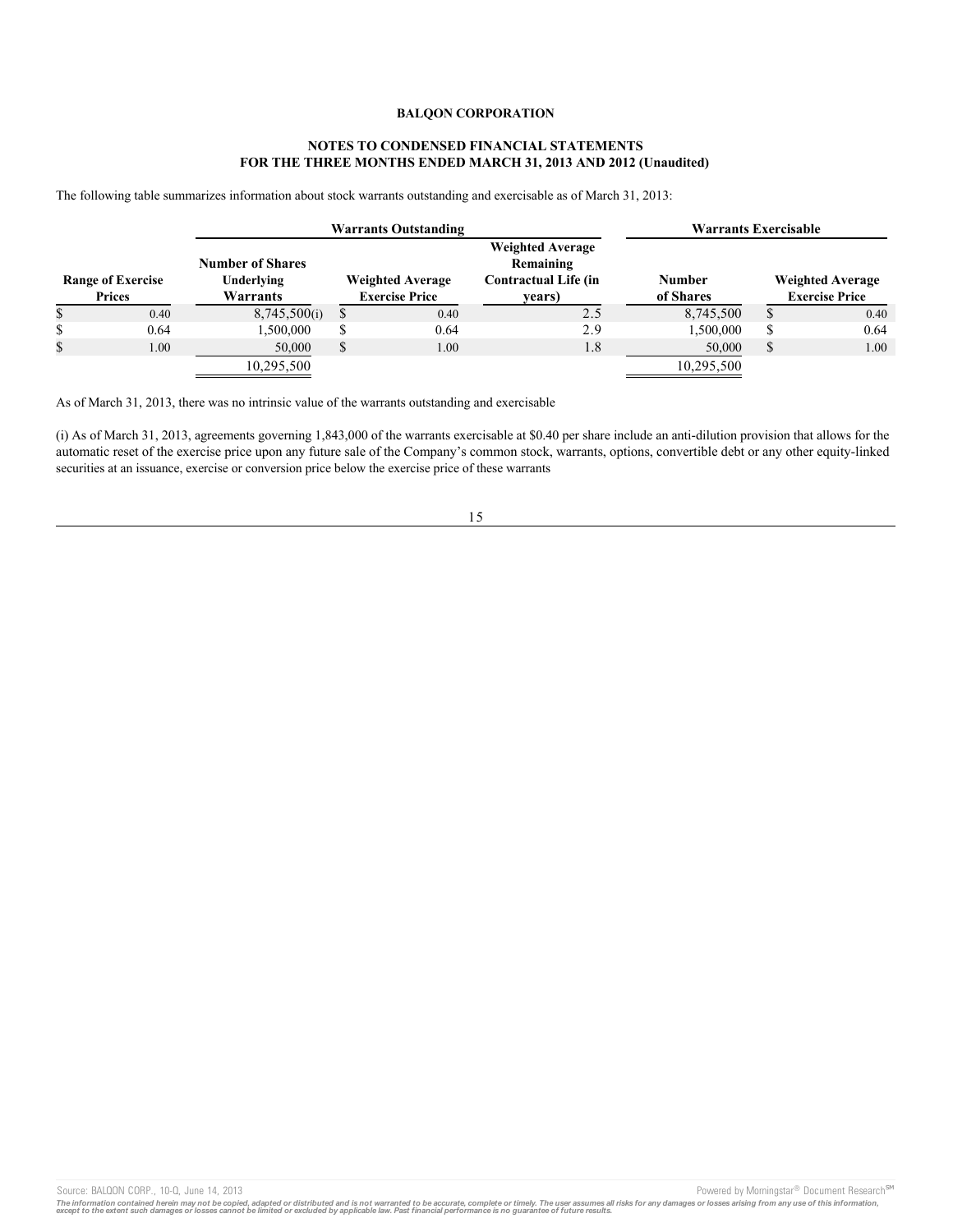## **NOTES TO CONDENSED FINANCIAL STATEMENTS FOR THE THREE MONTHS ENDED MARCH 31, 2013 AND 2012 (Unaudited)**

#### **NOTE 8 – RELATED PARTY TRANSACTIONS**

#### **Shares issued by the Chief Executive Officer**

On January 9, 2013, Company signed an Amendment Agreement (described in note 9) extending foreclosure date on Lego Agreement from Jan 9, 2013 to July 9, 2013, in return for 1,500,000 shares of the Company's common stock owned individually by the Company's President, Balwinder Samra. The Company recorded the fair value of these shares of \$300,000 as a cost and as a contribution to capital.

On January 28, 2013 the Company's Chief Executive officer issued to a vendor 115,880 shares of his common stock for payment of services performed for the Company. The Company recorded the fair value of these shares of \$23,176 as a cost and as a contribution to capital.

During the three months ended March 31, 2013 and 2012, the Company had no sales to related parties. As of December 31, 2012, the Company had accounts receivable of \$198,067 from related parties which is fully reserved.

As of March 31, 2013 and December 2012, the Company had trade accounts payable to related parties of \$2,133,850 and \$1,639,702, respectively. The related parties are suppliers of the Company related by common ownership to the Company's Chairman.

On December 14, 2010, the Company entered into a Distribution Agreement with SOL (the "Distribution Agreement"). Under the Distribution Agreement, SOL has granted the Company the right to distribute lithium iron phosphate batteries and high voltage charging systems manufactured by Seven One Battery Company on an exclusive basis in the United States. The Company's Chairman of the Board, Winston Chung, is the chief executive officer of SOL. In January 2011, based on the terms of the Distribution Agreement, the Company received battery units valued at \$2,629,800 on a consignment basis. As of March 31, 2013 and December 31, 2012, the Company held battery units valued at \$648,200 and \$1,076,700 respectively held on a consignment basis, which amounts are not included in recorded inventories.

As of March 31, 2013 and 2012 the Company sold \$ 207,175 and \$1,502,500 in batteries under the Distribution Agreement.

16

Source: BALQON CORP., 10-Q, June 14, 2013 **Powered by Morningstar® Document Research** in Powered by Morningstar® Document Research in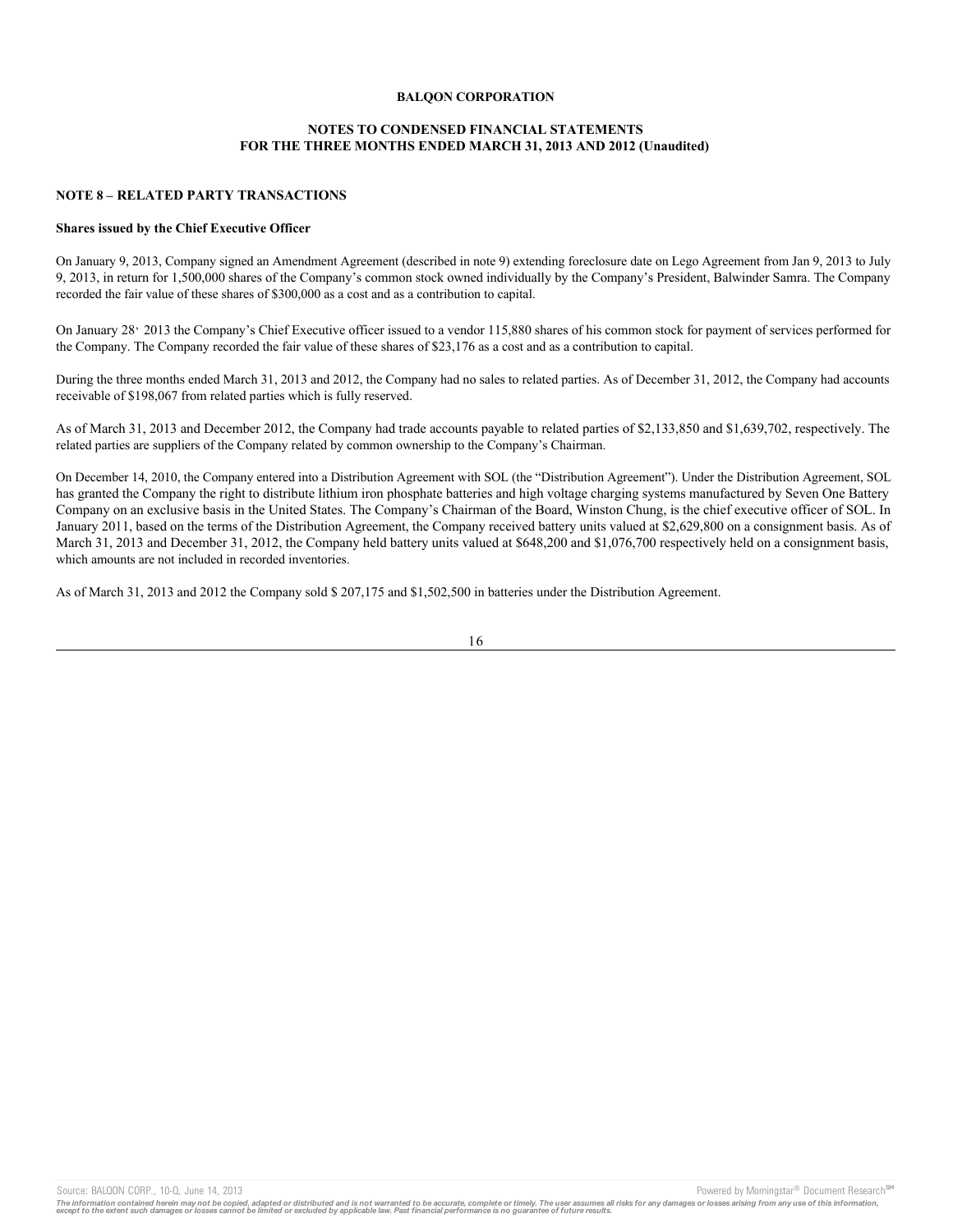## **NOTES TO CONDENSED FINANCIAL STATEMENTS FOR THE THREE MONTHS ENDED MARCH 31, 2013 AND 2012 (Unaudited)**

#### **NOTE 9 – COMMITMENTS AND CONTINGENCIES**

#### **City of Los Angeles Agreement**

On June 26, 2008, the Company entered into an agreement with the City of Los Angeles to manufacture and deliver 20 electric yard tractors, 5 short-haul electric tractors, and associated equipment including chargers, batteries and controllers for a total of \$5,383,750. As of December 31, 2011, the Company had delivered 14 electric yard tractors and one short-haul electric tractor to the City of Los Angeles. The agreement with the City of Los Angeles terminated on June 26, 2011, and, consequently, the Company does not have an obligation to sell, and the City of Los Angeles does not have an obligation to buy, the remaining 10 vehicles. The Company expects to negotiate an agreement with the City of Los Angeles that will allow the Company to deliver the remaining 6 electric yard tractors, 4 short-haul electric tractors and/or upgrade of existing yard tractors from lead acid batteries to lithium batteries and related associated equipment to the City of Los Angeles. While the Company is confident that such an agreement with the City of Los Angeles will be reached, no assurance that we will in fact enter into such an agreement can be given.

During 2009, under the terms of the Company's agreement with the City of Los Angeles, the Company requested and was issued an advance payment in the amount of \$1,159,601. This advance payment was recorded as a customer deposit. During June 2012, we billed \$630,000 to the City of Los Angeles to upgrade six of the electric trucks previously delivered from lead acid batteries to lithium ion batteries. This billed amount was applied as a reduction of the advance payment leaving an unpaid balance of \$529,601 on this advance as of March 31, 2013. Our agreement with the City of Los Angeles has been terminated, to the extent that we do not receive additional purchases from the City of Los Angeles for the remaining balance due, we may be required to return the unpaid balance to the City of Los Angeles. We anticipate selling additional products and services during the next nine months to reduce the unpaid balance; however we presently do not have the funds to pay this advance if payment is requested by the City of Los Angeles.

### **Employment Agreement**

On March 11, 2013, the Company mutually agreed with Mr. Gruenwald to terminate his employment agreement. Mr. Gruenwald was the Company's VP-Research & Development from 2009 until March 11, 2013. Upon termination, Mr. Gruenwald and the Company entered into a one-year independent contractor agreement under which Mr. Gruenwald has agreed to provide services as a consultant to the Company. As part of the termination of his employment agreement, the Company agreed to pay him severance in the amount of \$400,000. In lieu of the severance payment, Mr. Gruenwald agreed to accept 200 used lithium batteries with retail value of \$400,000 as settlement of the amounts due him. The cost of the batteries, which the Company purchased on a consignment basis from Seven One LImited, was \$176,000 and has been recorded as an operating expense during the three months ended March 31, 2013.

#### **Lego Agreement**

On July 9, 2012, the Company entered into a Purchase and Representation Agreement (the "Lego Agreement") with Lego Battery Sales, LLC ("Lego"). The terms of the Lego Agreement call for the sale by the Company to Lego of 1,000 batteries for an aggregate sales price of \$350,000.

The Lego Agreement further requires that the Company serve as Lego's exclusive sales agent and representative to market and resell the batteries on behalf of Lego. The sales prices of the batteries must be at a minimum sales price of \$490 per battery. In consideration for its services as sales agent and representative, the Company shall earn a sales commission equal to the excess of the sales price of each battery above the minimum sale price. The Lego Agreement is secured by a pledge of 2,450,000 shares of common stock owned individually by the Company's president; Mr. Balwinder Samra. If the Company does not sell the minimum consideration of \$490,000 for the sale of the 1,000 batteries by January 9, 2013, Lego may foreclose on these pledged shares. The term of the Lego Agreement is for six months and may be extended by mutual consent of the parties. On January 9, 2013 signed an Amendment Agreement extending the foreclosure date from January 9, 2013 to July 9, 2013 in return for 1,500,000 shares of the Company's common stock owned individually by the Company's President, Balwinder Samra. The Company recorded the fair value of these shares of \$300,000 as a cost and as contribution to capital.



Source: BALQON CORP., 10-Q, June 14, 2013 **Powered by Morningstar® Document Research** and the second product and the second product and the second product and the second product and the second product and the second produc

The information contained herein may not be copied, adapted or distributed and is not warranted to be accurate, complete or timely. The user assumes all risks for any damages or losses arising from any use of this informat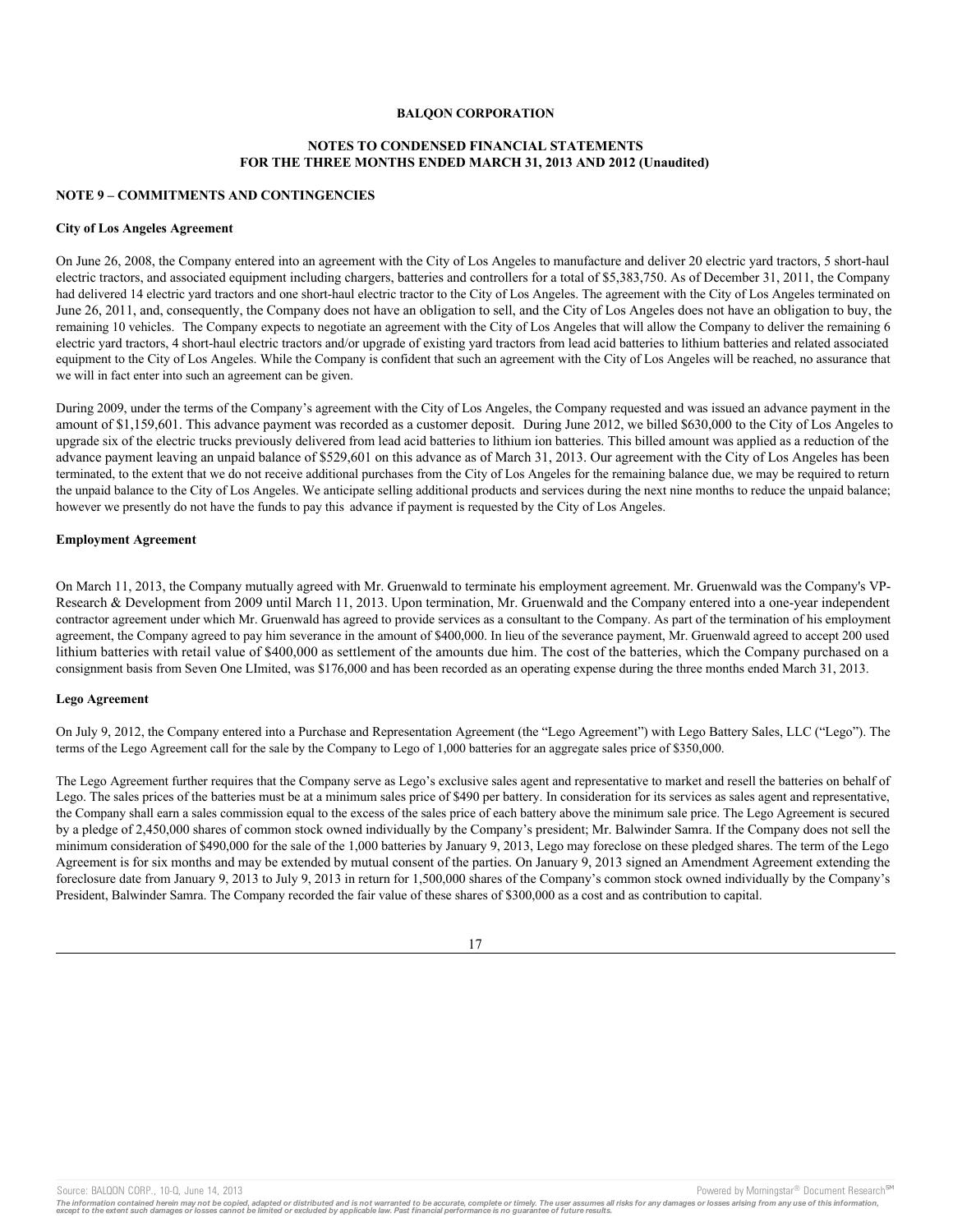## **ITEM 2. MANAGEMENT'S DISCUSSION AND ANALYSIS OF FINANCIAL CONDITION AND RESULTS OF OPERATIONS**

The following discussion and analysis should be read in conjunction with our financial statements and the related notes to financial statements included elsewhere in this report. This report and our financial statements and notes to financial statements contain forward-looking statements, which generally include the plans and objectives of management for future operations, including plans and objectives relating to our future economic performance and our current beliefs regarding revenues we might generate and profits we might earn if we are successful in implementing our business strategies. Our actual results could differ materially from those expressed in these forward-looking statements as a result of any number of factors, including those set forth under the "Risk Factors" section and elsewhere in this report. The forward-looking statements and associated risks may include, relate to or be qualified by other important factors, including, without limitation:

- the projected growth or contraction in the industries within which we operate;
- our business strategy for expanding, maintaining or contracting our presence in these markets;
- anticipated trends in our financial condition and results of operations; and
- our ability to distinguish ourselves from our current and future competitors.

We do not undertake to update, revise or correct any forward-looking statements.

Any of the factors described above or elsewhere in this report, including in the "Risk Factors" section of this report, or referenced from time to time in our filings with the Securities Exchange Commission, or SEC, could cause our financial results, including our net income or loss or growth in net income or loss to differ materially from prior results, which in turn could, among other things, cause the price of our common stock to fluctuate substantially.

### **Business Overview**

#### **Recent Developments**

Our financial statements have been prepared on a going concern basis, which contemplates the realization of assets and the satisfaction of liabilities in the normal course of business. We do not currently have sufficient liquidity to meet our anticipated working capital, debt service and other liquidity needs in the very near-term. We believe that we have sufficient working capital to continue operations only until approximately August 31, 2013, at the latest unless we successfully restructure our debt, experience a significant improvement in sales and obtain other sources of liquidity.

We are in default of \$3,361,500 in principal amount of our convertible notes and \$473,140 of accrued interest on these notes. Although we are actively pursuing a number of alternatives, including seeking to restructure our debt and seeking to raise additional debt or equity financing, or both, there can be no assurance that we will be successful. If we cannot restructure our debt and obtain sufficient liquidity in the very near term, we may need to seek to protection under the U.S. Bankruptcy Code.

During the first three months of 2013, significant portion of our engineering effort has been focused on designing an electric drive system for a six meter bus being jointly developed by us and Sichuan Automotive Group for inner city applications in China. In November 2012, we signed a Joint Development Agreement between our companies and received a purchase order to develop a zero emissions battery-powered inner city six meter bus for the China market. Sichuan Automotive is a leading provider and operator of buses in central China and also manufactures all electric SUV's for the local market.



Source: BALQON CORP., 10-Q, June 14, 2013 **Powered by Morningstar® Document Research** in Powered by Morningstar® Document Research in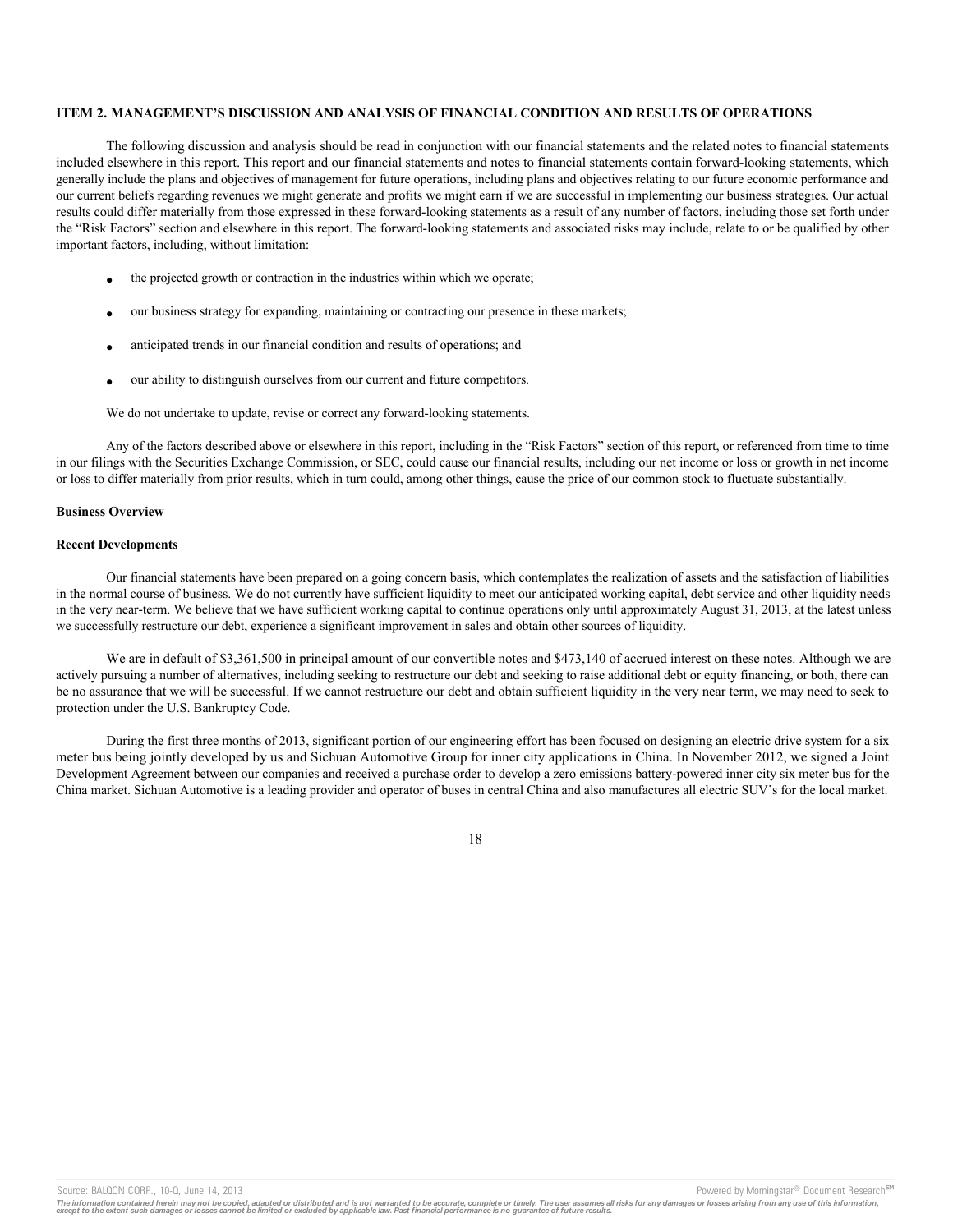In March 2013, we signed a Memorandum of Understanding with a large port operator in Turkey to develop the electric yard tractor market in Turkey. Under this Agreement, we have agreed to jointly develop a repower kit for diesel yard tractors operated in the region to convert diesel yard tractors to electric yard tractors. In March 2013, we received a purchase order for our electric yard tractor, the Nautilus XRE20, which will be used for testing and evaluation at a port terminal in Turkey.

In April 2013, we signed a Memorandum of Understanding with the second largest truck and bus manufacturer in China to integrate our resources to develop electric buses for the China and North American markets. Under the terms of the memorandum of understanding, both companies have agreed to cooperate in developing zero emission battery powered electric bus prototypes for the China and North American markets. Under the terms of the Memorandum of Understanding, we have agreed to be sole the distributor of the resulting products worldwide, while our Chinese partner has agreed to be responsible for all manufacturing and marketing activities in China.

#### **Business Overview**

We are a developer and manufacturer of electric vehicles, drive systems and lithium battery energy storage systems. Our product line includes battery powered heavy-duty on-road trucks and off-highway yard tractors, designed to transport cargo loads of up to 30 tons in short haul applications. We also design, assemble and distribute lithium battery powered energy storage solutions to electric vehicle manufacturers, renewable energy storage providers and industrial equipment manufacturers.

Our business strategy leverages our ability to integrate our core technologies, flux vector inverter, BMS, and battery charger into a seamless operating system that provides superior ease-of-use to our customer. We believe continued investment in research and development of electric vehicle, charger and battery system technologies is critical to the sale of innovative products and technologies. As part of our strategy, we plan to partner with solution providers in the solar, wind and renewable energy marketplace to jointly develop product solutions for emerging energy storage markets. We also plan to continue our expansion into the global vehicle market through joint development of electric trucks and buses with OEMs in the emerging markets. Our sales strategy includes expanding our online sales through addition of third party accessories and components related to energy storage markets.

We founded Balqon Corporation to develop inverter technology for electric vehicles with focus on heavy duty truck and bus applications. In 2007, we designed and manufactured the world's first battery powered heavy duty electric tractors for use at the Port of Los Angeles to transport 30 ton containers in both off-highway and short haul applications. Our first product, the Nautilus XE20, featured our proprietary drive systems which was comprised of an electric motor, transmission, our proprietary flux vector motor controller (which controls the speed of an electric motor by varying the input frequency and voltage from a vehicle's batteries), power electronic components and proprietary software configured to specific application needs.

In 2009, we incorporated lithium batteries to increase range of the tractor to 150 miles on a single charge. Our lithium battery system also featured our proprietary BMS with operating software designed to protect lithium batteries during over-charge and discharge condition. We also developed fast battery charging system for our trucks and tractors to reduce charge time from 8 hours to 2.5 hours.

19

Source: BALQON CORP., 10-Q, June 14, 2013 **Powered by Morningstar® Document Research** in Powered by Morningstar® Document Research in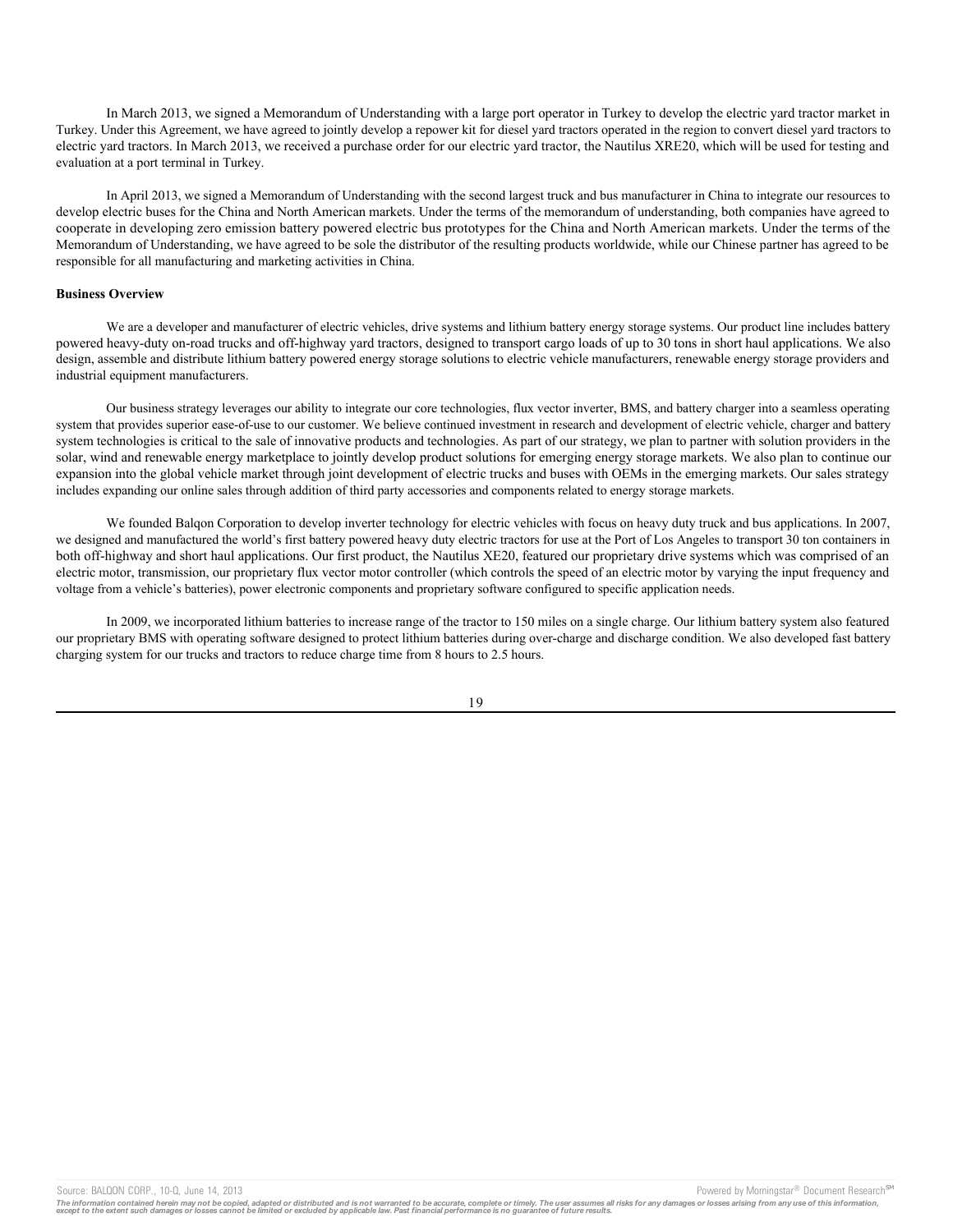We are the exclusive distributor of lithium batteries manufactured by Winston Battery Limited. Our distribution agreement provides us access to low cost lithium iron phosphate in the sizes varying from 40 amp hour to 1,000 amp hour batteries. Winston Battery Limited is an exclusive developer and manufacturer of high capacity lithium batteries ranging from 400 amp hour to 1,000 amp hour. We develop, manufacture and market lithium battery storage products designed to be direct replacement of lead acid battery systems.

Our core technologies of inverters, BMSs, charger, software, operating system and lithium batteries provides us ability to partner with OEMs of fossil fuel based vehicles and lead acid battery based energy storage system manufacturers. Our ability to provide drive systems, battery systems and a battery charger integrated by our proprietary operating system reduces development time and costs for our OEM customers.

We have jointly developed heavy duty trucks, tractors and buses with OEMs in Europe, China, India and United States. We believe familiarity with local brands, designs, ergonomics and service network is essential to customers purchase decision.

We have made significant investments in integrating our drive systems into third party OEM vehicle platforms, and believe market introduction of these localized vehicle platforms will provide increased sales for our drive systems. Our joint product development efforts have focused on markets with high urbanization and air pollution to provide us the best opportunity for sales. In smaller regional markets we utilize qualified dealer network to promote and service our products.

Our products include battery powered electric trucks and tractors: (i) the Nautilus XRE20, a heavy-duty electric yard tractor; (ii) the Nautilus MX30, a heavy-duty, Class 8 electric short-haul tractor; and (iii) the Mule M150, a heavy-duty, Class 8 electric inner city delivery truck. We also market and sell lithium battery cells and storage solutions under the brand name of HIQAP™. We sell our trucks and tractors through direct sales force and dealers, while our battery related products and accessories are marketed through our online store and retailers of energy storage products.

In 2012, we developed high energy capacity lithium battery energy storage systems for the solar, wind and telecommunication industry. We also developed lead acid replacement packs for baggage tractors used at airports and industrial warehouses. In 2012, we received purchase order for electric drive systems from a European manufacturer of yard tractors, located in the Netherlands. In 2012, our OEM partners in Europe (Belgium and the Netherlands) introduced two new products to the market, showcasing our electric drive system. In 2012, significant resources were allocated to the development of our onroad heavy-duty electric tractor, the Nautilus MX30. Currently, this vehicle is undergoing on-road testing and complies with DOT regulations for on-road Class 8 tractors. Our development activities also resulted in the receipt of a grant from the AQMD for the development of three additional tractors for testing at Port of Los Angeles. In 2012, we signed a Joint Development Agreement with the fifth largest bus manufacturer in China to develop all electric inner city bus.

### **Critical Accounting Policies**

Our financial statements have been prepared in accordance with GAAP. The preparation of these financial statements requires us to make estimates and judgments that affect the reported amounts of assets, liabilities, revenues and expenses, and related disclosure of contingent assets and liabilities. We base our estimates on historical experience and on various other assumptions that are believed to be reasonable under the circumstances, the results of which form the basis of making judgments about the carrying values of assets and liabilities that are not readily apparent from other sources. Actual results may differ from these estimates under different assumptions or conditions.

$$
20\quad
$$

Source: BALQON CORP., 10-Q, June 14, 2013 **Powered by Morningstar® Document Research** <sup>sm</sup>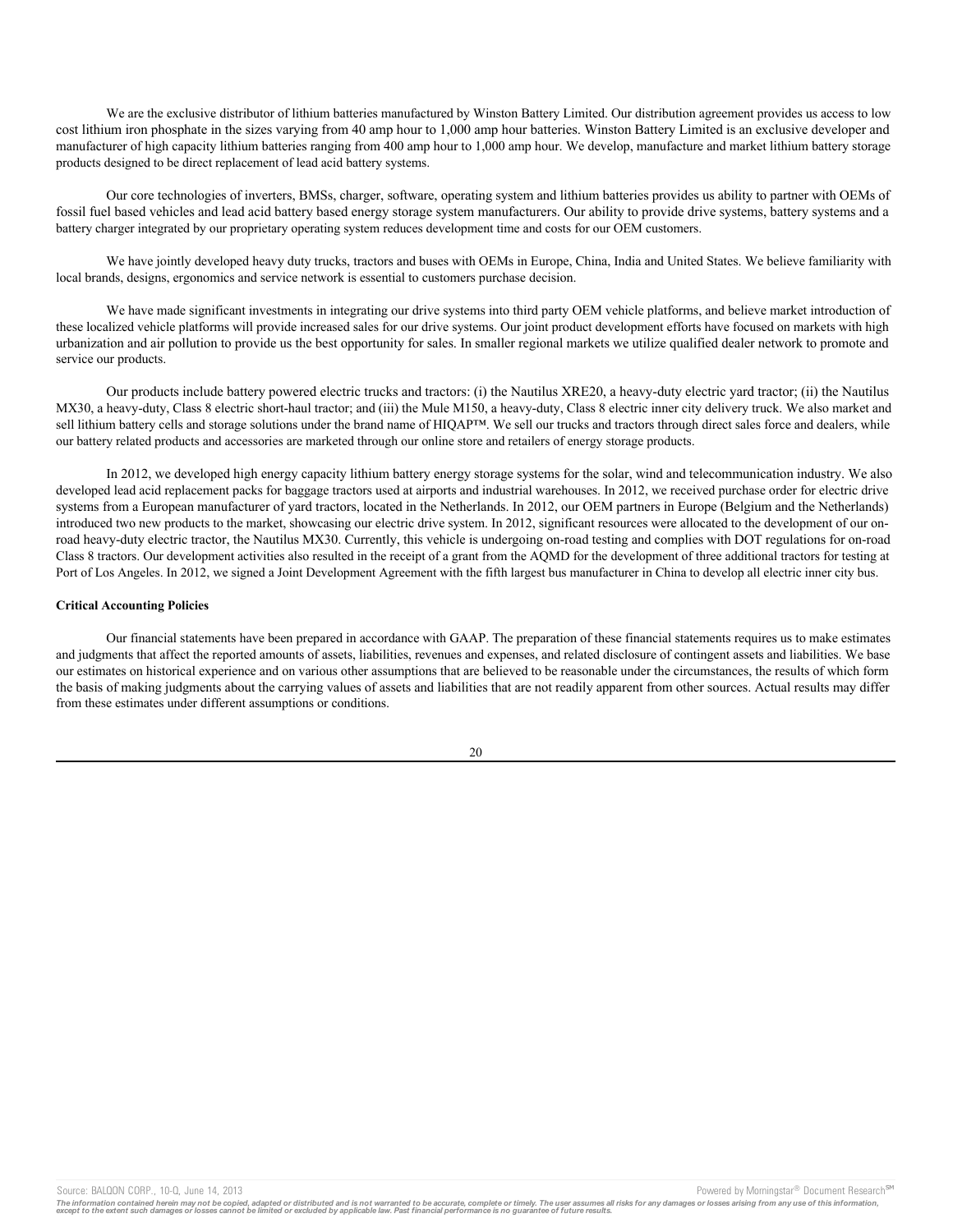We believe that the following critical accounting policies, among others, affect our more significant judgments and estimates used in the preparation of our financial statements:

#### *Estimates*

The preparation of financial statements in conformity with GAAP requires management to make estimates and assumptions that affect the reported amounts of assets and liabilities and disclosure of contingent assets and liabilities at the date of the financial statements and the reported amounts of revenue and expenses during the reporting period. Material estimates relate to the recognition of contract revenues and estimated costs to complete contracts in process, and recoverability of reported amounts of long-lived assets. Actual results may differ from those estimates.

#### *Revenues*

Sales of Production Units and Parts. We recognize revenue from the sale of completed production units and parts when there is persuasive evidence that an arrangement exists, delivery of the product has occurred and title has passed, the selling price is both fixed and determinable, and collectability is reasonably assured, all of which generally occurs upon shipment of our product or delivery of the product to the destination specified by the customer.

We determine whether delivery has occurred based on when title transfers and the risks and rewards of ownership have transferred to the buyer, which usually occurs when we place the products with the buyer's carrier. We regularly review our customers' financial positions to ensure that collectability is reasonably assured. Except for warranties, we have no post-sales obligations.

Contract Revenue and Cost Recognition on Prototype Vehicles. In accounting for contracts, we recognize revenues using the percentage-of-completion method of accounting by relating contract costs incurred to date to the total estimated costs at completion. This method is used because management considers costs to be the best available measure of progress on its contracts. Contract losses are provided for in their entirety in the period that they become known, without regard to the percentage-of-completion. We also recognize as revenues costs associated with claims and unapproved change orders to the extent it is probable that such claims and change orders will result in additional contract revenue, and the amount of such additional revenue can be reliably estimated.

Contract costs include all direct material and labor costs. The liability "Billings in excess of costs and estimated earnings on uncompleted contracts" represents billings in excess of revenues earned.

#### *Stock-Based Compensation*

We periodically issue stock instruments, including shares of our common stock, stock options, and warrants to purchase shares of our common stock to employees and non-employees in non-capital raising transactions for services and for financing costs. We account for stock option awards issued and vesting to employees in accordance with authorization guidance of the Financial Accounting Standards Board, or FASB, where the value of stock-based compensation is measured at the grant date, based on the fair value of the award, and is recognized as expense over the requisite service period. Options to purchase shares of our common stock vest and expire according to the terms established at the grant date.

We account for stock options and warrant grants issued and vesting to non-employees in accordance with the authoritative guidance of the FASB whereas the value of the stock compensation is based upon the measurement date as determined at either (a) the date at which a performance commitment is reached, or (b) at the date at which the necessary performance to earn the equity instruments is complete.

#### 21

Source: BALQON CORP., 10-Q, June 14, 2013 **Powered by Morningstar® Document Research** <sup>sm</sup>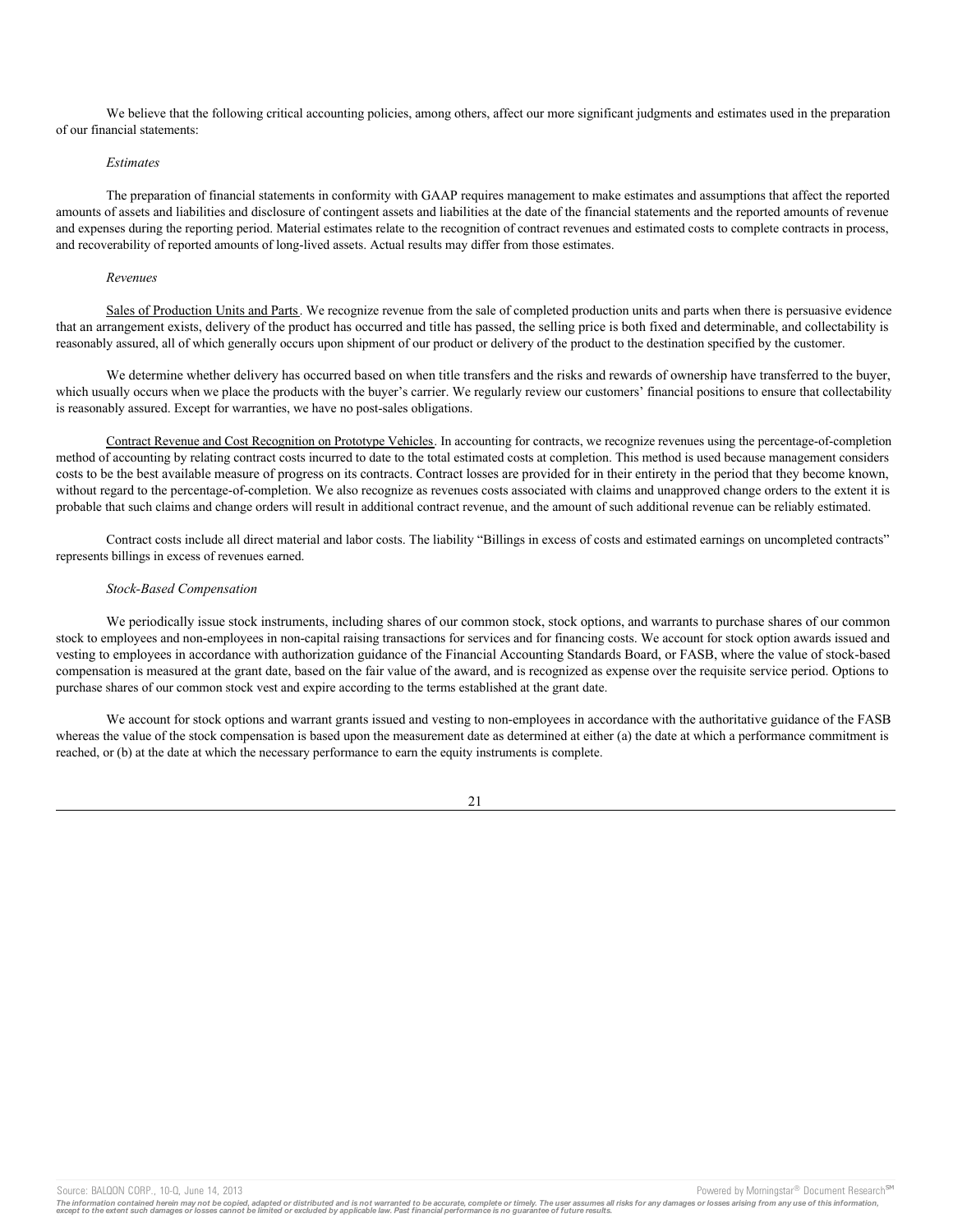We estimate the fair value of stock options and warrants using the Black-Scholes Merton option-pricing model, which was developed for use in estimating the fair value of options that have no vesting restrictions and are fully transferable. This model requires the input of subjective assumptions, including the expected price volatility of the underlying stock and the expected life of stock options. Projected data related to the expected volatility of stock options is based on the average volatility of the trading prices of comparable companies and the expected life of stock options is based upon the average term and vesting schedules of the options. Changes in these subjective assumptions can materially affect the fair value of the estimate, and therefore the existing valuation models do not provide a precise measure of the fair value of our employee stock options.

We estimate the fair value of shares of common stock issued for services based on the closing price of our common stock on the date shares are granted.

#### *Derivative Financial Instruments*

We evaluate all of our financial instruments to determine if such instruments are derivatives or contain features that qualify as embedded derivatives. For derivative financial instruments that are accounted for as liabilities, the derivative instrument is initially recorded at its fair value and is then re-valued at each reporting date, with changes in the fair value reported in the statements of operations. For stock-based derivative financial instruments, through June 30, 2012 we used the Monte Carlo simulation model to value the derivative instruments at inception and on subsequent valuation dates as of December 31, 2012 and March 31, 2013, the derivative liabilities were valued using a probability weighted average Black Scholes Merton option-pricing model. The classification of derivative instruments, including whether such instruments should be recorded as liabilities or as equity, is evaluated at the end of each reporting period. Derivative instrument liabilities are classified in the balance sheet as current or non-current based on whether or not net-cash settlement of the derivative instrument could be required within 12 months of the balance sheet date.

#### *Impairment of Long-Lived Assets*

The FASB, has established guidelines regarding when impairment losses on long-lived assets, which include property and equipment, should be recognized and how impairment losses should be measured. Guidance of the FASB also provides a single accounting model for long-lived assets to be disposed of and significantly changes the criteria that would have to be met to classify an asset as held-for-sale. We periodically review, at least annually, such assets for possible impairment and expected losses. If any losses are determined to exist they are recorded in the period when such impairment is determined. Based upon management's assessment, there were no indicators of impairment of our long lived assets at March 31, 2013 or December 31, 2012.

#### *Income Taxes*

We recognize income taxes for the amount of taxes payable or refundable for the current year and deferred tax liabilities and assets are recognized for the future tax consequences of transactions that have been recognized in our financial statements or tax returns. A valuation allowance is provided when it is more likely than not that some portion or the entire deferred tax asset will not be realized.

#### **Financial Condition and Results of Operations**

Our total revenues increased by \$252,388, or 129%, to \$447,387 for the three months ended March 31, 2013 as compared to \$194,999 for the three months ended March 31, 2012. The increase in revenues was as a result of the introduction of our energy storage products and increased sales of lithium batteries to OEM's of buses and trucks. Gross profits during the three months ended March 31, 2013 was \$20,190, down \$86,977, or 81%, from the same period in 2012. This decrease is primarily due to a change in the product mix from drive systems to retail sales of lithium batteries and accessories.



Source: BALQON CORP., 10-Q, June 14, 2013 **Powered by Morningstar® Document Research** and the second product and the second product and the second product and the second product and the second product and the second produc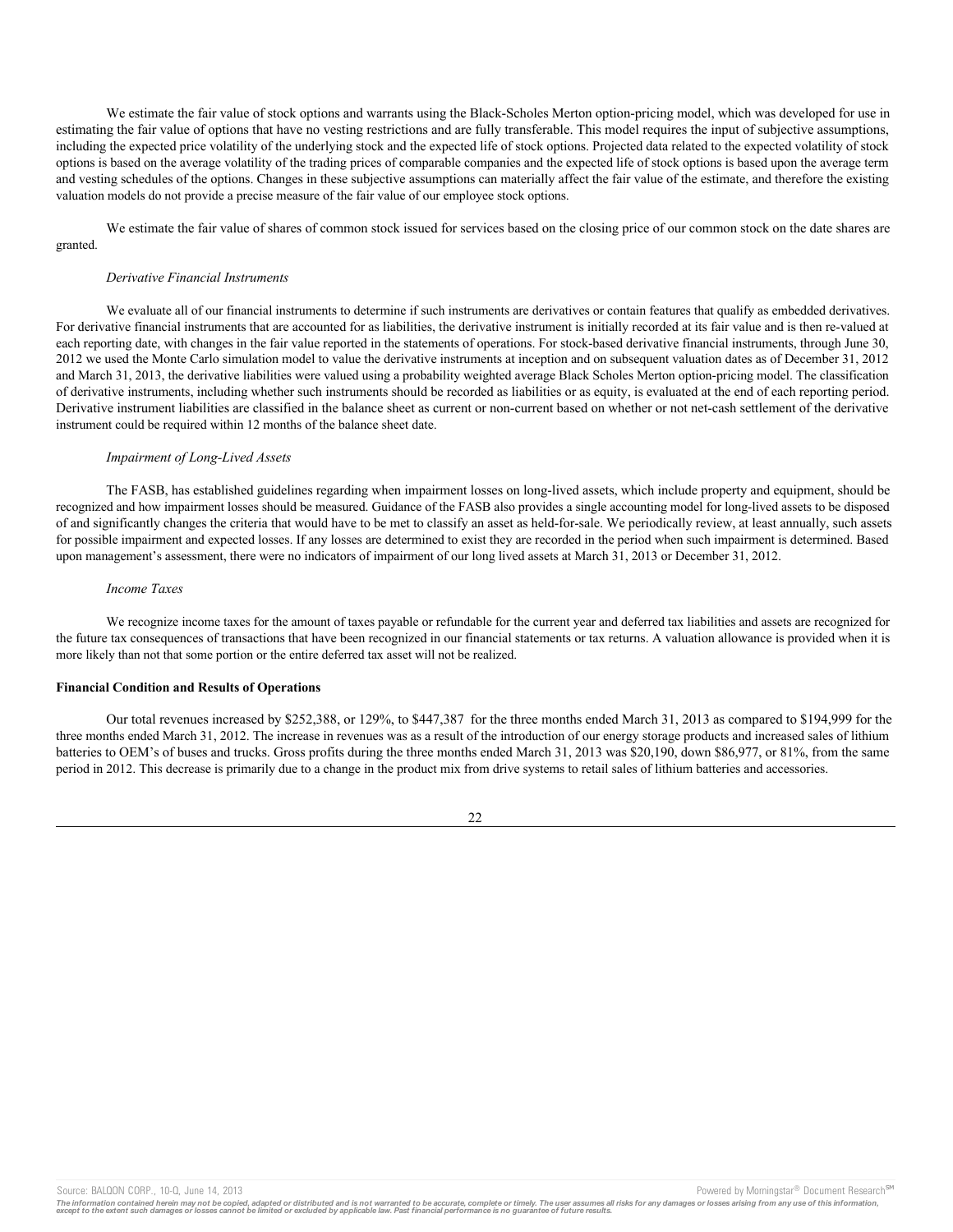We reported a net loss of \$1,358,224 for the three months ended March 31, 2013 as compared to a net loss of \$1,667,263 for the three months ended March 31, 2012. Losses from operations as a percentage of sales during the three months ended March 31, 2013 was 304%, as compared to losses from operations as a percentage of sales of 855% during the three months ended March 31, 2012. The decrease in losses during the three months ended March 31, 2013, are primarily attributable to decreases in general and administrative expenses and research and development costs. A \$170,953 loss on the change in the fair value of the derivative liability was realized during the three months ended March 31, 2013 while a \$12,412 loss on the change in the fair value of the derivative liability was realized during the three months ended March 31, 2012.

Our product mix during the first three months of 2013 varied from our product mix during the first three months of 2012. Sales of our lithium batteries accounted for 89% of our total sales during the first three months of 2013 as compared to 34% during the first three months of 2012.

As of March 31, 2013, we had a working capital deficiency of \$9,844,380; an accumulated deficit of \$9,804,450 and reported a net loss for the three months ended March 31, 2013 of \$1,358,224. Our plans for correcting these deficiencies include the future sales of our products and the raising of capital, which we expect will help provide us with the liquidity necessary to meet operating expenses. Over the longer-term, we plan to achieve profitability through the sale of our battery systems, drive systems, electric vehicles and other products.

As of June 10, 2013, we had a backlog of \$1,738,650. The amount of backlog orders represents revenue that we anticipate recognizing in the future, as evidenced by purchase orders and other purchase commitments received from customers, but on which work has not yet been initiated or with respect to which work is currently in progress. As of the date of this report, 41% of our backlog consists of batteries, 38% consists of a drive system, 9% consists of vehicles system, 6% consists of controllers and the remainder consists of chargers and accessories. As of the date of this report, 75 % of our backlog consists of U.S. customers, while 25% consists of international customers. Our backlog does not reflect a \$975,000 Department of Energy grant awarded to us, which we are awaiting contract documents. Due to the delay in testing and approval of our drive system, we also have not included \$15.9 million in drive systems from our backlog until such time we have assurances on production timelines from our customer, WGE, an affiliate of our Chairman of the Board. We believe that the majority of our current backlog will be shipped within the next 12 months. However, there can be no assurance that we will be successful in fulfilling such orders and commitments in a timely manner or that we will ultimately recognize as revenue the amounts reflected as backlog.

We anticipate that our future sales will be more diversified than in previous years. We believe future sales will reflect our focus on energy storage systems and battery sales to OEMs. We believe our strategic relationships with OEMs in Europe and Asia will result in additional sales for our electric drive systems.

 $23$ 

Source: BALQON CORP., 10-Q, June 14, 2013 **Powered by Morningstar® Document Research** <sup>sm</sup>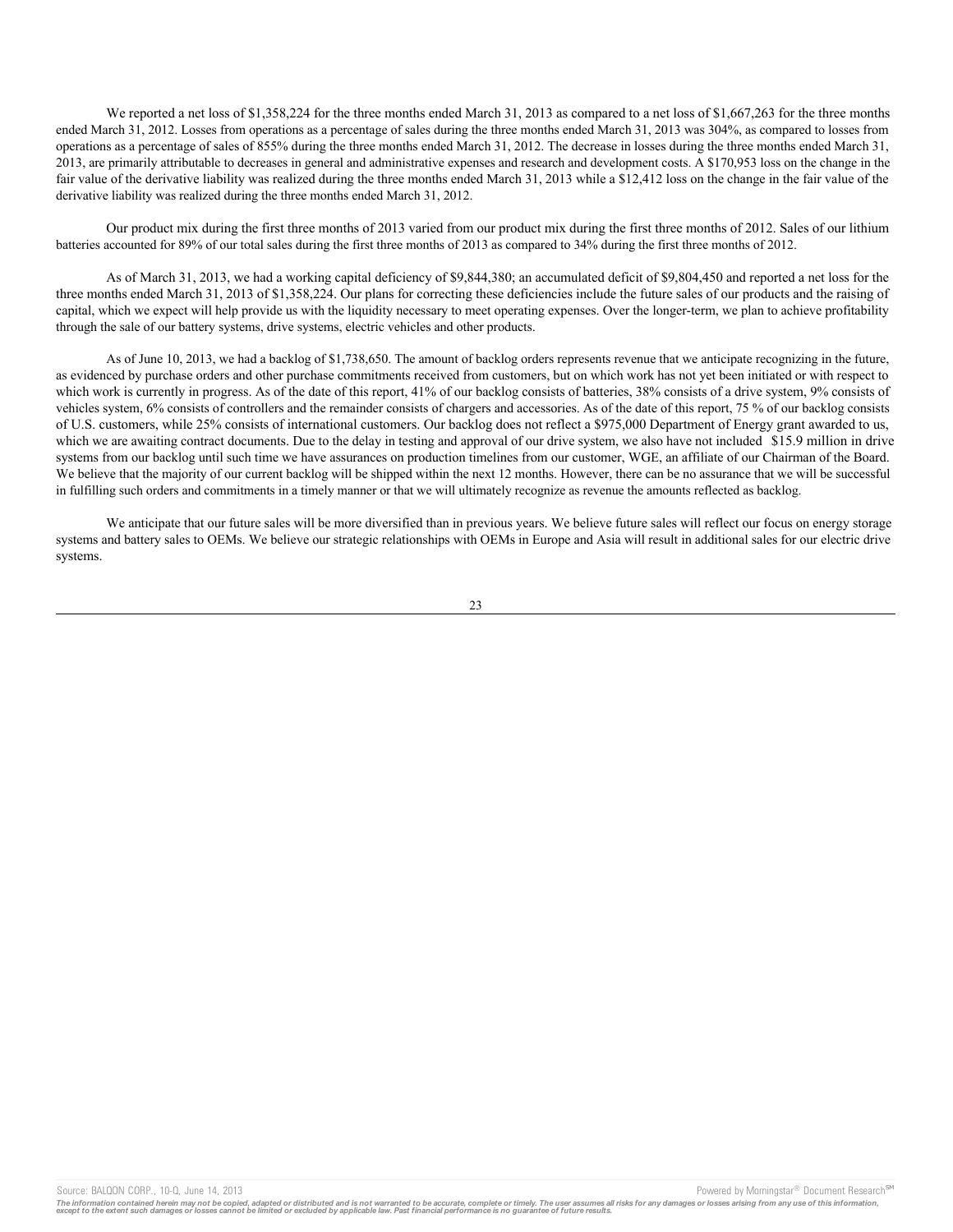The tables presented below, which compare our results of operations from one period to another, present the results for each period, the change in those results from one period to another in both dollars and percentage change, and the results for each period as a percentage of net revenues. The columns present the following:

- The first two data columns in each table show the absolute results for each period presented.
- · The columns entitled "Dollar Variance" and "Percentage Variance" shows the change in results, both in dollars and percentages. These two columns show favorable changes as a positive and unfavorable changes as negative. For example, when our net revenues increase from one period to the next, that change is shown as a positive number in both columns. Conversely, when expenses increase from one period to the next, that change is shown as a negative in both columns.
- The last two columns in each table show the results for each period as a percentage of net revenues.

## *First Quarter of 2013 Compared to the First Quarter of 2012*

|                                             | <b>Three Months Ended</b><br>March 31. |                     | <b>Dollar</b><br>Variance  | Percentage<br>Variance     | <b>Results as a Percentage</b><br>of Net Revenues for the<br><b>Three Months Ended</b><br>March 31, |           |
|---------------------------------------------|----------------------------------------|---------------------|----------------------------|----------------------------|-----------------------------------------------------------------------------------------------------|-----------|
|                                             | 2013<br>(Unaudited)                    | 2012<br>(Unaudited) | Favorable<br>(Unfavorable) | Favorable<br>(Unfavorable) | 2013                                                                                                | 2012      |
| Net revenues                                | 447,387                                | 194,999             | 252,388<br>S.              | 129%                       | 100%                                                                                                | 100%      |
| Cost of revenues                            | 427,197                                | 87,832              | 339, 365                   | 386%                       | 95%                                                                                                 | 45%       |
| Gross profit                                | 20,190                                 | 107,167             | (86,977)                   | (81)%                      | $5\%$                                                                                               | 55%       |
| General and administrative expenses         | 780,931                                | 614,970             | (165, 961)                 | (27)%                      | 175%                                                                                                | 315%      |
| Research and development                    | 26,678                                 | 69,204              | 42,526                     | 61%                        | $6\%$                                                                                               | 35%       |
| Depreciation and amortization               | 3,693                                  | 8,157               | 4,464                      | 55%                        | $1\%$                                                                                               | $4\%$     |
| Change in derivative liability              | 170,953                                | 12.412              | 158,541                    | 1277%                      | $(38)\%$                                                                                            | $6\%$     |
| Value of Warrants issued upon Conversion of |                                        |                     |                            |                            |                                                                                                     |           |
| Shareholder Loan                            |                                        | 671,809             | 671,809                    | 100%                       | $0\%$                                                                                               | 345%      |
| Interest expense                            | 396,159                                | 397,877             | 1,718                      | 0%                         | 89%                                                                                                 | 204%      |
| Net loss                                    | (1,358,224)                            | \$(1,667,263)       | 309,039                    | 19%                        | $(304)\%$                                                                                           | $(855)\%$ |

*Net Revenues*. The 129% increase in our revenues during the three months ended March 31, 2013 is largely due to a \$248,188 increase in sales of lithium batteries during 2013 as compared to lithium battery sales during the first quarter of 2012. During the first quarter of 2012, 60% of our revenues were generated from the shipment of drive systems for integration into medium sized buses for an international customer.

*Gross Profit*. During the first quarter of 2013, we generated a gross profit, as a percentage of net revenues, of 5% as compared to 55% for the first quarter of 2012. The decrease in gross profit margins in 2013 as compared to the 2012 is attributable to change in sales product mix with higher percentage of sales related to battery sales to large OEM's.

*General and Administrative Expenses*. The increase in general and administrative expenses of \$165,961 is largely due to a \$300,000 expense related to fair value of shares transferred by our President to Lego Battery in exchange for extension agreement and a \$176,000 one-time charge for severance compensation to Robert Gruenwald related to the termination of his employment agreement. The \$176,000 amount is estimated to be the book value of used batteries transferred to Mr. Gruenwald in exchange for mutual agreement by both parties to terminate the employment agreement. During the three month period ended March 31, 2013, we experienced a decrease in office salaries of \$104,209, a decrease in professional services fees of \$80,212, a decrease in travel expenses of \$56,927 and a net decrease in of other general and administrative expenses of \$68,691. We expect to maintain our general and administrative expenses at the current level of percentage of revenues for the near term.

Source: BALQON CORP., 10-Q, June 14, 2013 **Powered by Morningstar® Document Research** <sup>sm</sup>

The information contained herein may not be copied, adapted or distributed and is not warranted to be accurate, complete or timely. The user assumes all risks for any damages or losses arising from any use of this informat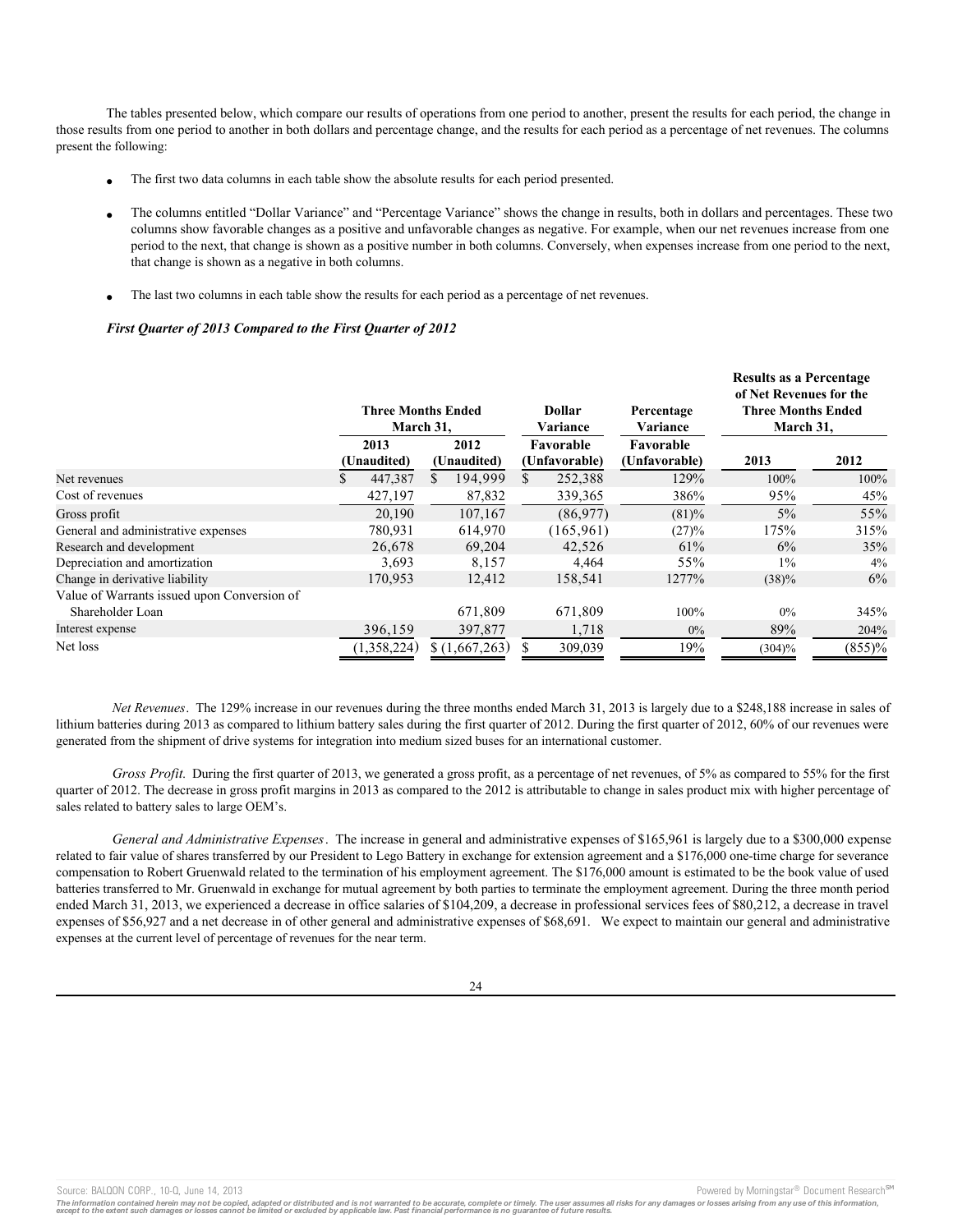*Research and Development Expenses.* The decrease in research and development expenses of \$42,526 is primarily due to a decrease in salaries and wages associated with a reduced headcount in our research and development group. We expect our research and development expenses to increase during the remainder of the year as we develop new technologies and improved drive systems for our OEM partners worldwide.

*Depreciation and Amortization.* The decrease in depreciation and amortization expenses of \$4,464 is largely due to assets that became fullydepreciated during the year ended December 31, 2012, as such depreciation expense was less recorded during the three months ended March 31, 2013 as compared to the three months ended March 31, 2012.

*Change in Fair Value of Derivative Liability.* The financial instruments that resulted in the derivative liability were acquired during the third quarter of 2010. During the quarter ended March 31, 2013, the aggregate fair value of our derivatives increased to \$1,018,425. This amount was determined by management using a probability weighted average Black-Scholes Merton option pricing model. During the quarter ended March 31, 2013, the change in the fair value of derivatives on our financial statements was reported as an increase of \$170,953. During the quarter ended March 31, 2012, the change in the fair value of derivatives on our financial statements was reported as an increase of \$12,412. The change in the fair value of the derivative liability from the quarter ended March 31, 2013 as compared to the quarter ended March 31, 2012, was \$158,541.

*Interest Expense.* The decrease in interest expense of \$1,718 is largely attributable to reduced amortization of the beneficial conversion feature of the convertible notes payable.

## **Liquidity and Capital Resources**

Our financial statements have been prepared on a going concern basis, which contemplates the realization of assets and the satisfaction of liabilities in the normal course of business. We do not currently have sufficient liquidity to meet our anticipated working capital, debt service and other liquidity needs in the very near-term. We believe that we have sufficient working capital to continue operations only until approximately August 31, 2013 at the latest unless we successfully restructure our debt, experience a significant improvement in sales and obtain other sources of liquidity. We are in default on \$3,361,500 in principal amount of our convertible notes and in default on \$473,140 of accrued interest on these notes. We are also delinquent on \$325,410 of payroll taxes. Although we are actively pursuing a number of alternatives, including seeking to restructure our debt and seeking to raise additional debt or equity financing, or both, there can be no assurance that we will be successful. If we cannot restructure our debt and obtain sufficient liquidity in the very near term, we may need to seek to protection under the U.S. Bankruptcy Code.

During the three months ended March 31, 2013, we funded our operations from cash provided from operations, and use of proceeds from sale of batteries consigned to us by SOL, a related party, and deferred payment of \$494,158 to fund working capital needs. As of March 31, 2013, we had a working capital deficiency of \$9,844,380 as compared to working capital deficiency of \$8,813,025 at December 31, 2012. At March 31, 2013 and December 31, 2012 we had an accumulated deficiency of \$29,799,940 and \$28,441,716, respectively, and cash and cash equivalents of \$27,105 and \$33,869, respectively.

25

Source: BALQON CORP., 10-Q, June 14, 2013 **Powered by Morningstar® Document Research** <sup>sm</sup>

The information contained herein may not be copied, adapted or distributed and is not warranted to be accurate, complete or timely. The user assumes all risks for any damages or losses arising from any use of this informat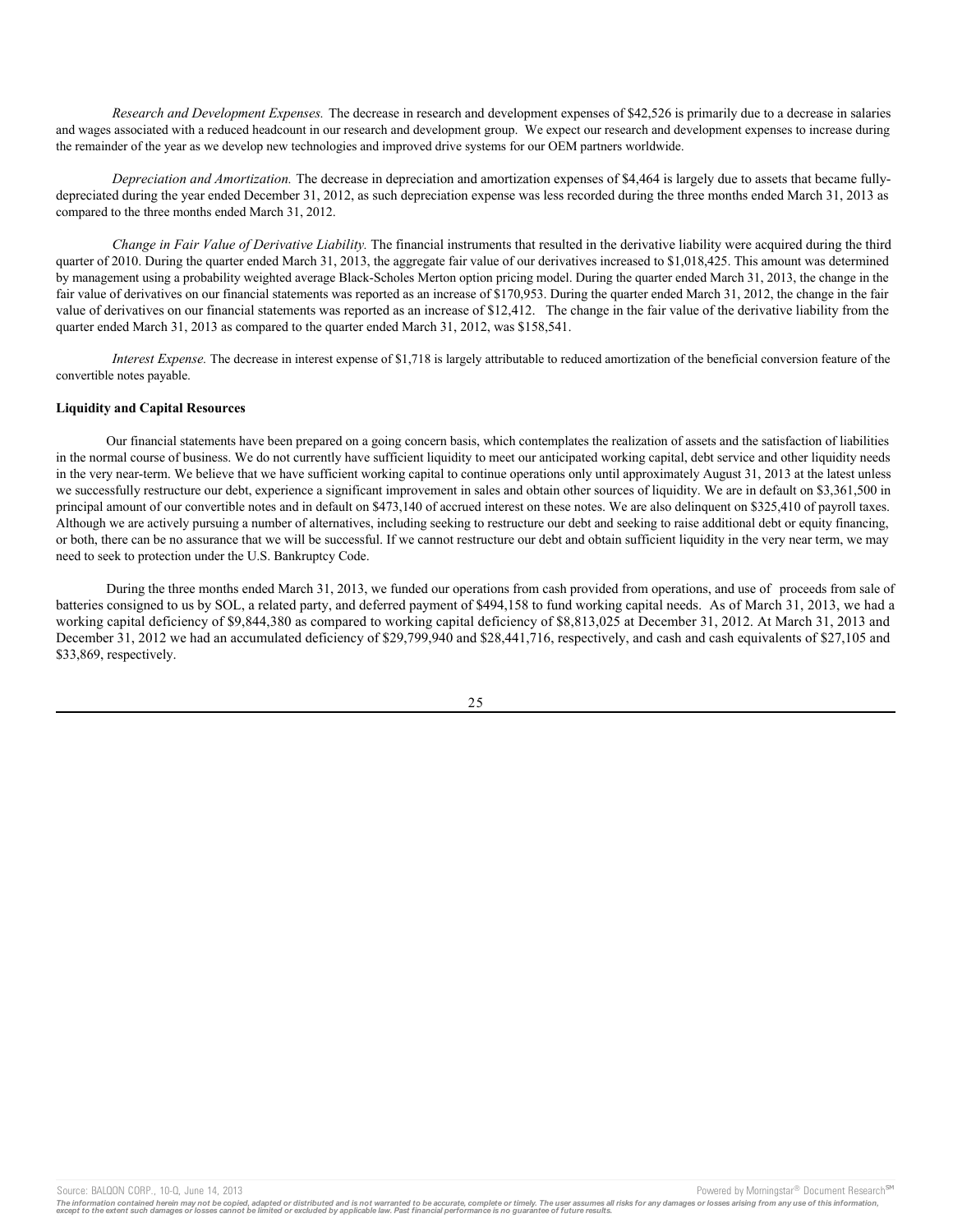During 2009, under the terms of the City of Los Angeles Agreement, we requested and were issued an advance payment in the amount of \$1,159,601 from the City of Los Angeles. During June 2012, we billed \$630,000 to the City of Los Angeles to upgrade six of the electric trucks previously delivered to from lead acid batteries to lithium ion batteries. This billed amount was applied as a reduction of the advance payment leaving an unpaid balance of \$529,601 on this advance. Our agreement with City of Los Angeles has been terminated, to the extent that we do not receive additional purchases from City of Los Angeles for the remaining balance due, we may be required to return the unpaid balance to City of Los Angeles. We anticipate selling additional products and services during the next 12 months to reduce the unpaid balance; however we presently do not have the funds to pay this advance if payment is requested by the City of Los Angeles.

Our available capital resources at March 31, 2013 consisted primarily of approximately \$27,105 in cash and cash equivalents. We expect that our future available capital resources will consist primarily of cash on hand, sale of consigned batteries, cash generated from our business, if any, and future debt and/or equity financings, if any.

Cash used by operating activities for the three months of 2013 was \$6,764 as compared to cash provided by operating activities in 2012 of \$164,618. During the first three months of 2013, cash flows from operating activities included a net loss of \$1,358,224, depreciation and amortization of \$3,693. Material changes in asset and liabilities at March 31, 2012 as compared to December 31, 2012 that affected these results include:

- a decrease in accounts receivable of \$58,361;
- a decrease in inventory of \$32,483;
- · a net increase in accounts payable and accrued expenses of \$591,575, of which \$494,148 was an increase in related party accounts payable; and
- a decrease of \$33,201 in customer deposits.

Cash used by financing activities totaled none for the first three months of 2013.

Between February 2010 and April 2010, we entered into agreements with 11 accredited investors for the sale by us of an aggregate of \$1,500,000 of 10% Unsecured Subordinated Convertible Promissory Notes which were initially convertible into an aggregate of 1,999,993 shares of our common stock at a conversion price of \$0.75 per share of common stock, subject to adjustment. Additionally, we issued to these investors three-year warrants to purchase an aggregate of 1,999,993 shares of common stock.

Between July 2010 and December 2010, we raised an aggregate of \$850,000 through the issuance of senior secured convertible debentures to 26 accredited investors. The senior secured convertible debentures are secured by a security interest in all of our personal property (subject to customary exceptions) and were initially convertible into shares of our common stock at an initial conversion price of \$0.75 per share (subject to adjustment). In connection with this offering, we also issued five-year warrants to purchase an aggregate of 850,000 shares of our common stock at an initial exercise price of \$0.75 per share (subject to adjustment). Under the adjustment provisions of the senior secured convertible debentures and warrants, the conversion price of the senior secured convertible debentures and the exercise price of the warrants were reduced to \$0.64 in connection with a private placement of our common stock and warrants in December 2010. The terms of the senior secured convertible debentures include a restriction on our ability to pay dividends on our common stock.

Source: BALQON CORP., 10-Q, June 14, 2013 **Powered by Morningstar<sup>®</sup> Document Research<sup>SM</sup>**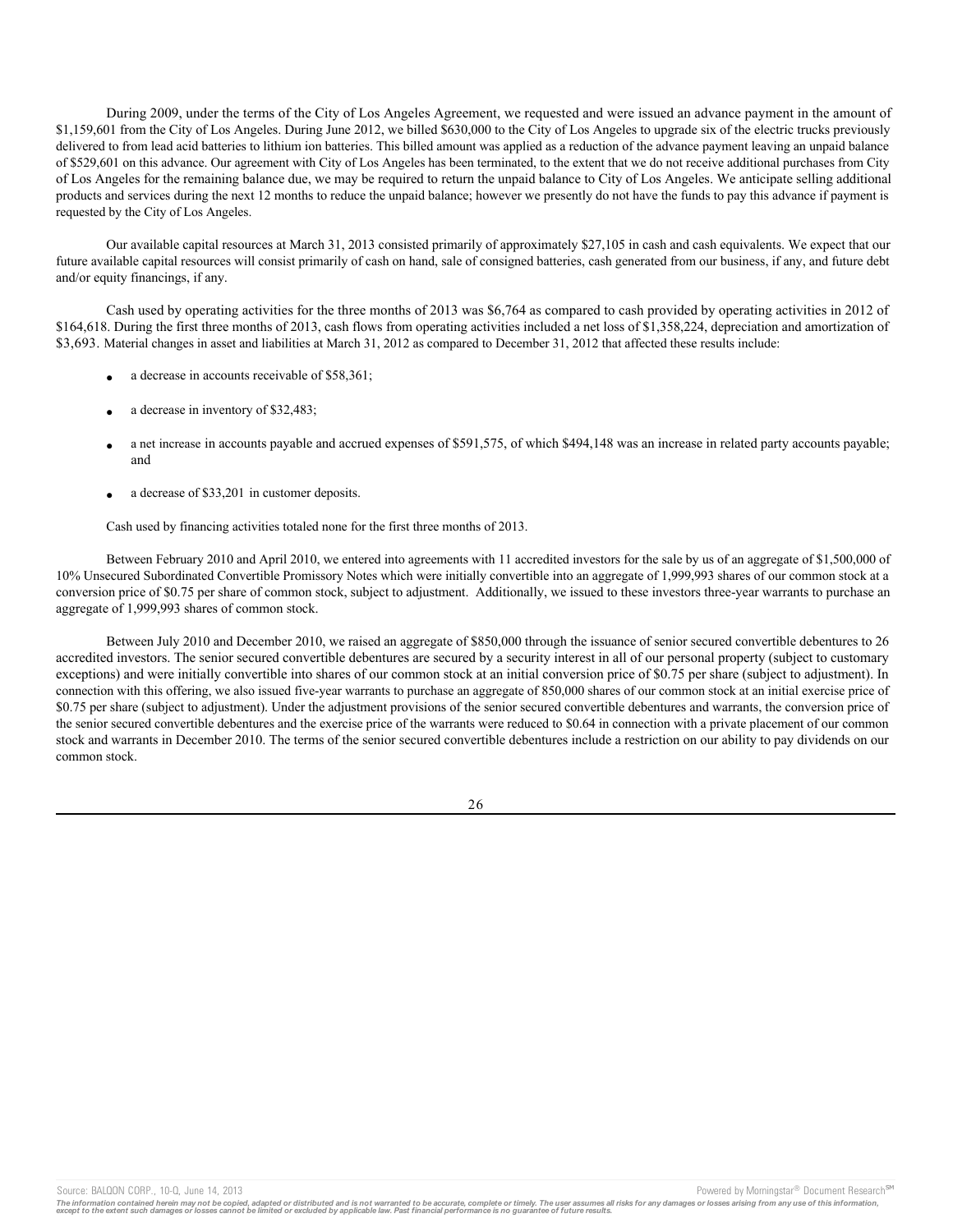In December 2010, we raised \$5,000,000 through the issuance of 7,812,500 shares of our common stock and a five-year warrant to purchase up to 7,812,500 shares of our common stock at an exercise price of \$0.64 per share.

In 2011, we raised \$148,666 in connection with the issuance of 283,332 shares of our common stock upon the exercise of warrants.

On May 18, 2012, we entered into agreements with 3 accredited investors for a sale by us of an aggregate of \$340,000 10% Secured Subordinated Convertible Promissory Notes (the "May 2012 Notes") which are convertible into an aggregate of 850,000 shares of our common stock at a conversion price of \$0.40 per share of common stock, subject to adjustment. The notes were due on March 31, 2013 and are subordinated to the right to the prior payment of all Senior Indebtedness (as defined in the notes). The security agreement is subordinate to existing bank financing and the Debentures (as defined below) that currently have a principle balance due of \$775,000 and the Amended Notes that currently have a balance due of \$891,500. Additionally, we issued three-year warrants to purchase an aggregate of 340,000 shares of our common stock at an exercise price of \$0.40 per share, subject to adjustment.

As of December 31, 2011, Mr. Winston Chung, our Chairman of the Board, had advanced \$500,000 to Balqon. The advance received were noninterest bearing, and with no other defined terms. As of December 31, 2011, Mr. Chung also held warrants to acquire 7,812,500 shares of our common stock at an exercise price of \$0.64 per share. The warrants were vested and have a 5-year term or an expiration date on December 30, 2015. Effective March 31, 2012, we, Mr. Chung and SOL, a company related to the Chairman by common ownership, entered into an agreement whereby the exercise price of certain warrants held by SOL were reduced to \$0.40 per share. Due to the modification of the exercise price, during the year ended December 31, 2012 we recognized a cost to induce conversion of \$225,000 relating to the additional 468,750 shares that would be issued under the modified exercise price.

SOL then elected to exercise the warrants to acquire 1,250,000 shares of common stock at a price of \$0.40 for which we issued 1,250,000 shares of our common stock to SOL. In consideration of the exercise of the warrants, Mr. Chung agreed to cancel the \$500,000 owed to him. We recognized costs of \$446,809 which represent the incremental fair value of the warrants after modification and was reflected as financing cost.

Effective February 18, 2009, we entered into a Business Financing Agreement with Bridge Bank, National Association, or Bridge Bank Agreement. The Bridge Bank Agreement, as amended to date, provides us with an accounts receivable based credit facility in the aggregate amount of up to \$2,000,000.In 2012, we cancelled the Business Financing Agreement with Bridge Bank. As of December 31, 2012, there was no outstanding balance under the credit facility.

We believe that we presently have sufficient plant and production equipment to meet our current operational plan and we do not intend to dispose of any plant and equipment. We presently have 10 employees on a full-time basis and 2 employees on a part-time basis, and expect to hire additional personnel pursuant to increase in market demand. Our present staff is sufficient to meet our current operational plan for 2013.

Although, we expect sale of consigned batteries and completion and delivery of the products in our backlog will provide us with additional liquidity and capital resources, we believe that we will need additional liquidity and capital resources through debt and/or equity financing to complete our entire existing and anticipated future product backlog. As discussed in this report and in notes to our financial statements included in this report, we have suffered recurring losses from operations and at March 31, 2013, we had an accumulated deficiency of \$29,799,940 and a working capital deficiency of \$9,844,380.

27

Source: BALQON CORP., 10-Q, June 14, 2013 **Powered by Morningstar® Document Research** in Powered by Morningstar® Document Research in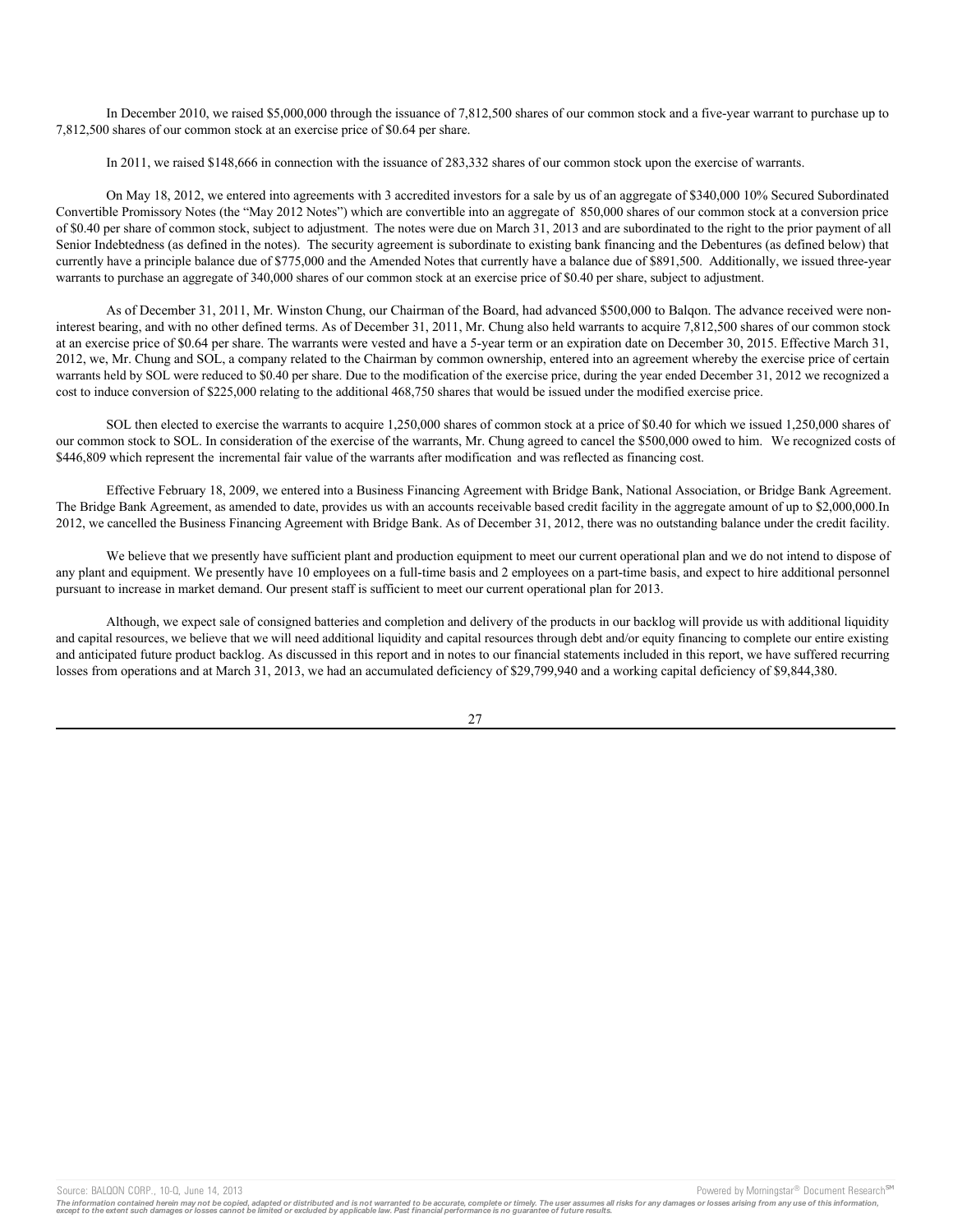These factors, among others, raise substantial doubt about our ability to continue as a going concern. As a result, our independent registered public accounting firm, in its report on our 2012 financial statements, has raised substantial doubt about our ability to continue as a going concern. The financial statements do not include any adjustments that might be necessary should we be unable to continue as a going concern. We have been, and currently are, working towards identifying and obtaining new sources of financing. No assurances can be given that we will be successful in obtaining additional financing in the future. Any future financing that we may obtain may cause significant dilution to existing stockholders. Any debt financing or other financing of securities senior to common stock that we are able to obtain will likely include financial and other covenants that will restrict the our flexibility. At a minimum, we expect these covenants to include restrictions on our ability to pay dividends on our common stock. Any failure to comply with these covenants would have a material adverse effect on our business, prospects, financial condition, results of operations and cash flows. In addition, our senior secured convertible debentures issued between July and December 2010 contains covenants that include restrictions on our ability to pay dividends on our common stock.

If adequate funds are not available, we may be required to delay, scale back or eliminate portions of our operations and product and service development efforts or to obtain funds through arrangements with strategic partners or others that may require us to relinquish rights to certain of our technologies or potential products or other assets. Accordingly, the inability to obtain such financing could result in a significant loss of ownership and/or control of our proprietary technology and other important assets and could also adversely affect our ability to fund our continued operations and our product and service development efforts.

#### **Backlog**

As of June 7, 2013, we had a backlog of \$1,738,650. The amount of backlog orders represents revenue that we anticipate recognizing in the future, as evidenced by purchase orders and other purchase commitments received from customers, but on which work has not yet been initiated or with respect to which work is currently in progress. As of the date of this report, 41% of our backlog consists of batteries, 38% consists of a drive system, 9% consists of vehicles, 6% consists of controllers and the remainder consists of chargers and accessories. As of the date of this report, 75 % of our backlog consists of U.S. customers, while 25% consists of international customers. We believe that the majority of our current backlog will be shipped within the next 12 months. However, there can be no assurance that we will be successful in fulfilling such orders and commitments in a timely manner or that we will ultimately recognize as revenue the amounts reflected as backlog.

In 2011 and 2012 we made significant investments in developing new products with our OEM partners and diversifying our market strategy to participate in lithium battery and energy storage system markets. We believe our strategy reduces our growth risk and provides us with additional flexibility during economic downturns and positions us for a more sustainable growth in the future. We rely on our OEM partners to market completed products in the regions assigned, with three of our four OEM partners completing prototypes during 2012 provides us with a better opportunity to sell additional electric drive systems during 2013. In domestic markets, we believe that increased restrictions on diesel trucks combined with government incentives for heavy-duty tractors may contribute to higher sales for our heavy-duty trucks and tractors. In the lithium battery market segment, we believe we have a significant cost advantage over our competitors. Although our competitors are substantially larger than us, we believe our low cost and technical support capabilities provide us an advantage in this growth market.

28

Source: BALQON CORP., 10-Q, June 14, 2013 **Powered by Morningstar® Document Research** in the second powered by Morningstar® Document Research in the second of the second powered by Morningstar® Document Research in the sec

The information contained herein may not be copied, adapted or distributed and is not warranted to be accurate, complete or timely. The user assumes all risks for any damages or losses arising from any use of this informat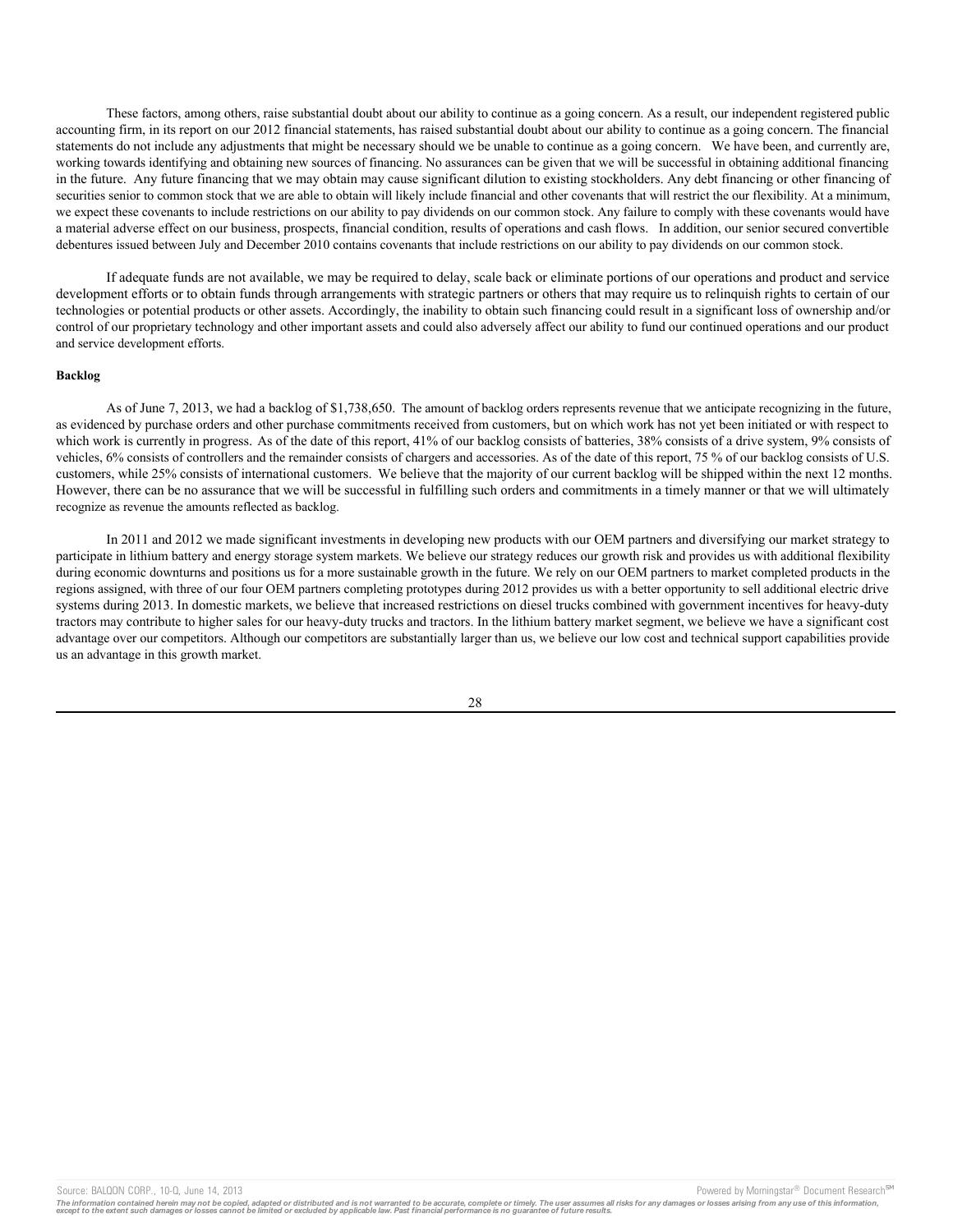## **Effects of Inflation**

The impact of inflation and changing prices has not been significant on the financial condition or results of operations of our company.

#### **Impacts of New Accounting Pronouncements**

There are recent accounting pronouncements issued by the FASB (including its Emerging Issues Task Force), the American Institute of Certified Public Accountants ("AICPA"), and the SEC, however these are not believed by management to have a material impact on our present or future financial statements.

#### **ITEM 3. Quantitative and Qualitative Disclosures about Market Risk**

Not applicable.

### **ITEM 4. Controls and Procedures**

## **Evaluation of Disclosure Controls and Procedures**

We conducted an evaluation under the supervision and with the participation of our management, including our Chief Executive Officer and Chief Financial Officer, our principal accounting officer, of the effectiveness of the design and operation of our disclosure controls and procedures. The term "disclosure controls and procedures," as defined in Rules 13a-15(e) and 15d-15(e) under the Securities Exchange Act of 1934, as amended, or Exchange Act, means controls and other procedures of a company that are designed to ensure that information required to be disclosed by the company in the reports it files or submits under the Exchange Act is recorded, processed, summarized and reported, within the time periods specified in the SEC's rules and forms. Disclosure controls and procedures also include, without limitation, controls and procedures designed to ensure that information required to be disclosed by a company in the reports that it files or submits under the Exchange Act is accumulated and communicated to the company's management, including its principal executive and principal financial officers, or persons performing similar functions, as appropriate, to allow timely decisions regarding required disclosure. Based on this evaluation, our Chief Executive Officer and Chief Financial Officer concluded as of March 31, 2013 that our disclosure controls and procedures were not effective at the reasonable assurance level due to material weakness described below.

In light of the material weaknesses described below, additional analyses and other procedures were performed to ensure that our consolidated financial statements included in this Quarterly Report on Form 10-Q were prepared in accordance with GAAP. These measures included expanded quarterlyend closing procedures, the dedication of significant internal resources and reconciliations and management's own internal reviews and efforts to remediate the material weaknesses in internal control over financial reporting described below. As a result of these measures, management concluded that our consolidated financial statements included in this Quarterly Report on Form 10-Q present fairly, in all material respects, our financial position, results of operations and cash flows as of the dates, and for the periods, presented in conformity with GAAP.

## **Management's Report on Internal Control Over Financial Reporting**

Our management is responsible for establishing and maintaining adequate internal control over financial reporting as defined in Rules 13a-15(f) and 15d-15(f) under the Exchange Act. Our internal control over financial reporting is designed to provide reasonable assurance regarding the reliability of financial reporting and the preparation of financial statements for external purposes in accordance with generally accepted accounting principles. Our internal control over financial reporting includes those policies and procedures that:



Source: BALQON CORP., 10-Q, June 14, 2013 **Powered by Morningstar® Document Research** in Powered by Morningstar® Document Research in

The information contained herein may not be copied, adapted or distributed and is not warranted to be accurate, complete or timely. The user assumes all risks for any damages or losses arising from any use of this informat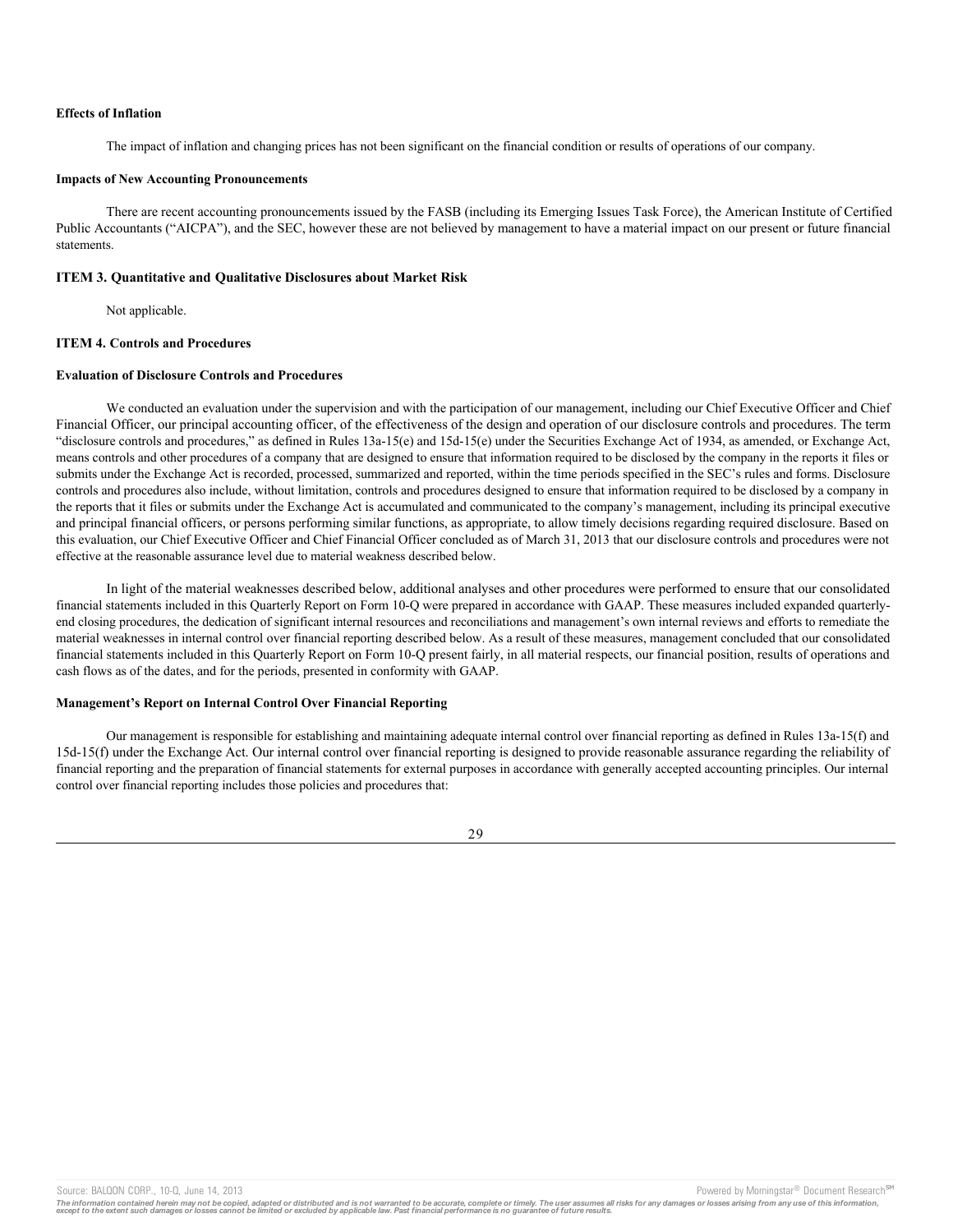(i) pertain to the maintenance of records that, in reasonable detail, accurately and fairly reflect the transactions and dispositions of our assets;

(ii) provide reasonable assurance that transactions are recorded as necessary to permit preparation of financial statements in accordance with generally accepted accounting principles, and that our receipts and expenditures are being made only in accordance with authorizations of our management and directors; and

(iii) provide reasonable assurance regarding prevention or timely detection of unauthorized acquisition, use or disposition of our assets that could have a material effect on our financial statements.

All internal control systems, no matter how well designed, have inherent limitations. Therefore, even those systems determined to be effective can provide only reasonable assurance with respect to financial statement preparation and reporting. Also, projections of any evaluation of effectiveness to future periods are subject to the risk that controls may become inadequate because of changes in conditions, or that the degree of compliance with the policies or procedures may deteriorate.

A material weakness is a control deficiency (within the meaning of Public Company Accounting Oversight Board (PCAOB) Auditing Standard No. 5) or combination of control deficiencies, that results in more than a remote likelihood that a material misstatement of the annual or interim financial statements will not be prevented or detected on a timely basis.

Under the supervision and with the participation of our management, including our Chief Executive Officer and Chief Financial Officer, we conducted an evaluation of the effectiveness of our internal control over financial reporting as of March 31, 2013 based on the framework in Internal Control –Integrated Framework issued by the Committee of Sponsoring Organizations of the Treadway Commission (COSO). Based on the results of management's assessment and evaluation, our Chief Executive Officer and Chief Financial Officer concluded that as of March 31, 2012 our internal control over financial reporting were not effective. and identified the following material weaknesses in our internal control over financial reporting as of March 31, 2012

- (a) We did not have qualified personnel to design and manage period-end financial reporting processes. Furthermore, we do not have a formalized and consistent finance and accounting policies and procedures and our Chief Financial Officer does not have the requisite U.S. GAAP experience to prepare financial statements in accordance with U.S. GAAP; and
- (b) We did not have effective corporate governance and financial controls to ensure the completeness and accuracy of the accounting for, and the disclosure of, issuance of our securities such as shares of common stock, options and warrants

The foregoing material weaknesses contributed to a delay in the filing of our and annual financial statements to the SEC. In addition, these material weaknesses could result in misstatements of our consolidated financial statement accounts and disclosures which would result in a material misstatement of future annual or interim consolidated financial statements that would not be prevented or detected on a timely basis.

As a result of these material weaknesses, management concluded that we did not maintain effective internal control over financial reporting as of March 31, 2013, based on the criteria established in the Internal Control — Integrated Framework , issued by the COSO.

30

Source: BALQON CORP., 10-Q, June 14, 2013 **Powered by Morningstar® Document Research** <sup>sm</sup>

The information contained herein may not be copied, adapted or distributed and is not warranted to be accurate, complete or timely. The user assumes all risks for any damages or losses arising from any use of this informat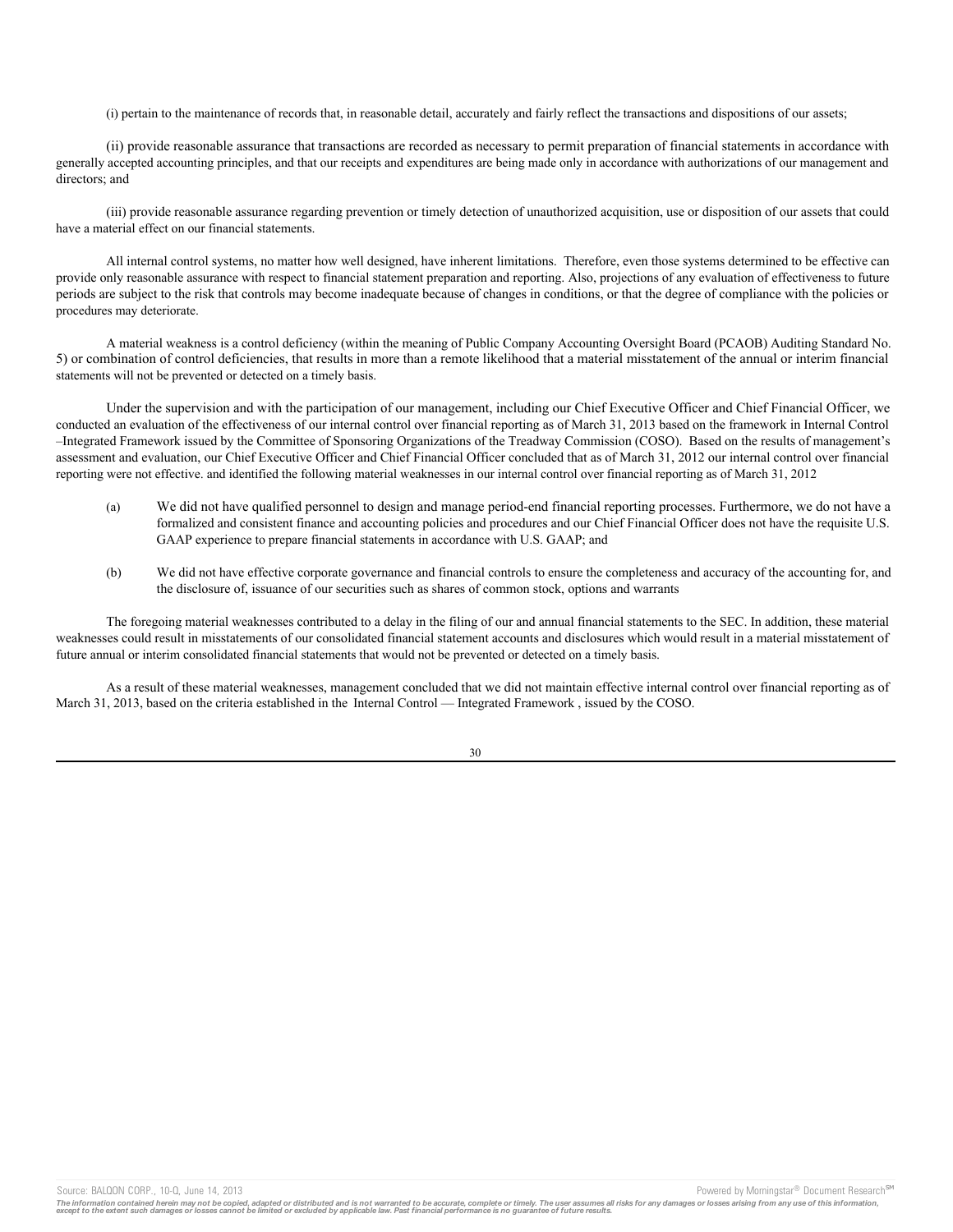Our annual report does not include an attestation report of our registered public accounting firm regarding internal control over financial reporting and management's report was not subject to attestation by our registered public accounting firm pursuant to rules of the SEC that permit us to provide only management's report in this annual report.

#### **Management's Further Remediation Initiatives and Interim Measures**

In response to the identified material weaknesses, we have dedicated significant resources to improve our control environment. Management believes that actions taken beginning in December 2012, along with other improvements not yet fully implemented, will address the material weaknesses in the Company's internal control over financial reporting noted above. Our management plans to continue to review and make changes to the overall design of its control environment, including the roles and responsibilities within the organization and reporting structure, as well as policies and procedures to improve the overall internal control over financial reporting. In particular, we have implemented, or plan to implement, the measures described below to remediate the material weaknesses described above.

- We are implementing and/or enhancing a number of key accounting and finance-related policies and procedures, including with respect to our financial closing process, disbursements, treasury and stockholders' equity. Furthermore, we are improving our existing internal control policies and implementing procedures to ensure that all required account balances are appropriately reconciled in a timely manner and that journal entries are properly prepared and approved.
- We intend to retain the services of outside consultants with relevant accounting experience, skills and knowledge, working under the supervision and direction of our management, to supplement our existing accounting personnel.

We expect that these improvements and procedures will be substantially implemented by December 31, 2013 and we intend to continue to monitor the effectiveness of these actions and will make changes that management determines are appropriate.

#### **Inherent Limitations on the Effectiveness of Controls**

Management does not expect that our disclosure controls and procedures or our internal control over financial reporting will prevent or detect all errors and all fraud. A control system, no matter how well conceived and operated, can provide only reasonable, not absolute, assurance that the objectives of the control systems are met. Further, the design of a control system must reflect the fact that there are resource constraints, and the benefits of controls must be considered relative to their costs. Because of the inherent limitations in a cost-effective control system, no evaluation of internal control over financial reporting can provide absolute assurance that misstatements due to error or fraud will not occur or that all control issues and instances of fraud, if any, have been or will be detected.

These inherent limitations include the realities that judgments in decision-making can be faulty and that breakdowns can occur because of a simple error or mistake. Controls can also be circumvented by the individual acts of some persons, by collusion of two or more people, or by management override of the controls. The design of any system of controls is based in part on certain assumptions about the likelihood of future events, and there can be no assurance that any design will succeed in achieving its stated goals under all potential future conditions. Projections of any evaluation of controls effectiveness to future periods are subject to risks. Over time, controls may become inadequate because of changes in conditions or deterioration in the degree of compliance with policies or procedures.

### **Changes in Internal Control over Financial Reporting**

There has been no change in our internal control over financial reporting (as defined in Rules 13a-15(f) and 15d-15(f) under the Exchange Act) during the fiscal quarter ended March 31, 2013 that has materially affected, or is reasonably likely to materially affect, our internal control over financial reporting.



Source: BALQON CORP., 10-Q, June 14, 2013 **Powered by Morningstar® Document Research** in the second powered by Morningstar® Document Research in the second of the second powered by Morningstar® Document Research in the sec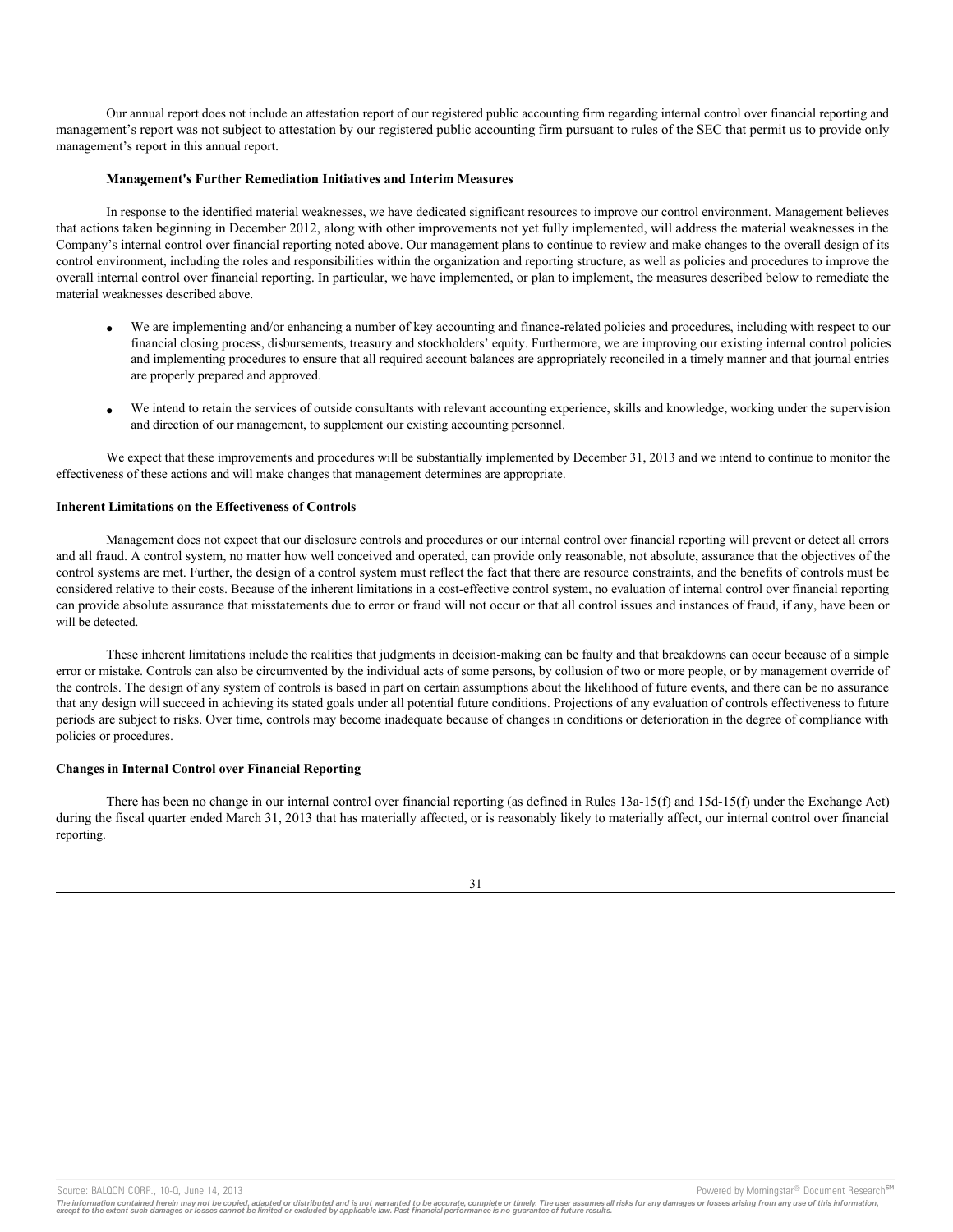## **PART II – OTHER INFORMATION**

## **ITEM 1. Legal Proceedings**

On September 21, 2012, T&K Logistics, Inc. filed a complaint, or Complaint, against us in the Superior Court of California, County of Los Angeles (Case No.: BC492619). The Complaint relates to the lease agreement between us and T&K Logistics regarding our yard tractors. The Complaint purports to state the following three counts against us: (i) breach of contract, (ii) specific performance, and (iii) negligent misrepresentation, and seeks compensatory damages of not less than \$453,897. On October 19, 2012, we filed an answer to the Complaint denying all allegations in the Complaint. On that same date, we filed a cross-complaint against T&K Logistics for breach of contract and common count—goods and services rendered, which seeks damages in excess of \$300,000. We are currently engaged in mediation with T&K Logistics in an effort to resolve the dispute. However, if mediation does not result in resolution in the near future, we intend to continue to vigorously defend against T&K Logistics' claims and prosecute our own claims. No trial date has been set.

## **ITEM 1A. Risk Factors**

In addition to the other information set forth in the report, you should carefully consider the factors discussed under "Risk Factors" in our Annual Report on Form 10-K for the year ended December 31, 2012, which could materially affect our business, financial condition and results of operations.

#### **ITEM 2. Unregistered Sales of Equity Securities and Use of Proceeds**

None.

### **ITEM 3. Defaults Upon Senior Securities**

None.

#### **ITEM 4. Mine Safety Disclosure.**

Not applicable.

#### **ITEM 5. Other Information**

None.

# **ITEM 6. Exhibits**

| Exhibit       |                                                                                                                                                                          |
|---------------|--------------------------------------------------------------------------------------------------------------------------------------------------------------------------|
| <b>Number</b> | <b>Description</b>                                                                                                                                                       |
| 31.1          | Certification required by Rule 13a-14(a) of the Securities Exchange Act of 1934, as amended, as adopted pursuant to Section 302 of the<br>Sarbanes-Oxley Act of 2002.(*) |
| 31.2          | Certification required by Rule 13a-14(a) of the Securities Exchange Act of 1934, as amended, as adopted pursuant to Section 302 of the<br>Sarbanes-Oxley Act of 2002.(*) |
| 32.1          | Certification of President Chief Financial Officer Pursuant to 18 U.S.C. Section 350, as adopted pursuant to Section 906 of the<br>Sarbanes-Oxley Act of 2002.(*)        |
| 101.INS       | XBRL Instance Document. (*)                                                                                                                                              |
| 101.SCH       | XBRL Schema Document. (*)                                                                                                                                                |
| 101.CAL       | XBRL Calculation Linkbase Document. (*)                                                                                                                                  |
| 101.DEF       | XBRL Definition Linkbase Document. (*)                                                                                                                                   |
| 101.LAB       | XBRL Label Linkbase Document. (*)                                                                                                                                        |
| 101.PRE       | XBRL Presentation Linkbase Document. (*)                                                                                                                                 |

(\*) Filed herewith.

Source: BALQON CORP., 10-Q, June 14, 2013 **Powered by Morningstar<sup>®</sup> Document Research<sup>sM</sup>**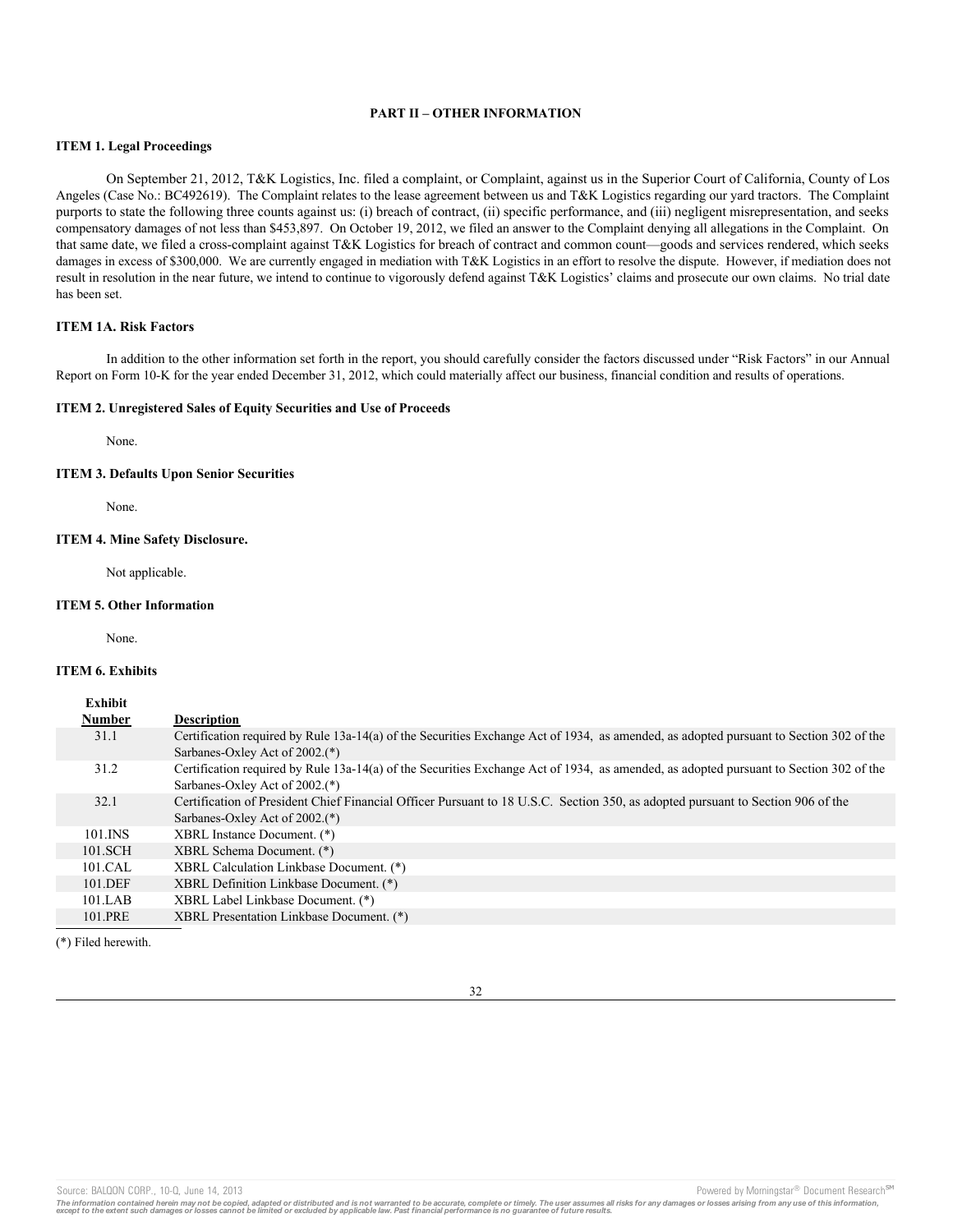## **Signatures**

Pursuant to the requirements of the Securities Exchange Act of 1934, the registrant has duly caused this report to be signed on its behalf by the undersigned thereunto duly authorized.

# **BALQON CORPORATION**

Date June 14, 2013 By: /s/ BALWINDER SAMRA

Balwinder Samra, President, Chief Executive Officer and Chief Financial Officer (principal executive officer and principal financial officer)

33

Source: BALQON CORP., 10-Q, June 14, 2013 **Powered by Morningstar® Document Research** SM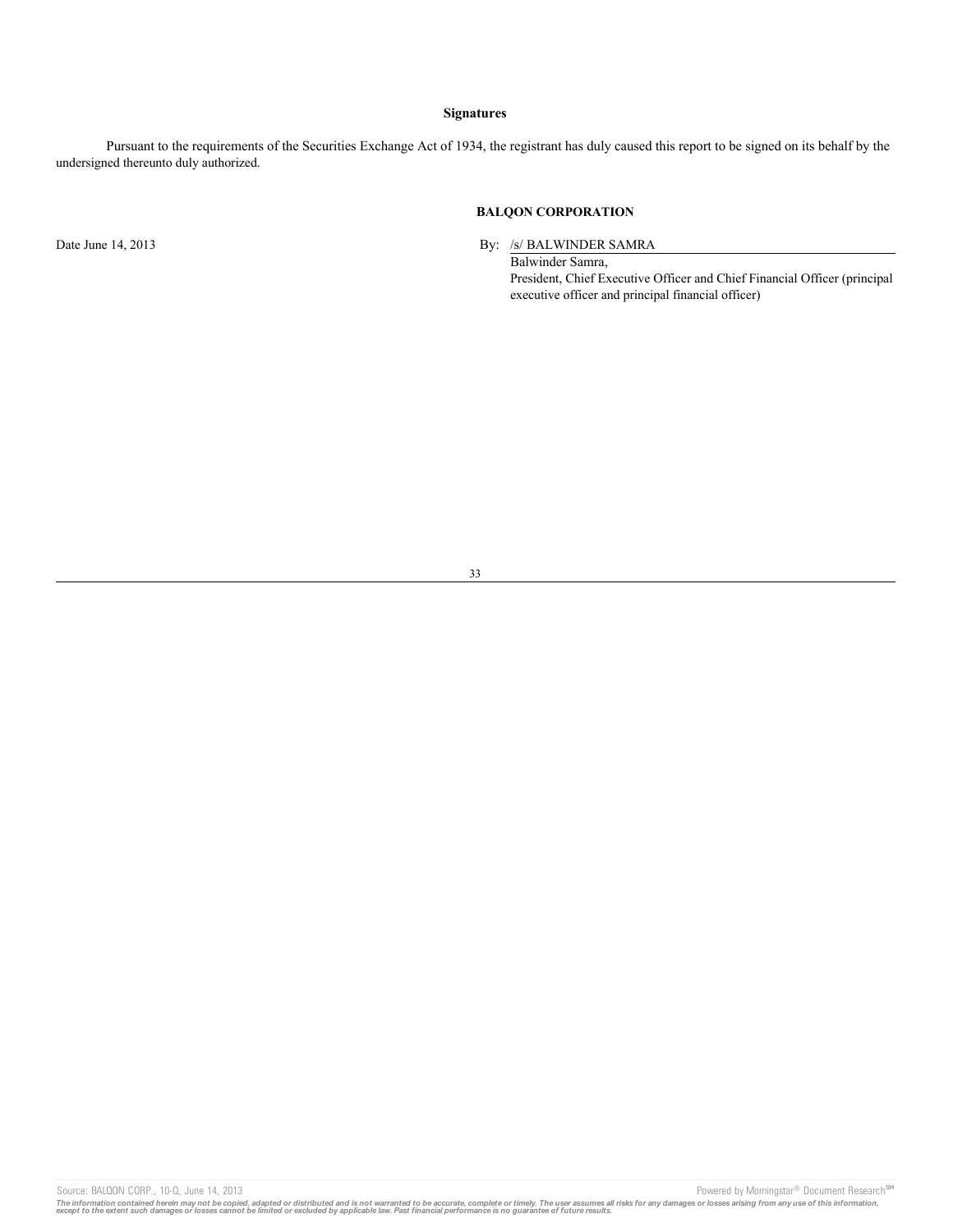# **EXHIBITS FILED WITH THIS REPORT**

| Exhibit       |                                                                                                                                                                       |
|---------------|-----------------------------------------------------------------------------------------------------------------------------------------------------------------------|
| <b>Number</b> | <b>Description</b>                                                                                                                                                    |
| 31.1          | Certification required by Rule 13a-14(a) of the Securities Exchange Act of 1934, as amended, as adopted pursuant to Section 302 of the<br>Sarbanes-Oxley Act of 2002. |
| 31.2          | Certification required by Rule 13a-14(a) of the Securities Exchange Act of 1934, as amended, as adopted pursuant to Section 302 of the<br>Sarbanes-Oxley Act of 2002. |
| 32.1          | Certification of President Chief Financial Officer Pursuant to 18 U.S.C. Section 350, as adopted pursuant to Section 906 of the<br>Sarbanes-Oxley Act of 2002.        |
| 101.INS       | <b>XBRL</b> Instance Document                                                                                                                                         |
| 101.SCH       | XBRL Schema Document                                                                                                                                                  |
| 101.CAL       | <b>XBRL Calculation Linkbase Document</b>                                                                                                                             |
| 101.DEF       | <b>XBRL Definition Linkbase Document</b>                                                                                                                              |
| 101.LAB       | XBRL Label Linkbase Document                                                                                                                                          |
| 101.PRE       | XBRL Presentation Linkbase Document                                                                                                                                   |
|               |                                                                                                                                                                       |

34

Source: BALQON CORP., 10-Q, June 14, 2013<br>The information contained herein may not be copied, adapted or distributed and is not warranted to be accurate, complete or timely. The user assumes all risks for any damages or lo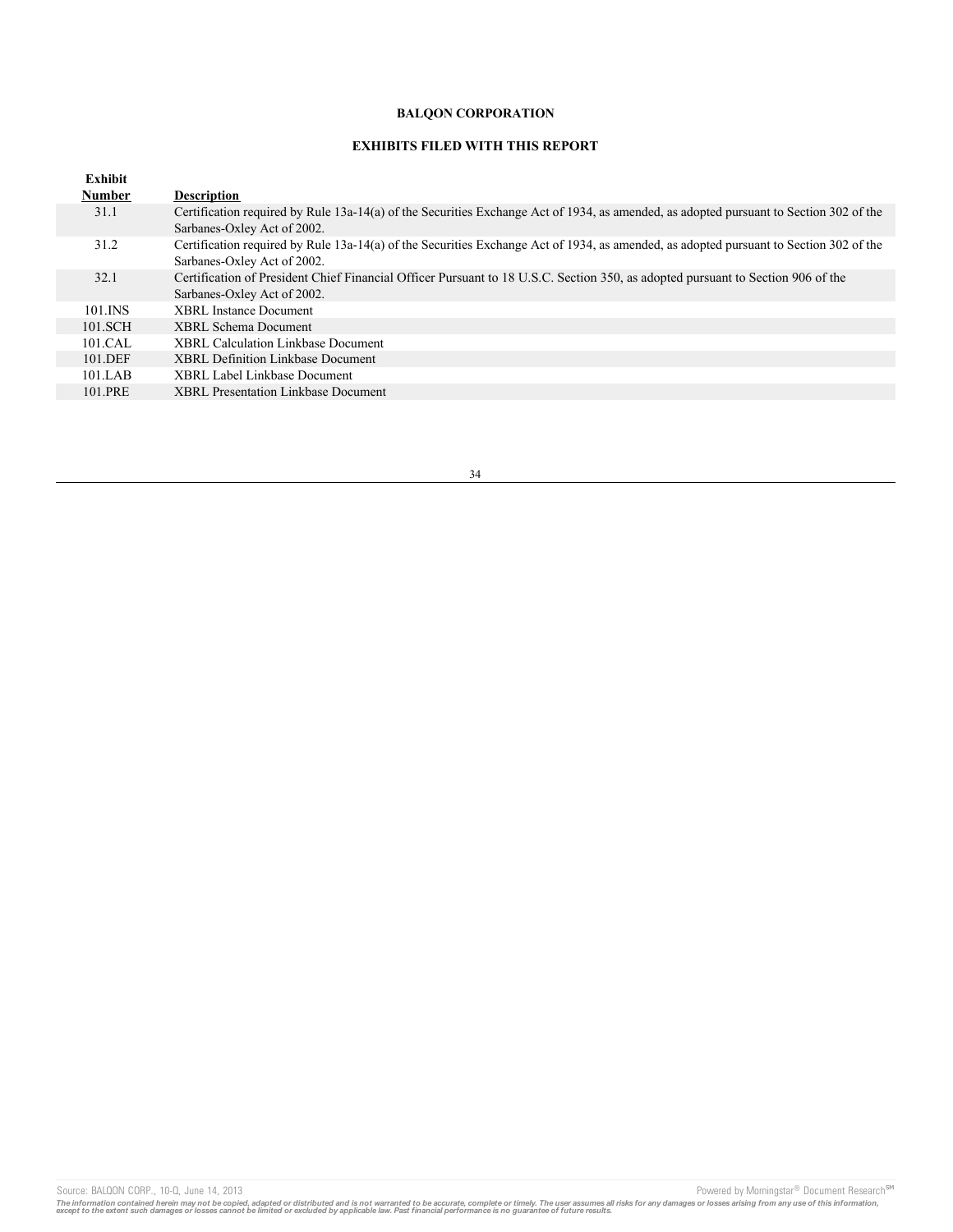# **CERTIFICATION**

I, Balwinder Samra, certify that:

1. I have reviewed this Quarterly Report on Form 10-Q of Balqon Corporation;

2. Based on my knowledge, this report does not contain any untrue statement of a material fact or omit to state a material fact necessary to make the statements made, in light of the circumstances under which such statements were made, not misleading with respect to the period covered by this report;

3. Based on my knowledge, the financial statements, and other financial information included in this report, fairly present in all material respects the financial condition, results of operations and cash flows of the registrant as of, and for, the periods presented in this report;

4. The registrant's other certifying officers and I are responsible for establishing and maintaining disclosure controls and procedures (as defined in Exchange Act Rules 13a-15(e) and 15d-15(e)) and internal control over financial reporting (as defined in Exchange Act Rules 13a-15(f) and 15d-15(f)) for the registrant and have:

(a) Designed such disclosure controls and procedures, or caused such disclosure controls and procedures to be designed under our supervision, to ensure that material information relating to the registrant, including its consolidated subsidiaries, is made known to us by others within those entities, particularly during the period in which this report is being prepared;

(b) Designed such internal control over financial reporting, or caused such internal control over financial reporting to be designed under our supervision, to provide reasonable assurance regarding the reliability of financial reporting and the preparation of financial statements for external purposes in accordance with generally accepted accounting principles;

(c) Evaluated the effectiveness of the registrant's disclosure controls and procedures and presented in this report our conclusions about the effectiveness of the disclosure controls and procedures, as of the end of the period covered by this report based on such evaluation; and

(d) Disclosed in this report any change in the registrant's internal control over financial reporting that occurred during the registrant's most recent fiscal quarter (the registrant's fourth fiscal quarter in the case of an annual report) that has materially affected, or is reasonably likely to materially affect, the registrant's internal control over financial reporting.

5. The registrant's other certifying officer(s) and I have disclosed, based on our most recent evaluation of internal control over financial reporting, to the registrant's auditors and the audit committee of the registrant's board of directors (or persons performing the equivalent functions):

(a) All significant deficiencies and material weaknesses in the design or operation of internal control over financial reporting which are reasonably likely to adversely affect the registrant's ability to record, process, summarize and report financial information; and

(b) Any fraud, whether or not material, that involves management or other employees who have a significant role in the registrant's internal control over financial reporting.

Date: June 14, 2013

/S/ BALWINDER SAMRA Balwinder Samra, Chief Executive Officer (principal executive officer)

Source: BALQON CORP., 10-Q, June 14, 2013 **Powered by Morningstar® Document Research** in Powered by Morningstar® Document Research in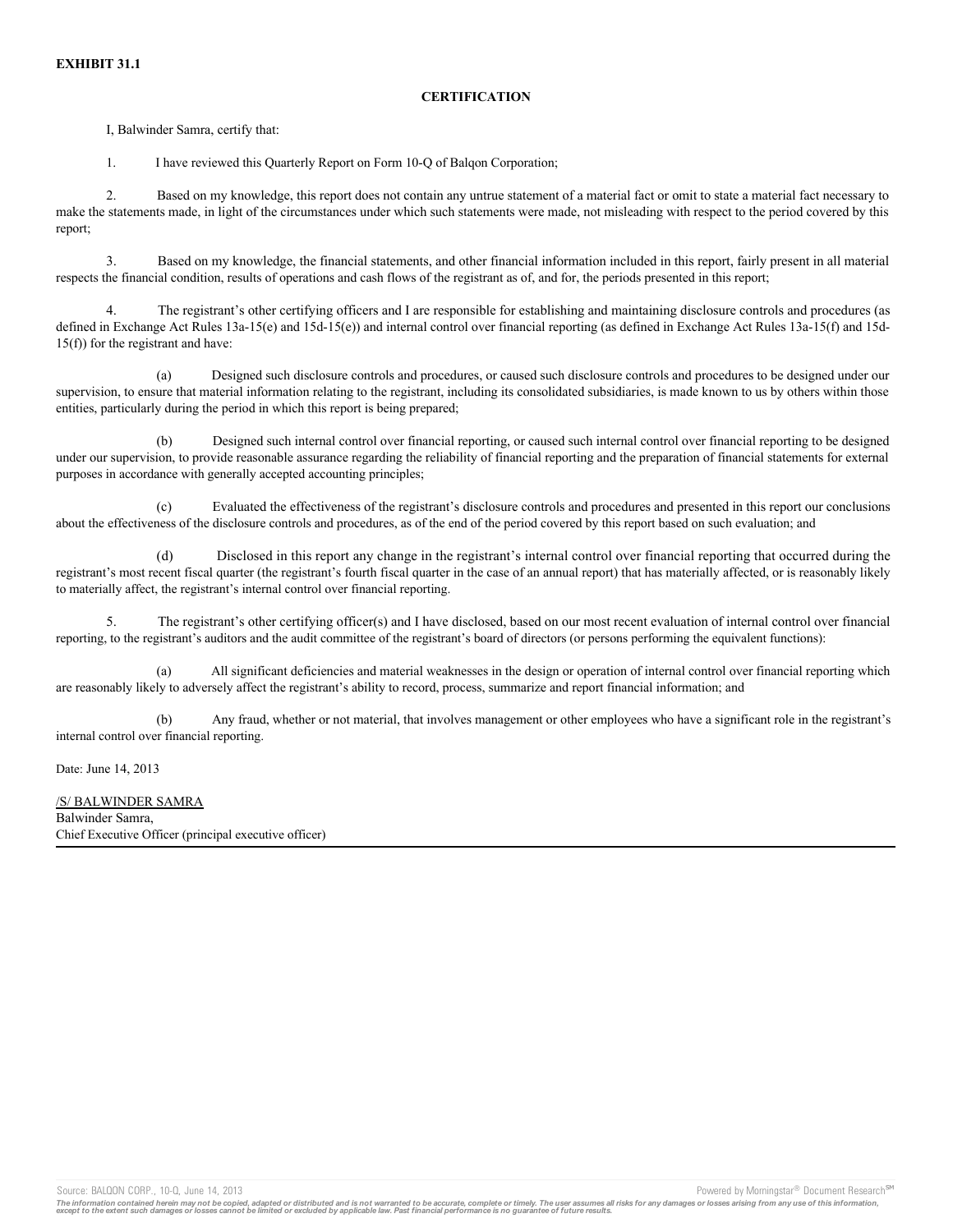# **CERTIFICATION**

I, Balwinder Samra, certify that:

1. I have reviewed this Quarterly Report on Form 10-Q of Balqon Corporation;

2. Based on my knowledge, this report does not contain any untrue statement of a material fact or omit to state a material fact necessary to make the statements made, in light of the circumstances under which such statements were made, not misleading with respect to the period covered by this report;

3. Based on my knowledge, the financial statements, and other financial information included in this report, fairly present in all material respects the financial condition, results of operations and cash flows of the registrant as of, and for, the periods presented in this report;

4. The registrant's other certifying officers and I are responsible for establishing and maintaining disclosure controls and procedures (as defined in Exchange Act Rules 13a-15(e) and 15d-15(e)) and internal control over financial reporting (as defined in Exchange Act Rules 13a-15(f) and 15d-15(f)) for the registrant and have:

(a) Designed such disclosure controls and procedures, or caused such disclosure controls and procedures to be designed under our supervision, to ensure that material information relating to the registrant, including its consolidated subsidiaries, is made known to us by others within those entities, particularly during the period in which this report is being prepared;

(b) Designed such internal control over financial reporting, or caused such internal control over financial reporting to be designed under our supervision, to provide reasonable assurance regarding the reliability of financial reporting and the preparation of financial statements for external purposes in accordance with generally accepted accounting principles;

(c) Evaluated the effectiveness of the registrant's disclosure controls and procedures and presented in this report our conclusions about the effectiveness of the disclosure controls and procedures, as of the end of the period covered by this report based on such evaluation; and

(d) Disclosed in this report any change in the registrant's internal control over financial reporting that occurred during the registrant's most recent fiscal quarter (the registrant's fourth fiscal quarter in the case of an annual report) that has materially affected, or is reasonably likely to materially affect, the registrant's internal control over financial reporting.

5. The registrant's other certifying officer(s) and I have disclosed, based on our most recent evaluation of internal control over financial reporting, to the registrant's auditors and the audit committee of the registrant's board of directors (or persons performing the equivalent functions):

(a) All significant deficiencies and material weaknesses in the design or operation of internal control over financial reporting which are reasonably likely to adversely affect the registrant's ability to record, process, summarize and report financial information; and

(b) Any fraud, whether or not material, that involves management or other employees who have a significant role in the registrant's internal control over financial reporting.

Date: June 14, 2013

/S/ BALWINDER SAMRA Balwinder Samra, Chief Financial Officer (principal financial and accounting officer)

Source: BALQON CORP., 10-Q, June 14, 2013 **Powered by Morningstar® Document Research** in Powered by Morningstar® Document Research in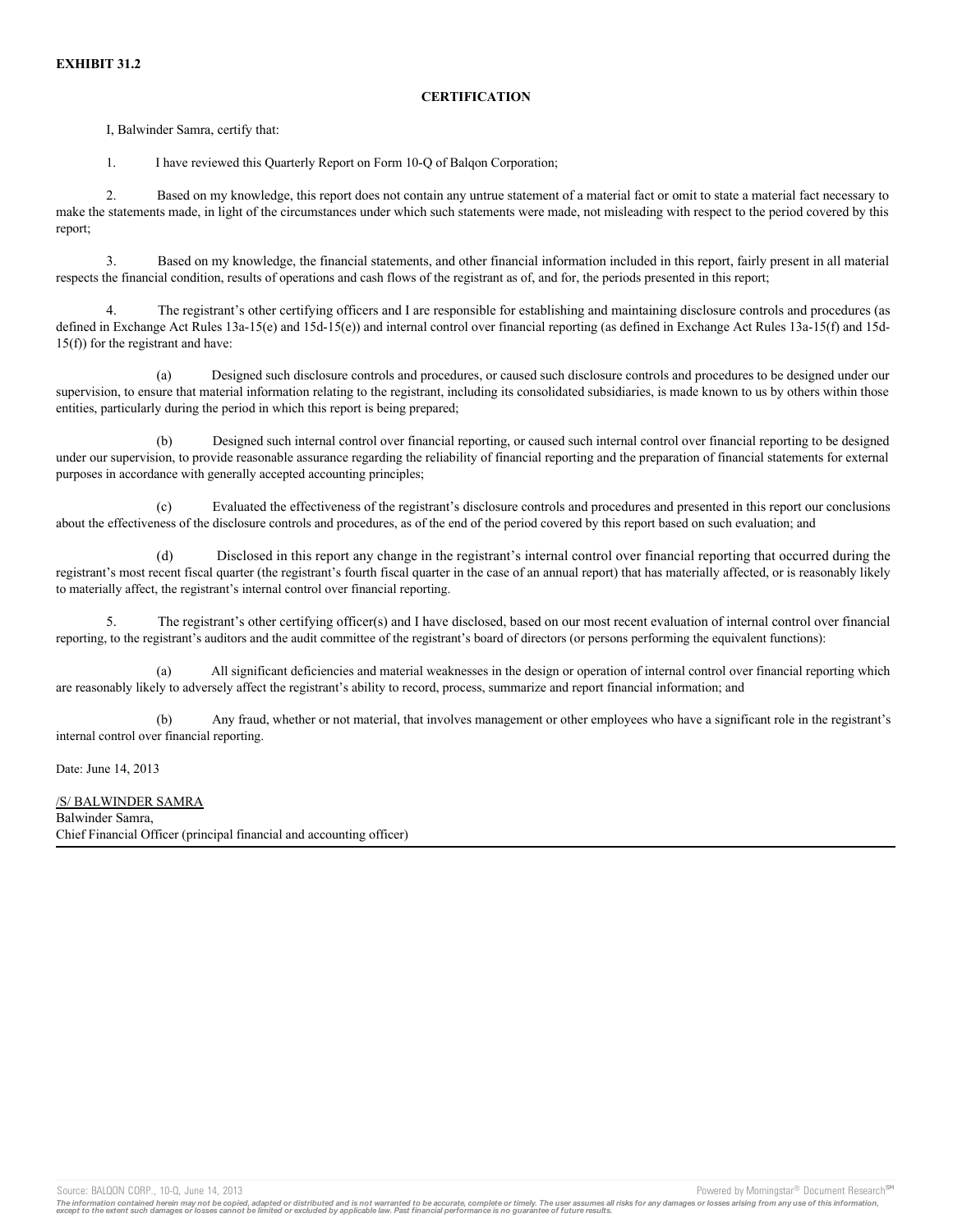## **CERTIFICATION OF CHIEF EXECUTIVE OFFICER AND CHIEF FINANCIAL OFFICER PURSUANT TO 18 U.S.C. SECTION 1350, AS ADOPTED PURSUANT TO SECTION 906 OF THE SARBANES-OXLEY ACT OF 2002**

In connection with the Quarterly Report on Form 10-Q of Balqon Corporation (the "Company") for the period ended March 31, 2013 (the "Report"), the undersigned hereby certify in their capacities as Chief Executive Officer and Chief Financial Officer of the Company, respectively, pursuant to 18 U.S.C. section 1350, as adopted pursuant to Section 906 of the Sarbanes-Oxley Act of 2002, that, to their knowledge:

1. the Report fully complies with the requirements of Section 13(a) or 15(d) of the Securities Exchange Act of 1934, as amended; and

2. the information contained in the Report fairly presents, in all material respects, the financial condition and results of operations of the Company.

Dated: June 14, 2013

By: /s/ BALWINDER SAMRA Balwinder Samra President and Chief Executive Officer (principal executive officer)

Dated: June 14, 2013

By: /s/ BALWINDER SAMRA Balwinder Samra Chief Financial Officer (principal financial and accounting officer)

A signed original of this written statement required by Section 906, or other document authenticating, acknowledging, or otherwise adopting the signatures that appear in typed form within the electronic version of this written statement required by Section 906, has been provided to the Company and will be retained by the Company and furnished to the Securities and Exchange Commission or its staff upon request.

Source: BALQON CORP., 10-Q, June 14, 2013<br>The information contained herein may not be copied, adapted or distributed and is not warranted to be accurate, complete or timely. The user assumes all risks for any damages or lo